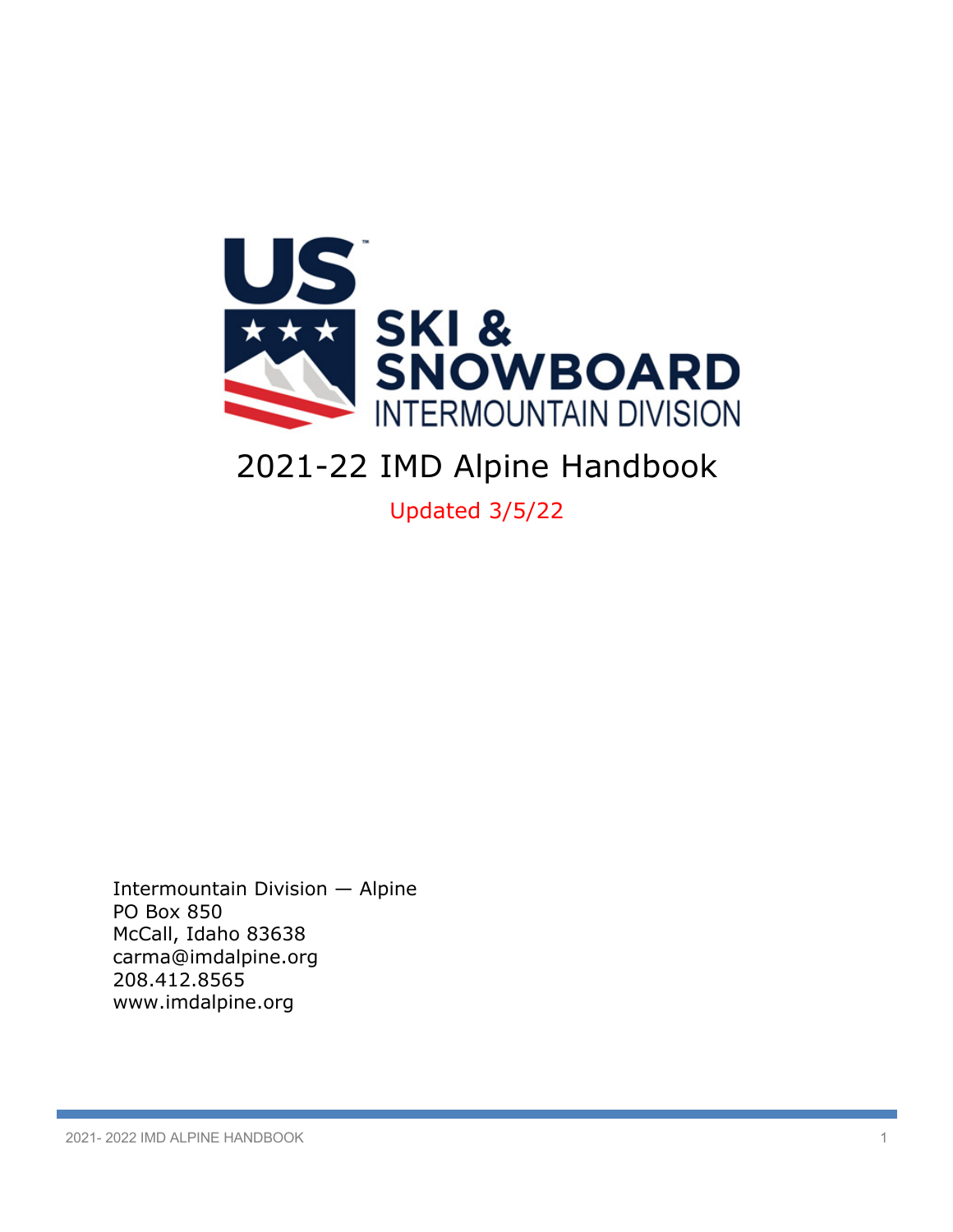# **U.S. Ski & Snowboard — Intermountain Division**

# **Table of Contents Page**

| 3  |
|----|
|    |
|    |
| 12 |
| 16 |
| 22 |
| 25 |
| 25 |
| 29 |
| 30 |
| 35 |
| 38 |
| 42 |
|    |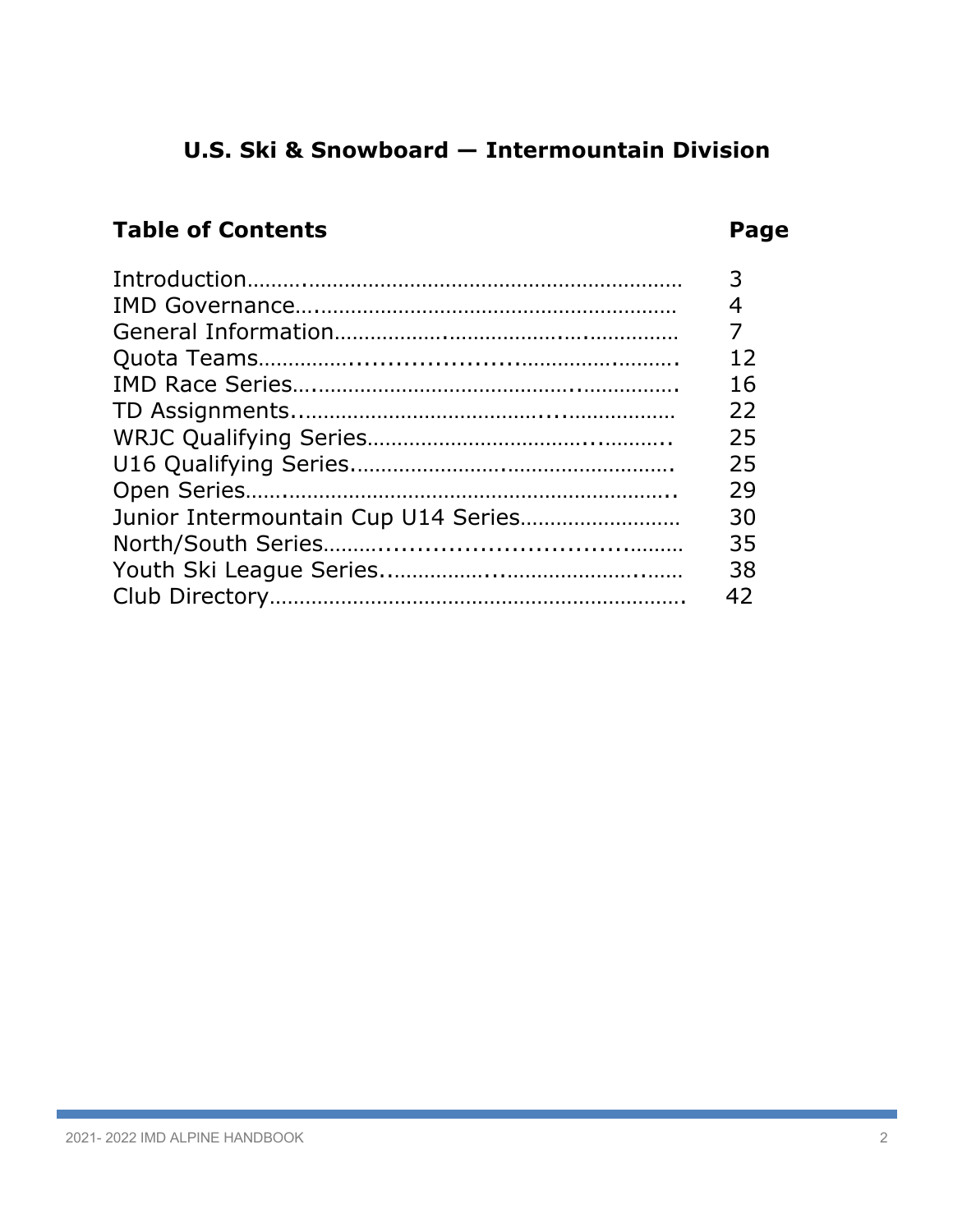# **Introduction**

This handbook is intended to assist race organizers and coaches for the various IMD race series. Some information on Western Region FIS races and IMD projects is included. The handbook includes IMD and US Ski and Snowboard rules as they pertain to the different race series, lists various required procedures for races and suggests additional procedures, which may be helpful for race organizers to follow. In addition to this handbook, you should refer to the following:

- 1. 2022 Alpine Competition Guide
- 2. U.S. Ski & Snowboard Alpine Official's Manual
- 3. 2021 2022 Review & Update Alpine.

Each of these references is available on the U.S. Ski & Snowboard website and the IMD website, www.imdalpine.org.

This handbook also covers the selection procedures for Intermountain quota teams, the IMD Championships and the Tri-Divisional Championships.

The first section of this handbook lists recent IMD and U.S. Ski & Snowboard rule changes. This is followed by a section that lists procedures common to all Intermountain race series. A separate section follows devoted to the details of each race series. A chapter on selection procedures for quota teams and the IMD Championships is also included. Additionally, please familiarize yourself with the **U.S. Ski & Snowboard Alpine Competition Regulations (ACR)** located in the Alpine Competition Guide for additional information.

For additional information, please contact the IMD Alpine Office or the IMD Alpine Competition Committee Chairman.

| Carma Burnett, IMD Alpine Director |
|------------------------------------|
| <b>IMD Office</b>                  |
| <b>PO Box 850</b>                  |
| McCall, Id. 83638                  |
| carma@imdalpine.org                |
| 208-412-8565                       |

Todd Brickson, Chairman IMD ACC 843 Lincoln Street SLC, UT 84102 toddbrickson@rowmark.org 801-652-4413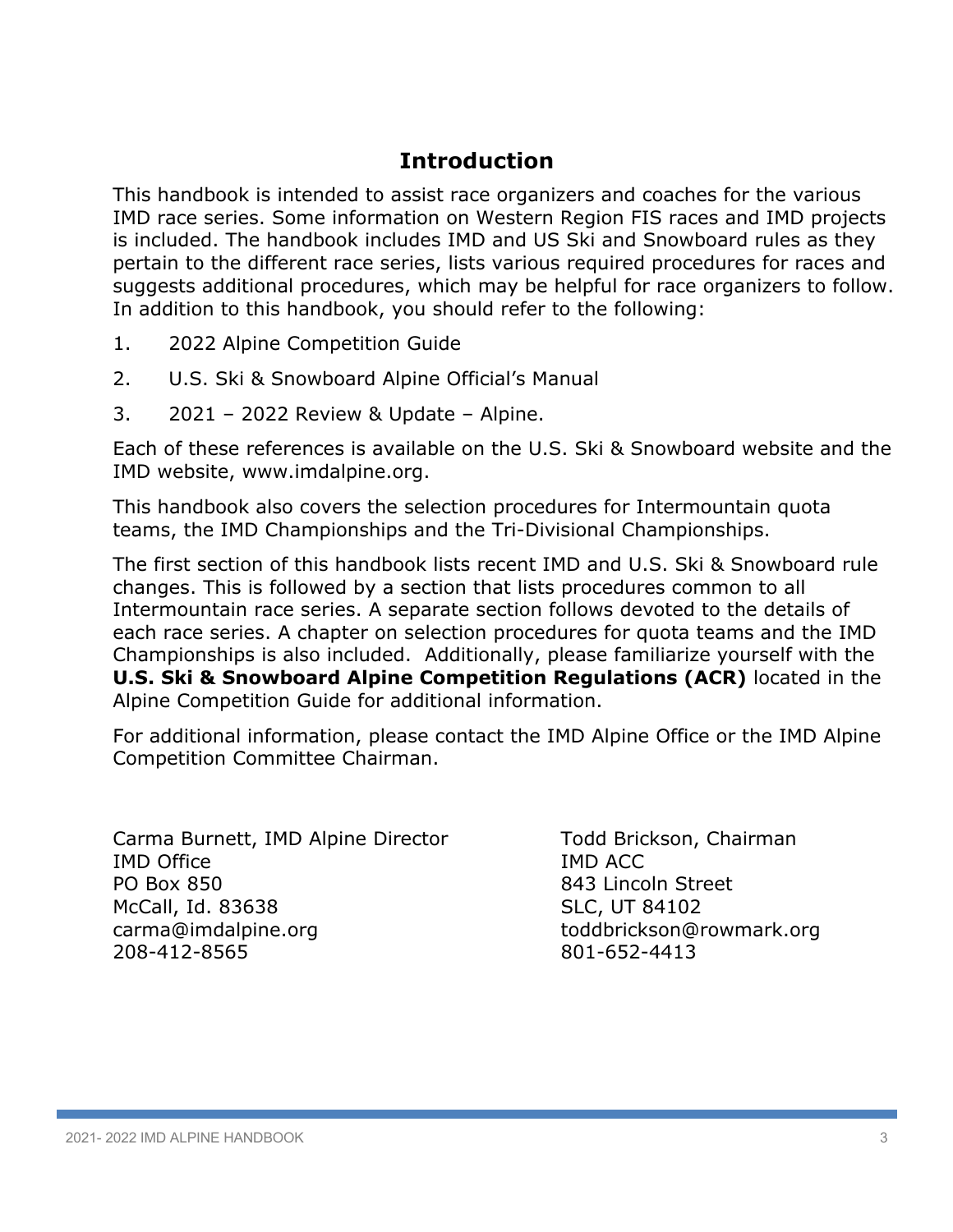# **Divisional Governance**

IMD Ski and Snowboard Inc. is a 501(c)3 non-profit corporation affiliated with U.S. Ski & Snowboard, the national governing body for skiing and snowboarding. Its member clubs provide training and competition opportunities in the states of Idaho, Wyoming and Utah.

The business of the IMD shall be accomplished through the Discipline Competition Committees with oversight by the Board of the IMD. There are 3 recognized disciplines in the Intermountain Division: Alpine, Nordic and Freestyle. Each Discipline Competition Committee shall be established by the Board of the IMD, which may also establish policies relating to them and their sanctions, but the elected committee members shall be elected by the member clubs in the IMD.

The Alpine Competition Committee (ACC) shall be responsible for the development, encouragement, and participation of competitors within the various IMD/ U.S. Ski & Snowboard competitive programs. They shall be responsible for the review and approval of applications for divisional competitive events. In addition, the ACC is the policymaking entity relating to all Alpine content.

# **2021-2022 IMD Board of Directors**

The IMD Board of Directors will consist of a President and the Discipline Committee Chairs in addition to an athlete representative. The Treasurer and Secretary are non-voting members.

| Steve Schowengerdt - President        | Todd Brickson - Alpine                  |
|---------------------------------------|-----------------------------------------|
| Rick Kapala - Nordic                  | Konrad Rotermund - Freestyle            |
| TBD - Athlete Representative          | Shannon Carrell, Treasurer (non-voting) |
| Carma Burnett, Secretary (non-voting) | Mike Hammer, Past President             |

# **2021-22 BOD Executive Committee**

| Steve Schowengerdt - President | Todd Brickson - Alpine       |
|--------------------------------|------------------------------|
| Rick Kapala - Nordic           | Konrad Rotermund - Freestyle |
| TBD - Athlete Representative   |                              |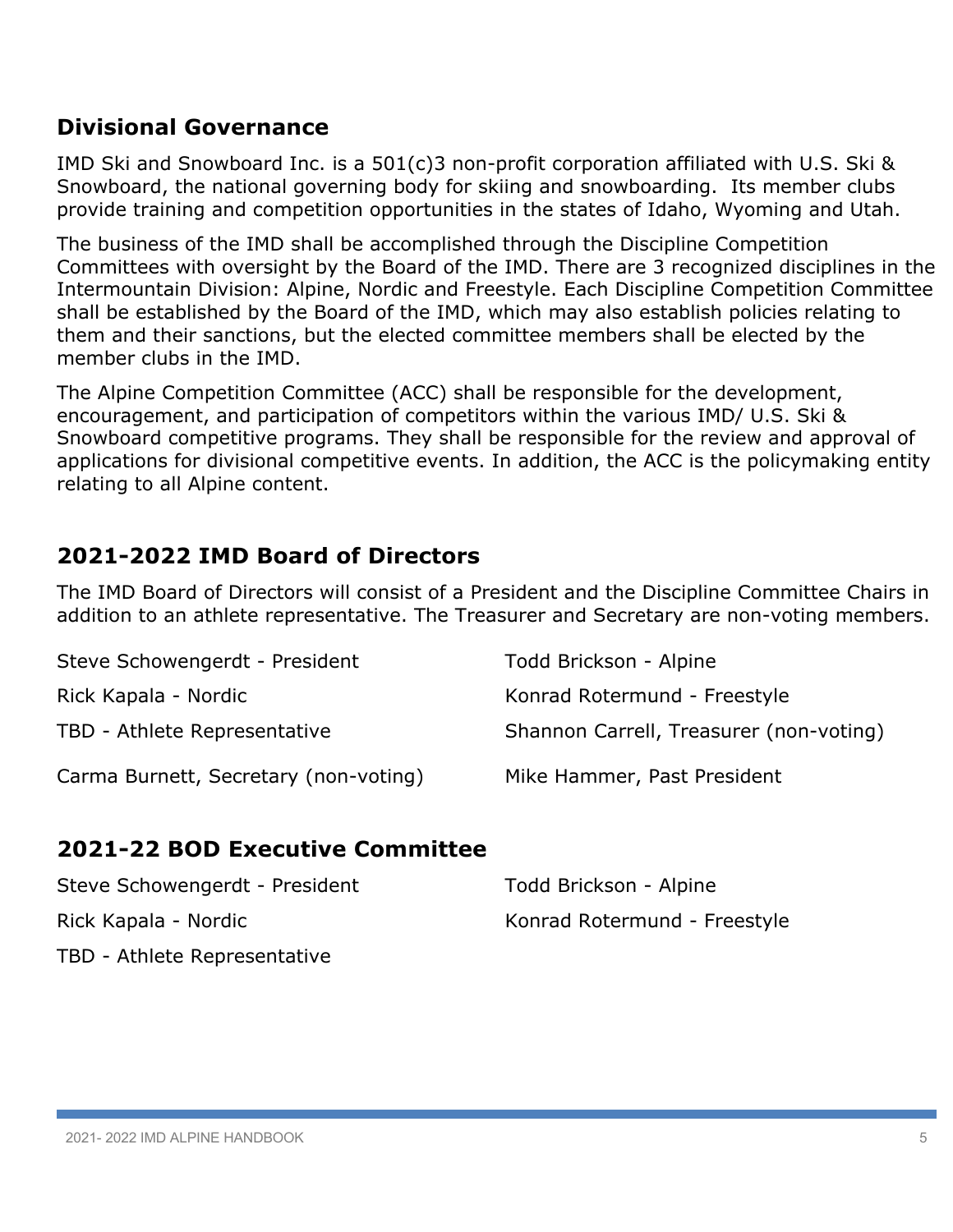# **2021-2022 Appeals Committee**

Rick Kapala Steve Schowengerdt Konrad Rotermund

# **Alpine Governance**

The IMD Alpine Competition Committee is the policy-making entity for Intermountain Alpine. Twelve members will be voted to the IMD ACC each year at the IMD Spring Convention to be held after the U.S. Ski & Snowboard Congress. In addition to the twelve members there are five appointed members. The five appointed members are: Alpine Officials Chairman, BOD President, Development Committee Chairman, Finance Committee Chairman and the Athlete Representative. A Chairman is elected by the ACC and serves a two-year term. In the second year of the Chairman's term, a Vice-Chairman will be elected with the intention of becoming the Chairman. The IMD ACC Chairman and Vice-Chairman will represent IMD at the Western Region ACC.

# **2021-2022 IMD Alpine Competition Committee Members (ACC)**

Todd Brickson, Chairman, Rowmark Tommy Eckfeldt, Park City Nick Foster, Tamarack **Erik Fisher, McCall** Fletcher White, Teton Valley Tyson Henrie, Arrowhead Branko Zagar, Jackson **Drew Southworth, Brighton** Lester Keller, Solitude Craig Hasser, Snowbasin Shannon Carrell, Finance Com. Chair Troy Price, Dev. Com. Chairman AO Chair

Will Brandenburg, Sun Valley **Bridger Call, Vice Chairman, Snowbird** Steve Schowengerdt, BOD President, Foreste Pererson, Athlete Representative

# **ACC Committees**

| 2021-2022 Executive Committee |              |                     |                |                  |
|-------------------------------|--------------|---------------------|----------------|------------------|
| Will Brandenburg              | Branko Zagar | <b>Bridger Call</b> | Todd Brickson  | Foreste Peterson |
| 2021-2022 Judicial Committee  |              |                     |                |                  |
| Todd Brickson, Chairman       |              | Will Brandenburg    | Tommy Eckfeldt |                  |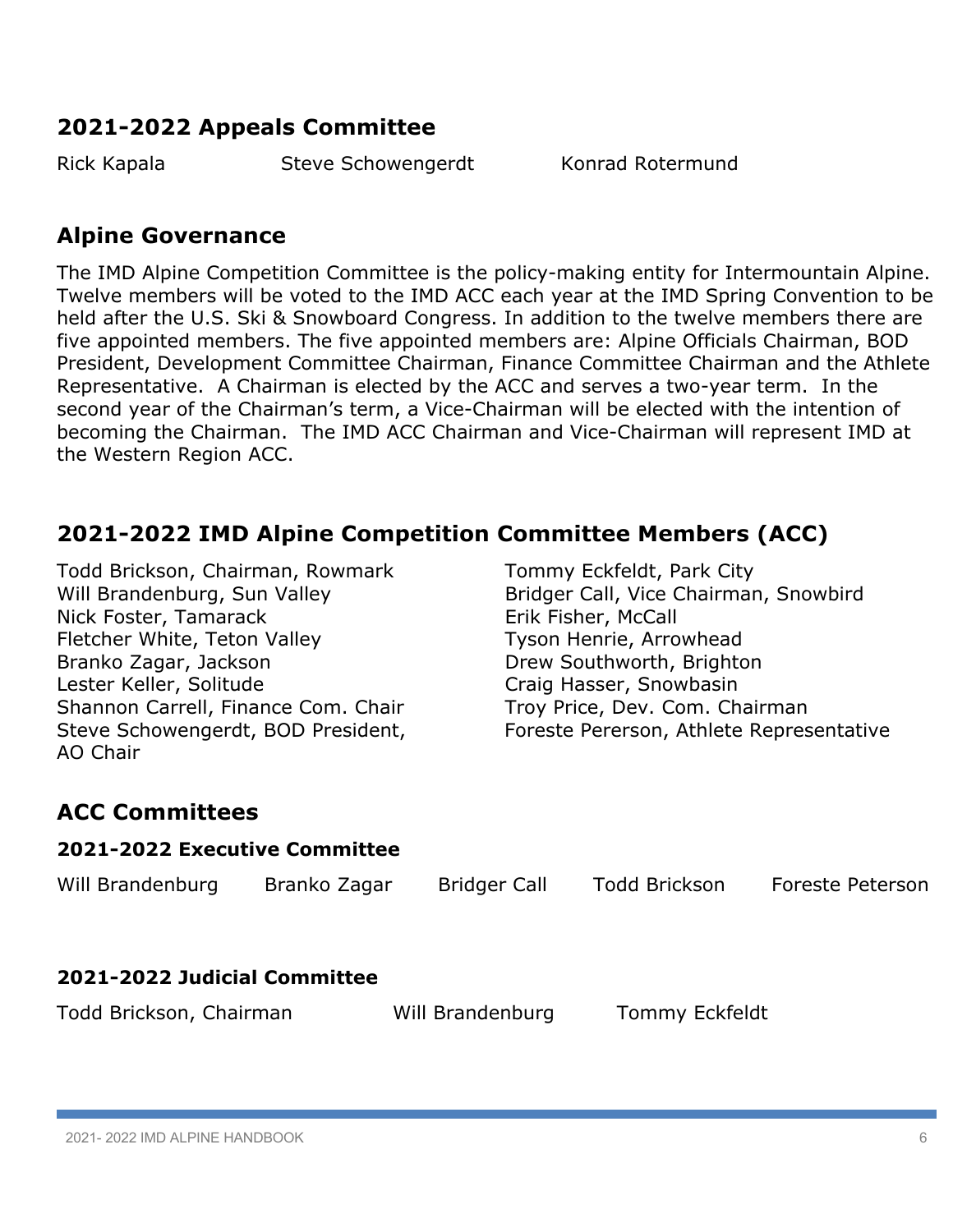| 2021-2022 Finance Committee                                |                                       |
|------------------------------------------------------------|---------------------------------------|
| Shannon Carrell, Chairman                                  |                                       |
| Troy Price Fletcher White Will Brandenburg                 |                                       |
| 2021-2022 Grant Committee                                  |                                       |
| Will Brandenburg Tommy Eckfeldt Branko Zagar Todd Brickson | <b>Bridger Call</b>                   |
| 2021-2022 Calendaring Committee                            |                                       |
| Bridger Call, Chairman                                     |                                       |
| Branko Zagar Will Brandenburg Ben Roberts                  | Craig Haaser<br><b>Tommy Eckfeldt</b> |
| 2021-2022 Officials Committee                              |                                       |
| Steve Schowengerdt, Chairman                               |                                       |
| Becky Stone Tami Strong Will Brandenburg Branko Zagar      |                                       |
| 2021-2022 Development Committee                            |                                       |
| Chairman: Troy Price                                       |                                       |
| U14 IMD JR Series: Charlotte Gourley (SV)                  | South Series: Bo Maciejko (SB)        |
| North Series: Becky Rigsby (BB)                            | YSL, South: Craig Haaser (SBN)        |
| North Club Racing: Fletcher White (GT)                     |                                       |
| 2021-2022 Youth Ski League Committee                       |                                       |
| Criag Haaser (PCFT), Chairman                              |                                       |
| Jason Stone, (SB)                                          | Mike Sussman (PC)                     |
| Drew Southworth (BR)                                       | Ignacio Birkner (CV)                  |
| Lester Keller (SOL)                                        | Scott Mathers (Alta)                  |
| Megan Hanrahan (RM)                                        | Jason Lance (PC)                      |
| Tyson Henrie (AST)                                         | Keith Brower (BH)                     |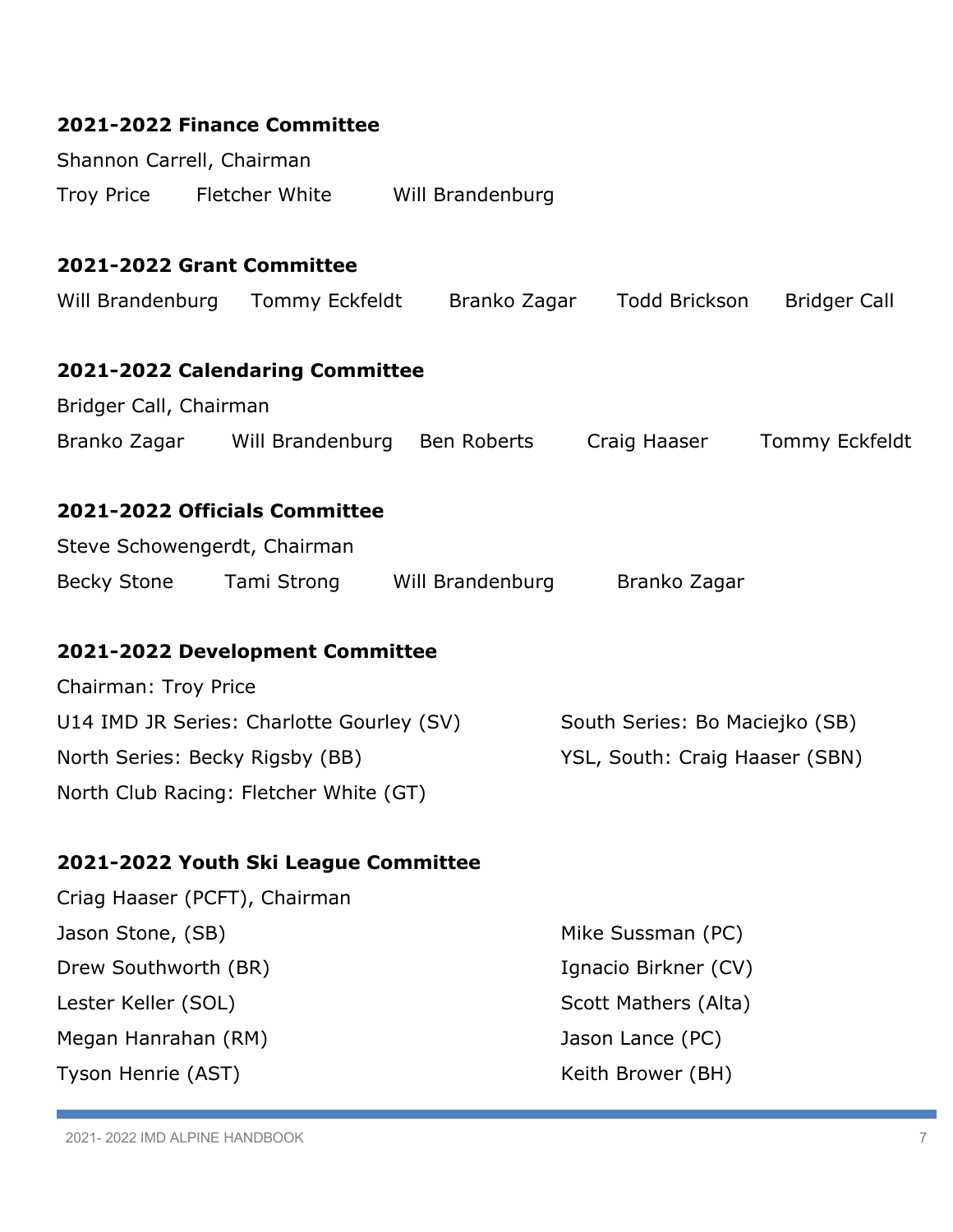Lisa Segal (PC) Troy Price (RM)

# **Divisional Meetings/Conference Calls**

Meeting 1 Fall Conference Call (after WR call) Meeting 2 Spring Conference Call (prior to April WR meeting) Meeting 3 Friday evening prior to the IMD ACC meeting. \*Additional meetings will be scheduled as needed.

# **IMD Alpine Convention and Meetings**

| U.S. Ski & Snowboard Congress | Park City, UT | May 8-13, 2022  |
|-------------------------------|---------------|-----------------|
| <b>IMD Convention</b>         | Jackpot, NV   | May 24-25, 2022 |
| <b>IMD Fall Convention</b>    | TBD.          | TBD             |

# **Intermountain Division Information**

Memberships in Intermountain Division

- Every IMD club must be a member club of US Ski and Snowboard.
- Every Club must pay IMD Division Club Dues of \$65.
- Every person racing in a U.S. Ski & Snowboard sanctioned race conducted by a club affiliated with IMD must be a current member of U.S. Ski & Snowboard, as specified in the U.S. Ski & Snowboard Competition Guide.
- All Independent athletes need to inform IMD of participation.

Each person must be a member of **IMD**, with the following fees, per the U.S. Ski & Snowboard registration form:

- Before October 16: U16 & Older Competitor \$50.00
- Before October 16: U14 and Younger Competitor \$20.00
- After October 15: U16 & Older Competitor \$65.00
- After October 15: U14 and Younger Competitor \$35.00

# 2021-22 **US Ski and Snowboard Alpine** Fees:

- Alpine Competitor U12 and under (11 and under) \$90
- Alpine Competitor U14 and under (12 and 13) \$115
- Alpine Competitor U16 and over (14 and over) \$185
- Alpine General Non-Competitor (17 and under) \$30 per day
- Alpine Non-Scored Athlete (14-24) \$100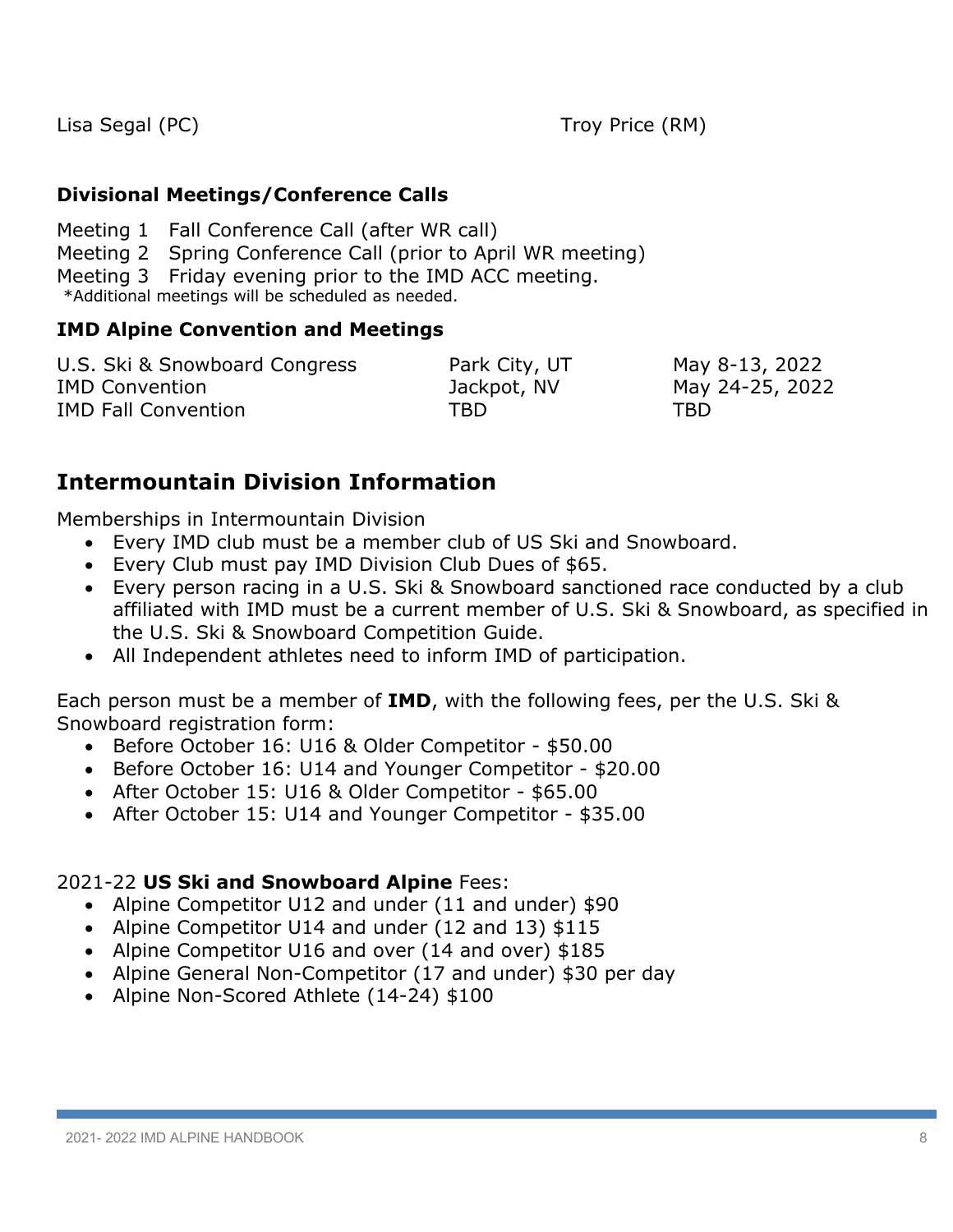# **U.S. Ski & Snowboard Background Screening**

U.S. Ski & Snowboard is a youth sports organization with over 75% of its athlete members 17 or under. In keeping with the standards of many youth sports organizations, schools and recreational programs in America today, U.S. Ski & Snowboard has implemented a strict policy on abuse, molestation and sexual harassment and animal cruelty. To support this policy, U.S. Ski & Snowboard has also implemented a background screening process to help ensure that the environment in its athletic programs at every level is as safe as possible.

This process will include all US Ski and Snowboard employees, member coaches and officials.

# **U.S. Ski & Snowboard SafeSport Code**

As a condition of membership, all U.S. Ski & Snowboard members agree to abide by the SafeSport Code.

U.S. Ski & Snowboard prohibits the following conduct:

- Sexual Misconduct
- Physical Misconduct
- Emotional Misconduct
- Bullying, Threats and Harassment
- Hazing
- Willfully Tolerating Misconduct

Any member of U.S. Ski & Snowboard who is appointed to a position of authority over, or who has frequent contact with athletes, must clear criminal background screening and complete SafeSport training every two years with a refresher required every other year. This includes U.S. Ski & Snowboard members holding a U.S. Ski & Snowboard coaching license, U.S. Ski & Snowboard members holding a U.S. Ski & Snowboard officials license, U.S. Ski & Snowboard members holding a U.S. Ski & Snowboard club volunteer membership and U.S. Ski & Snowboard members at U.S. Ski & Snowboard clubs whom the club formally designates to be in a position of authority over athletes, and the U.S. Ski & Snowboard Governance Board members.

Every U.S. Ski & Snowboard member must report suspected violations of the SafeSport Code. If you suspect that a child is experiencing misconduct of a sexual nature, do not investigate yourself. Call the SafeSport hotline and local child protection authorities (Police or Child Welfare Office) and report it to the experts who have the skills to investigate the matter. If you have a doubt on whether conduct is occurring, please err on the side of reporting. Conduct which does not involve sexualized conduct but which may violate one of the six categories of prohibited conduct may be reported to safesport@usskiandsnowboard.org.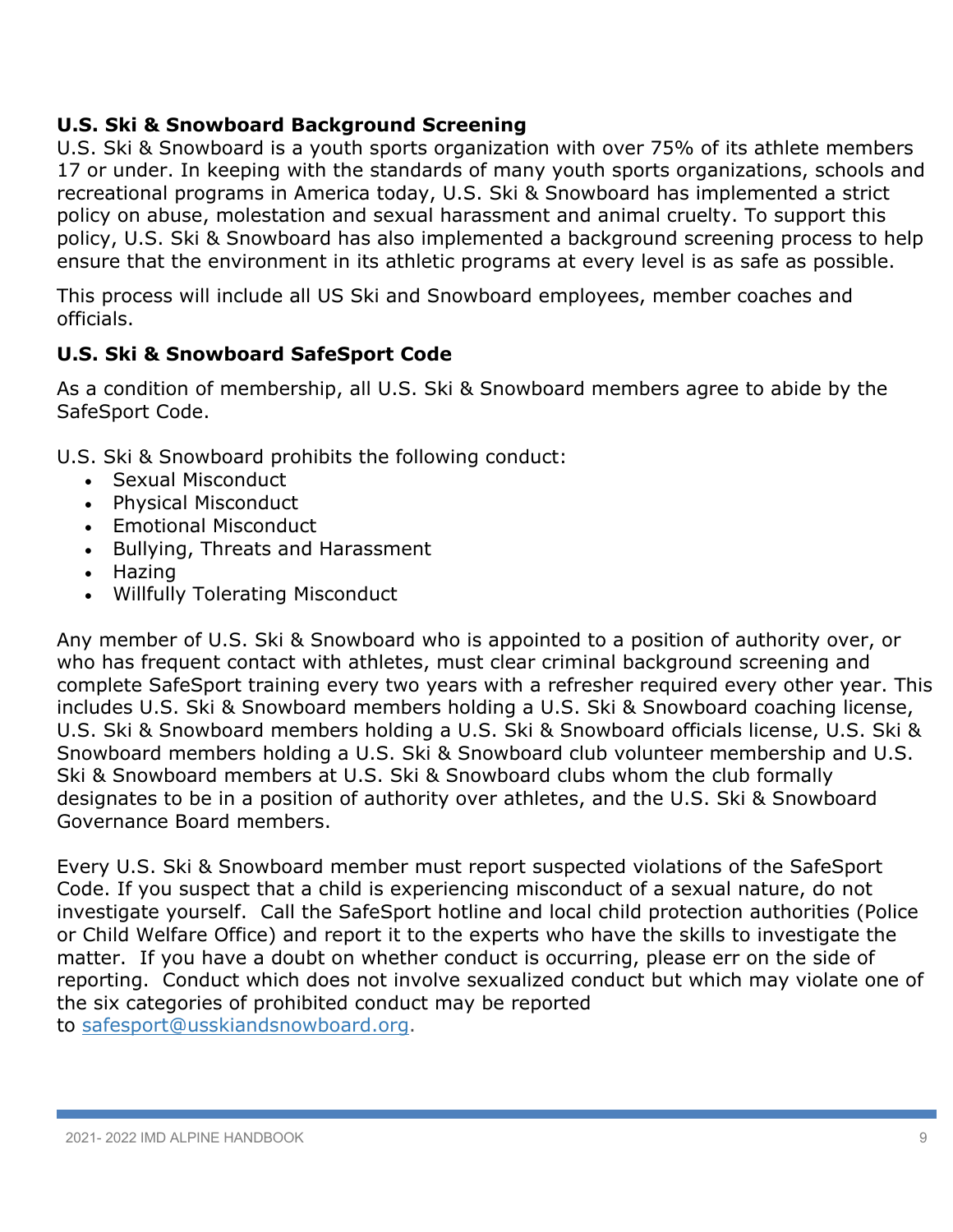# **IMD Clubs**

#### **Communications from Intermountain Division**

IMD will communicate with all of the clubs and parents via telephone, email, in person and through Google docs. Please set yourself up to share files through Google docs.

#### **Registration**

It is mandatory for all IMD Teams to become IMD Club members and pay the team registration fees before the team can enter their athletes in IMD U.S. Ski & Snowboard sanctioned races. A club contact list will be sent out in the fall and clubs will be responsible for updating the list and submitting payment. IMD Club fees are \$65. Club registration will be sent out via Google docs and payment can be made through the IMD Alpine website, www.imdalpine.org.

#### **Speed Venue Subsidy**

IMD will subsidize clubs hosting speed events for safety improvements up to \$1,000. Receipts must be submitted. IMD races that qualify for this subsidy are the Open SGs, the U16 qualifier SG, the U14 qualifier SG and the Speed Project.

# **Mentorship Subsidies**

IMD will allocate funds to Race Administrators and Timers who are able to help mentor clubs during their events. Please contact the IMD Alpine Office if you are interested.

#### **Foreign Competitors/U16 and Younger**

Foreign competitors training in IMD will be allowed to participate in IMD races under the following conditions:

1.They are registered with U.S. Ski & Snowboard and IMD and have paid the appropriate licensing fees.

2. In order for foreign competitors to be considered for IMD Teams, athletes must pay their divisional dues directly to IMD and declare their intent to be considered for these teams.

Clubs must submit a roster of ALL foreign competitors to the IMD office no later than Jan. 1. The roster must include U16 and younger competitors.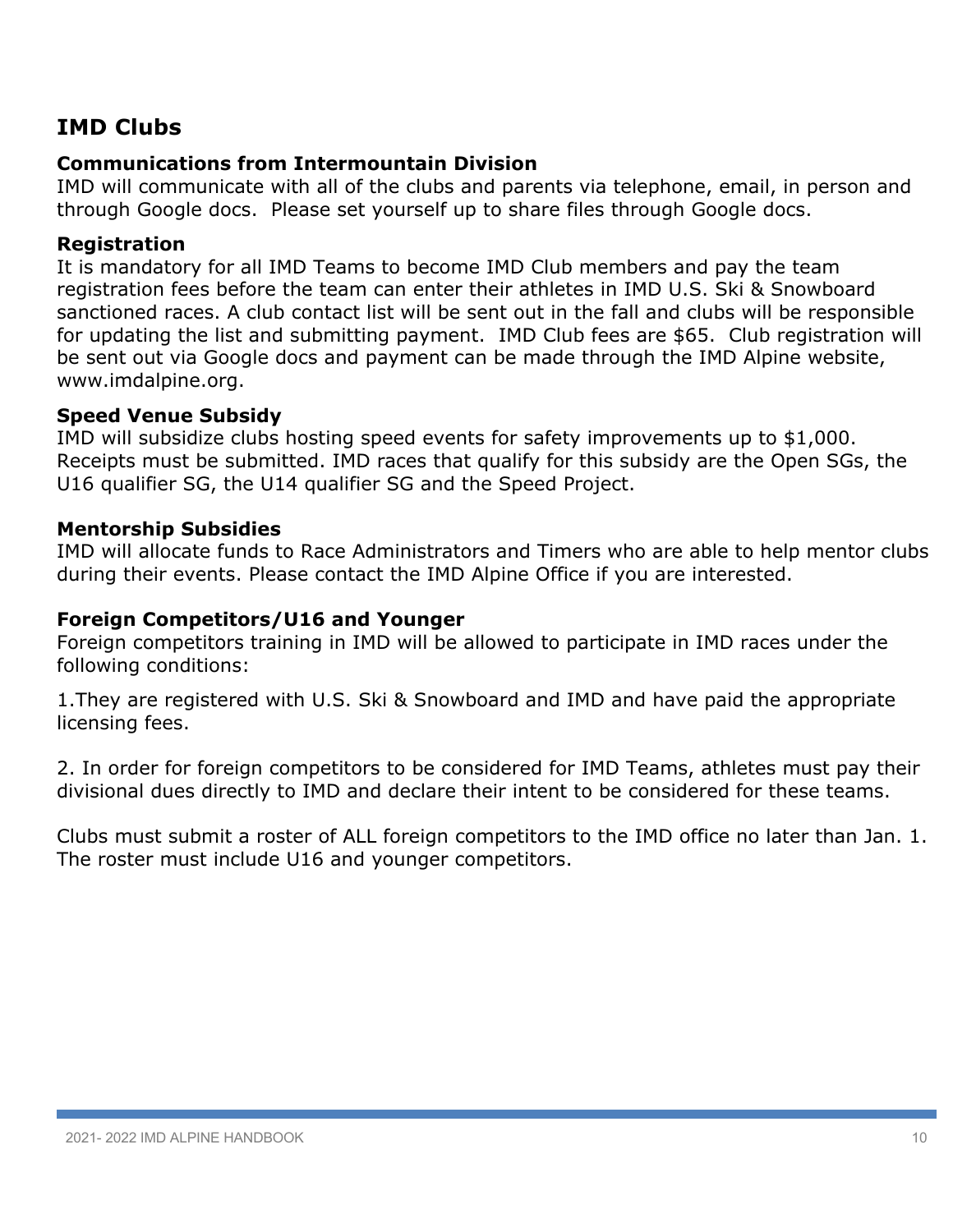# **Divisional Awards**

# **Annual Alpine Awards**

The Alan Hayes Intermountain Scholar Award: Nominations for Intermountain Scholar must include a high school transcript, a skiing biography, and letters of recommendation from teachers and coaches. The IMD Scholar must be a senior in high school and is designated for athletes who regularly participate and compete in IMD events.

The Nick Lewis Intermountain Coach of the Year Award: Nominated by membership/clubs.

The Steve Schowengerdt Volunteer of the Year Award: Nominated by membership/clubs.

The IMD Alpine Official of the Year Award: Nominated by membership/clubs.

The Steve Bounous Award for Excellence in Skiing: Selected by committee.

Nominations and documentation are due to the IMD Office no later than May  $10<sup>th</sup>$ , 2022.

# **IMD Grant Program**

IMD Alpine offers need-based grants to U16 and older IMD athletes who qualify for Championship events. These events include U16 Regional Championships, WRJC and U.S. Nationals. Grant information is sent to all IMD Clubs and it is the club's responsibility to distribute the information.

# **Intermountain Alpine Junior Team**

The 2021-22 IMD Junior Team will be named at the beginning of the 2021-22 season. The team will be in place until the new teamed is named the following December and will be comprised of 6 boys and 4 girls who were active IMD racers the previous season and will be active IMD U-21 or U-18 racers for the following season. IMD athletes that qualify but will not be returning to IMD to compete for the following season (move to the USST, went to college, retirement, etc.) will be named as honorary team members, and the selection process will continue until the 6 boys and 4 girls are named. The 10 members will each receive a \$500 IMD Grant to help with their race expenses for the season. In addition, they will receive free entry fees to all Intermountain Cup (IMC) races. IMD will reimburse the race organizers for the entry fee.

The qualification process will use a WC points method scored from the U.S. National Points from the May points list as follows: The best point holders in each event will be scored by using new world cup points (100 points for the lowest points in an event, 80 for second lowest, etc... down to 1 point for the thirtieth lowest). Then each athlete's best three scores out of four from the DH, SL, GS, SG points lists will compose his/her total score.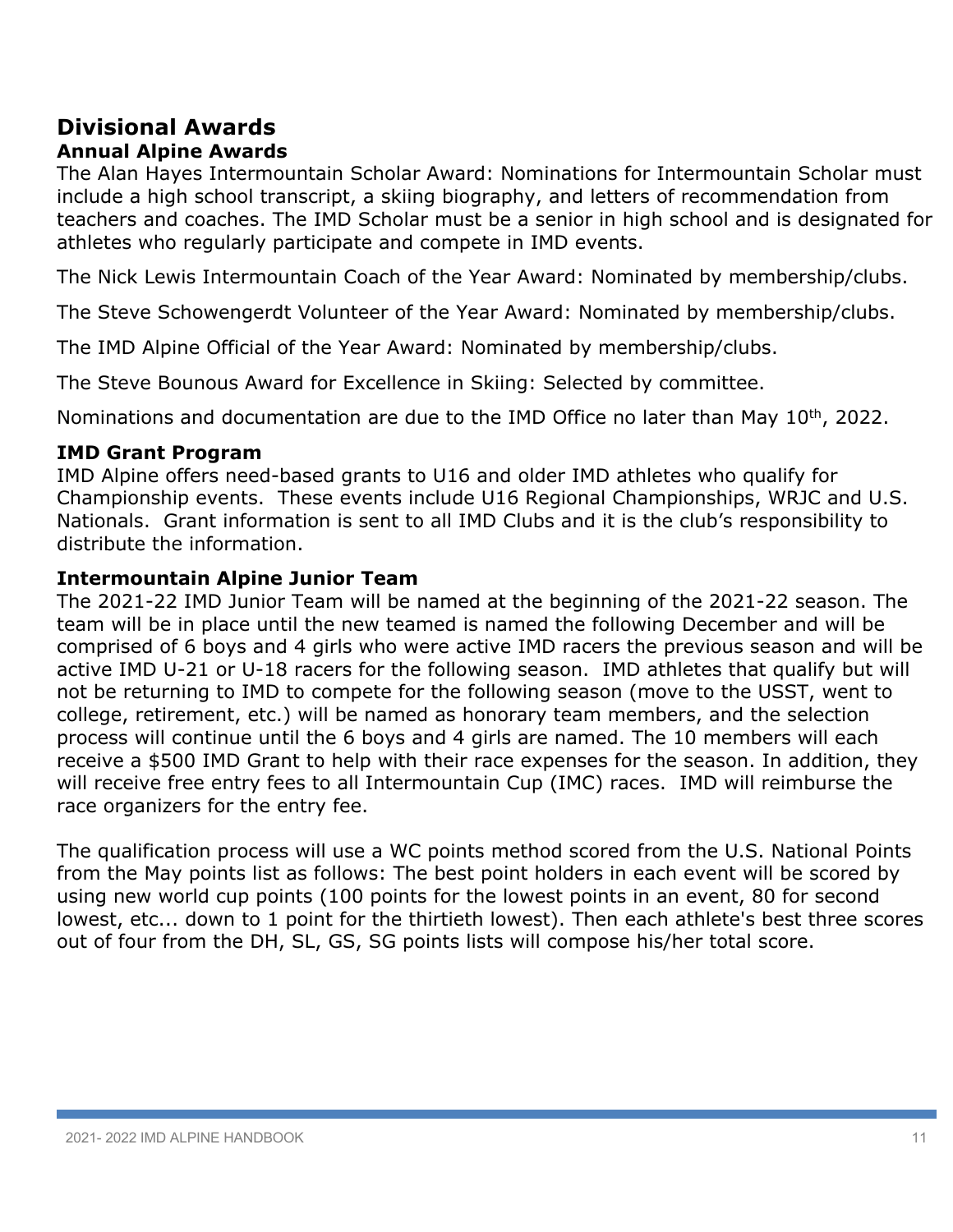|                                                    | 2022 IMD Junior Team                            |              |  |  |
|----------------------------------------------------|-------------------------------------------------|--------------|--|--|
| Men                                                |                                                 |              |  |  |
| 1                                                  | Benny Brown                                     | <b>PCSS</b>  |  |  |
|                                                    | 2 Jakob Rogers                                  | <b>PCSS</b>  |  |  |
|                                                    | 3 Espen Hunt                                    | <b>PCSS</b>  |  |  |
|                                                    | 4 Colin Hanna                                   | <b>SVSEF</b> |  |  |
|                                                    | 5 Stefan Brenwald                               | <b>PCSS</b>  |  |  |
| 6.                                                 | <b>Townsend Mikell</b>                          | <b>SBSEF</b> |  |  |
|                                                    | Honorary Members: Jack Smith, Jeremy Mathers,   |              |  |  |
|                                                    | Oliver Parazette, Cooper Iacobelli, Hunter Eid, |              |  |  |
|                                                    | Ryder Sarchett, Gunnar Travis, Wyatt Hall       |              |  |  |
|                                                    | Bennett Snyder, Jack Schaede, Dylan Thomas      |              |  |  |
|                                                    | Buey Grossman, Carter Louchheim, Nathan Gowe    |              |  |  |
|                                                    |                                                 |              |  |  |
| Women                                              |                                                 |              |  |  |
|                                                    | 1 Sophia Tozzi                                  | <b>IND</b>   |  |  |
|                                                    | 2 Mia Hunt                                      | <b>PCSS</b>  |  |  |
|                                                    | 3 Madison Kaiserman                             | <b>PCSS</b>  |  |  |
|                                                    | 4 Fiona Sawyer                                  | <b>PCSS</b>  |  |  |
| Honorary Members: Lauren Macuga, Dasha<br>Romanov, |                                                 |              |  |  |
| Mary Bocock, Paige Doyle, Eliza Hodgkins           |                                                 |              |  |  |

# **IMD/Western Region Racing**

Selections for WR FIS races are selected from National Points.

| <b>2021-22 Alpine Points List Dates</b> |                          |                   |                     |                     |
|-----------------------------------------|--------------------------|-------------------|---------------------|---------------------|
| List                                    | <b>National</b><br>Close | National<br>Valid | <b>FIS</b><br>Close | <b>FIS</b><br>Valid |
| <b>Base List</b>                        | Aug. 1                   |                   |                     | 1-Jul               |
| List 1                                  | Aug. 1                   | Aug. 1            | $1 -$ Jul           | 1-Jul               |
| List 2                                  | Aug. 1                   | Aug. 5            | Aug. 1              | Aug. 5              |
| List 3                                  | Aug. 15                  | Aug. 19           | Aug. 15             | Aug. 19             |
| List 4                                  | Aug. 29                  | Sep. 2            | Aug. 29             | Sep. 2              |
| List 5                                  | Sep. 12                  | Sep. 16           | Sep. 12             | Sep. 16             |
| List 6                                  | Sep. 26                  | Sep. 30           | Sep. 26             | Sep. 30             |
| List 7                                  | Oct. 10                  | Oct. 14           | Oct. 10             | Oct. 14             |
| List 8                                  | Oct. 24                  | Oct. 28           | Oct. 24             | Oct. 28             |
| List 9                                  | Nov. 7                   | Nov. 11           | Nov. 7              | Nov. 11             |
| List 10                                 | Nov. 21                  | Nov. 25           | Nov. 21             | Nov. 25             |
| List 11                                 | Dec. 5                   | Dec. 9            | Dec. 5              | Dec. 9              |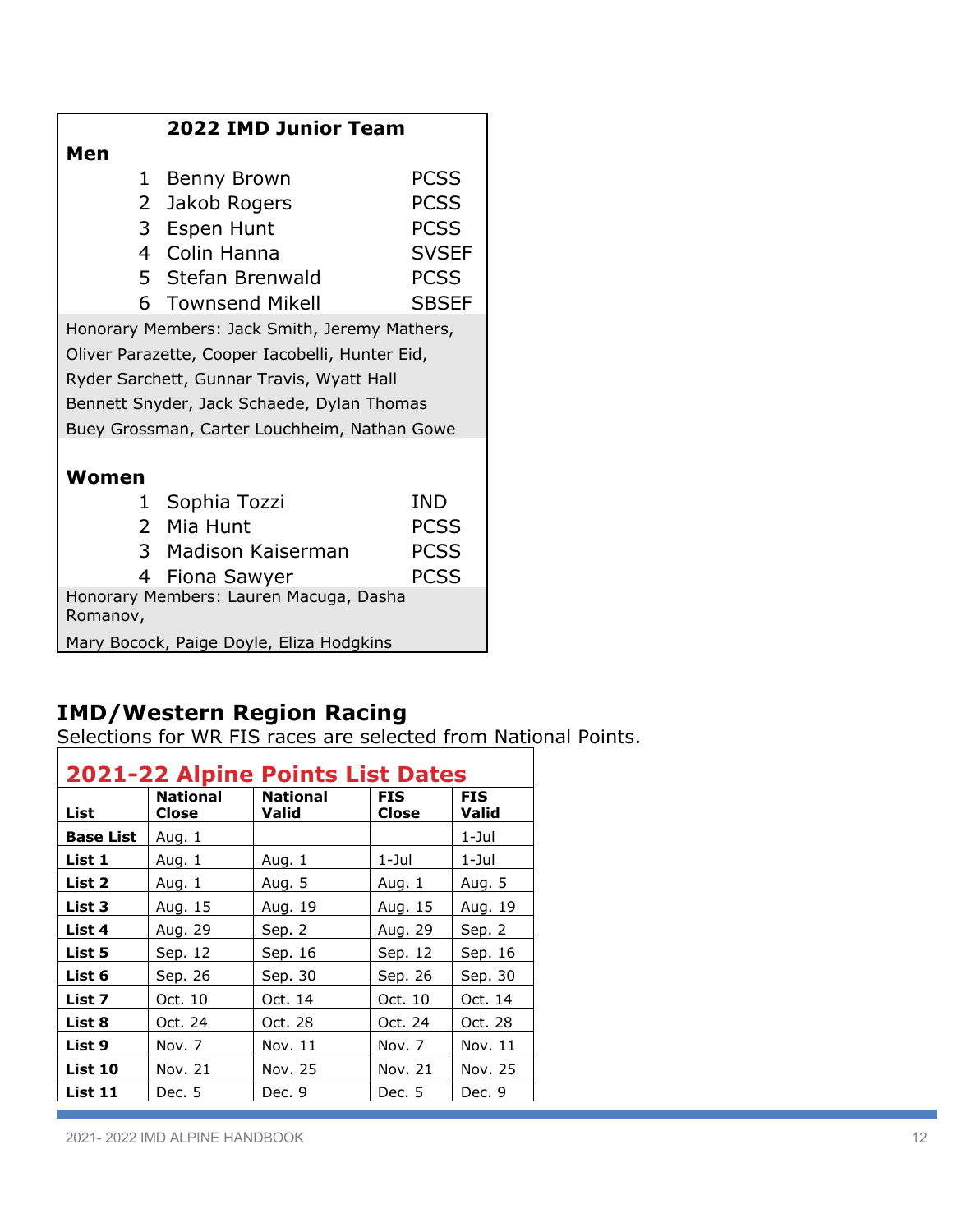| List 12        | Dec. 19 | Dec. 23 | Dec. 19 | Dec. 23 |
|----------------|---------|---------|---------|---------|
| List 13        | Jan. 2  | Jan. 6  | Jan. 2  | Jan. 6  |
| List 14        | Jan. 17 | Jan. 21 | Jan. 16 | Jan. 20 |
| <b>List 15</b> | Jan. 30 | Feb. 3  | Jan. 30 | Feb. 3  |
| List 16        | Feb. 20 | Feb. 24 | Feb. 20 | Feb. 24 |
| List 17        | Feb. 27 | Mar. 3  | Feb. 27 | Mar. 3  |
| List 18        | Mar. 13 | Mar. 17 | Mar. 13 | Mar. 17 |
| List 19        | Mar. 27 | Mar. 31 | Mar. 27 | Mar. 31 |
| List 20        | Apr. 10 | Apr. 14 | Apr. 10 | Apr. 14 |
| List 21        | Apr. 30 | $1-May$ | Apr. 30 | $1-May$ |
| List 22        | 1-Jun   | 1-Jun   |         |         |

#### **Intermountain Division Quotas to Western Region Races**

|                                        | <b>IMD Quotas to WR Races</b> |                               |  |
|----------------------------------------|-------------------------------|-------------------------------|--|
| <b>Series</b>                          | Men                           | Women                         |  |
| <b>Wrangler Cup/Devo Series</b>        | 28                            | 30                            |  |
| Tech Events & Tech Events including SG |                               |                               |  |
|                                        |                               |                               |  |
| Wrangler Cup Zone 2                    | 64                            | 62                            |  |
|                                        |                               | 44                            |  |
| WR FIS Speed Series                    | 40                            |                               |  |
| Schweitzer and Mammoth                 |                               |                               |  |
|                                        |                               |                               |  |
| Western Region Junior Championships    | 27                            | 28                            |  |
| <b>Mission Ridge</b>                   |                               |                               |  |
| <b>WR U16 Championships</b>            | 31                            | 24                            |  |
| <b>Big Sky</b>                         |                               |                               |  |
|                                        |                               |                               |  |
| <b>WR U14 Championships</b>            | 15                            | 15                            |  |
| Mammoth Mtn.                           |                               |                               |  |
|                                        |                               |                               |  |
| Tri- Divisional Championships*         |                               | U16-24, U14-47 U16-21, U14-48 |  |
| Jackson                                |                               |                               |  |

\*Tri-Divisional Championships are 3 of 5 Divisions

\*\* Elite Series Races have a Regional Quota

Western Region FIS races (Devo, Open and WRJC) will be posted to the West Intent Site. IMD will create selection boards for these races. Boards will be available within 2 weeks of a race series depending on the National Points list cutoffs. We will make every effort to use the most up-to-date National Points List. Coaches will be asked to pull and confirm all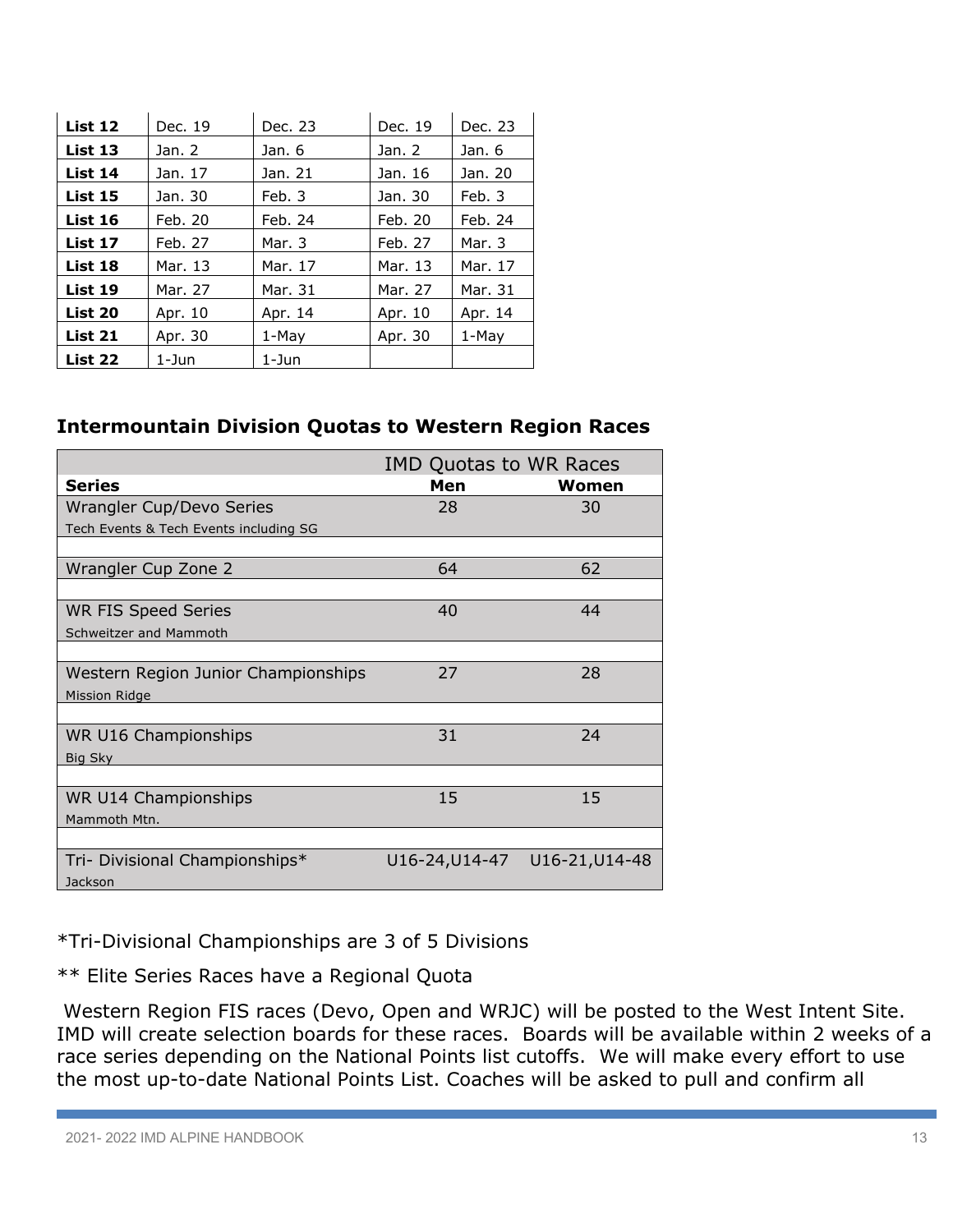athletes prior to the 7-day deadline. Intermountain will enter all IMD athletes. Online registration is available, teams will pay through the U.S. Ski & Snowboard portal. Transportation, lodging and lift tickets will be the responsibility of each individual club.

Western Region Elite races have one quota that encompasses the entire region. Boards for Elite races will be posted on the West page on the US Ski and Snowboard website. For information on the Western Region Policies and Procedures go to: https://usskiandsnowboard.org/sport-programs/regions-divisions/western-alpine-region

In the event that IMD needs to add additional fees such as team jackets, those fees can be paid on the IMD website https://www.imdalpine.org/store/. Athletes who have delinquent bills from a prior year will not be allowed to use an IMD quota spot on future IMD projects.

# **Western Region U16 and U14 Championships**

Due to COVID-19, IMD will not travel or lodge as a team.

ALL ATHLETES USING AN IMD QUOTA SPOT WILL SUBMIT AN ELECTRONIC TEAM AGREEMENT/CODE OF CONDUCT VIA THE IMD ALPINE WEBSITE.

# **Selection and Payment of Intermountain Teams attending U14, U16 Regional Champs**

The selection for the U16 Regional Championships will be announced on Feb. 28<sup>th</sup> and the U14 Team will be announced on March  $7<sup>th</sup>$ . Boards will be posted on the IMD Alpine website. The coaches need to confirm their athletes and athletes/teams need to pay online on the IMD site prior to departure https://www.imdalpine.org/store/. Athletes who have delinquent bills from a prior year will not be allowed to use an IMD quota spot on future IMD projects.

# **Team Rules**

#### **All U.S. Ski & Snowboard Association athletes participating in IMD races are required to abide by the U.S. Ski & Snowboard Code of Conduct (please refer to the last page of this handbook).**

# **IMD Athlete Quota Team Agreement**

Members of IMD Quota Teams (U14 Regional Championships, U16 Regional Championships and IMD Development Projects) are required to abide by the IMD Team Agreement and the U.S. Ski & Snowboard Code of Conduct*.*

Additionally, team members:

- are prohibited from using or possessing illegal drugs;
- are prohibited from using or possessing alcohol; the exception being athletes who are 21 and older. Athletes who are of legal drinking age must refrain from buying, possessing or using alcohol in or around IMD Team housing and in the proximity of IMD athletes who are under the age of 21.
- are required to attend all team meetings unless excused by the head coach;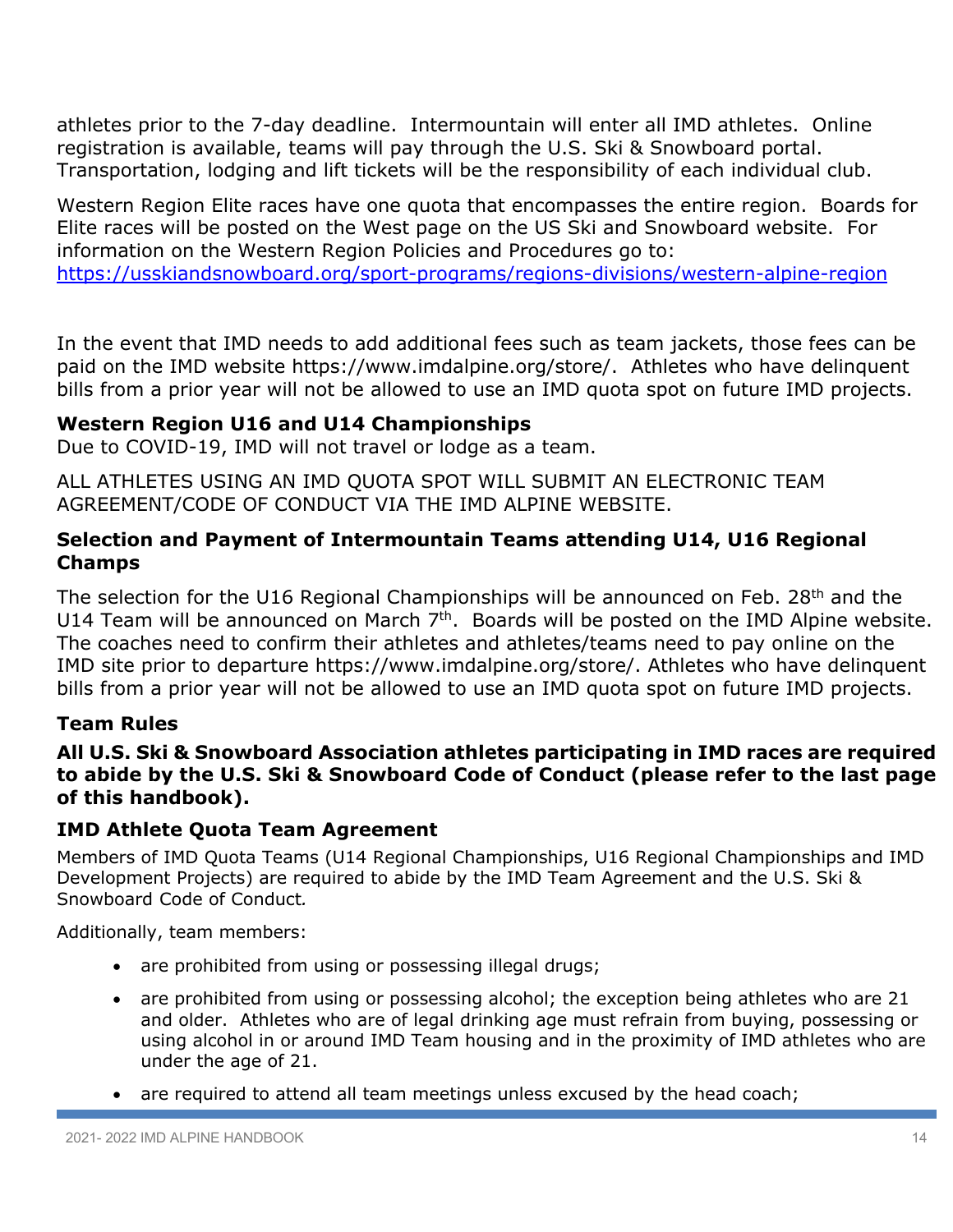- will observe the curfew established by the coaching staff;
- will reside in the room to which they are assigned by their home Head Coach or by IMD when applicable, and share responsibility with their roommates for damages or rule violations that occur in the room when it is not possible to establish individual responsibility; Not applicable 2022/COVID-19/No Team Lodging
- will remain with the team on IMD cooperative housing projects with the exception of local athletes who are able to stay at home. Not applicable 2022/COVID-19/No Team Lodging
- will observe any additional rules established by the coaches.
- under 18 are prohibited from using or possessing tobacco. Those 18 and older may not use tobacco in the team vans or housing, in the race arena, or in the presence of team members under 18.
- Will pay all fees prior to departure.

# **Discipline Guidelines & Violation Definitions**

#### Violation Definitions

Major violations of Team Rules are:

- 1. Any violation involving drugs or alcohol.
- 2. Major curfew violations (more than 1 hour), theft, vandalism, or assault.
- 3. Any action resulting in arrest.
- 4. Any other offense determined to be particularly out of line by the Head Coach for the trip in consultation with the Intermountain ACC Chairman.

Minor violations of Team Rules are:

1. Any violation that is not a major violation.

#### Possible Disciplinary Action for Major Violations

Any sanctions imposed by IMD shall comply with the U.S. Ski & Snowboard Code of Conduct. Possible sanctions include the following:

- Suspension from the team and loss of future team participation.
- Suspension from training and/or competition.
- Elimination of coaching, travel and other benefits.
- Turning the offending party or parties over to the local or state authorities if the offense is a violation of existing laws.

(The number of offenses will be accrued over the career of the athlete.)

- 1. First offense: The sanction for the first offense will be in effect on the next IMD quota trip for which the athlete is qualified in addition to any further sanctions imposed by the athlete's home program (in the case of independent athletes, by the athlete's parents). The Intermountain ACC Chairman and IMD Director are to be notified by the program or parents of the sanctioned athlete within 72 hours of the disciplinary action.
- 2. Second Offense: The sanction for the second offense will be in effect for one calendar year from the infraction. The Intermountain ACC Chairman and IMD Director are to be notified by the program or parents of the sanctioned athlete within 72 hours of the disciplinary action.
- 3. Third Offense: The athlete will be permanently ineligible for all Intermountain Quotas to Western Region, IMD, and out of region events.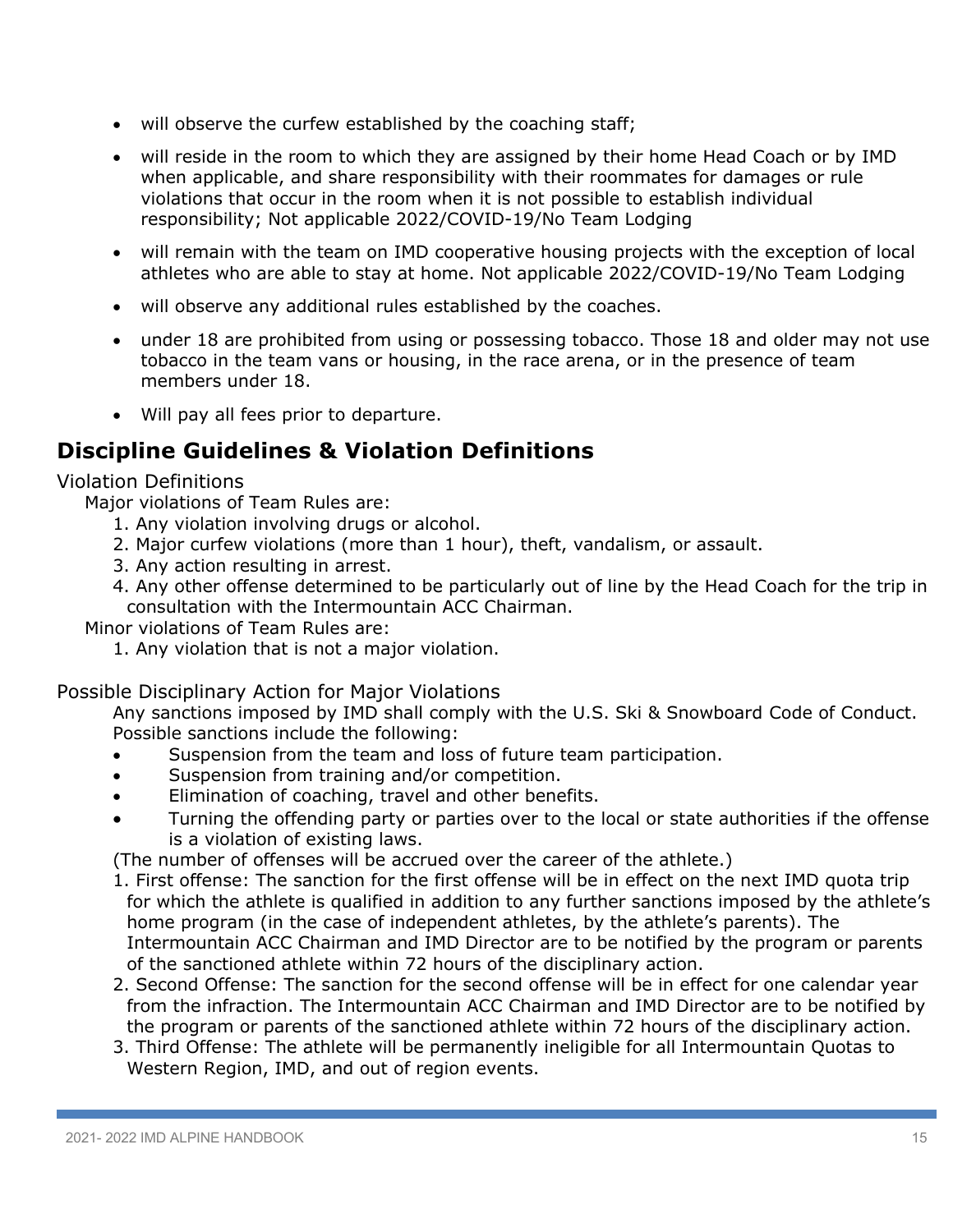In addition to the sanctions any athlete who is arrested may be left in the custody of the police until his/her parents arrange for his/her release and return home.

 Athletes involved in a major rule violation who do not admit guilt at the time of the infraction will have the failure to admit guilt at that time count as an additional major violation of the rules for purposes of determining the sanction that will be applied.

Discipline Guidelines for Minor Violations

- 1. Sanctions for minor violations will be determined by the Head Coach for the event in consultation with other members of the coaching staff, and may range from assignment to appropriate work details to suspension of some or all team services. Course reports, assistance with inspection, and the right to compete will not be revoked for minor violations.
- 2. Minor violations after the last race of an event, or recurring minor violations may result in a requirement that the racer travel and house with his/her parents for the next IMD Team quota event for which he/she qualifies. This decision will be made by majority decision of the Head Coach for the event at which the violation took place, the Program Director of the athlete's home program (or a parent for an independent racer), and the Intermountain ACC Chairman.

#### **Agreement**

I, the undersigned racer, having read and understood the Team Rules above, agree to abide by them when I am at an event or traveling to or from the event.

I realize that a violation of these rules may result in my suspension from competition, and in the loss of any or all team services. I understand that I will forfeit the entire team fee in this case.

I realize that actions which are violations of the law may result in my being arrested, and that I may be left in the custody of the police until my parents arrange for my release and transportation home.

In the case of suspension from competition at the event, I understand that I have the right to immediately appeal against this suspension to U.S. Ski & Snowboard and I am familiar with the procedure that I must use to exercise this right. In the case of all other sanctions applied by the division, I understand that I have the right to a hearing before an impartial panel appointed by the IMD President. To exercise this right, I must request the hearing within five days of my verbal notification of the impending action or of the mailing of written notification of the impending action to the address on file with the Intermountain ACC. I may request a reasonable time to prepare my case, but must be prepared to appear prior to the entry deadline for the next event in which I wish to participate.

This agreement shall be valid for the entire 2021-2022 competition season. Please go to www.imdalpine.org and fill out the electronic copy of this agreement.

# **IMD Coaching Staff to U14/U16 Regional Championships**

Coaching staffs for Intermountain projects must be finalized 7 days prior to the first Team Captains' Meeting. According to Western Region rules, an organizer will provide complimentary lift passes for coaches listed on the entry form sent in from the division or region. The IMD Team will be entitled to one coach per gender plus one coach for each 10 competitors. In the event that IMD has more traveling coaches than allowed by the organizer to receive a comp ticket, the coaching staff will pay a for the extra tickets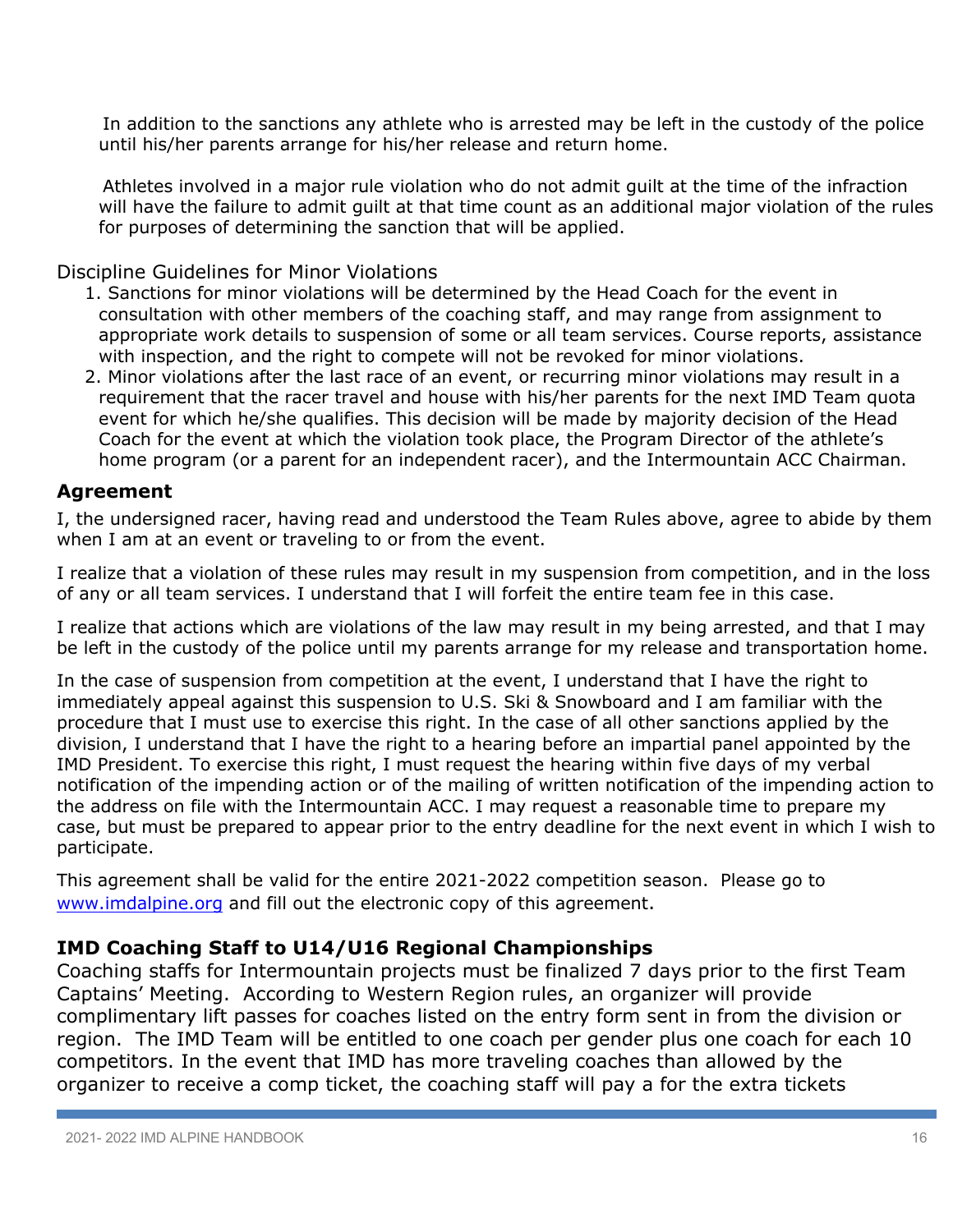purchased. As a result of Co-Vid, coaches will be traveling and lodging on their own. In addition, clubs will determine how many coaches they will need to attend these events. IMD coaches will work together on the hill at the Regional Championships.

IMD will provide divisional radios for the entire staff to use. All teams represented will receive at least one radio. All radios must be returned to the Head Coaches prior to leaving the race venue.

Intermountain believes that the effectiveness of its competitors depends on the cooperative environment that has been fostered between all of the clubs.

We believe that a competitor's success depends upon his/her ability to function effectively within the team that he/she is a part of at any given event and with the coaches for that team. We believe that a coach's success depends upon his/her ability to work successfully with athletes regardless of their club affiliation or potential for success.

To that end, IMD will organize its teams to regional events as semi-integrated groups with all athletes and coaches working together on the hill to maximize the results of every athlete in the event. The affiliation of all athletes and coaches at these events will be Intermountain Division. IMD Coaches understand that as a member of the IMD coaching staff for a project, they have an obligation to cooperate with the remainder of the staff in executing the program that is agreed to, and that they have an obligation to all of the athletes involved in the project, particularly those that do not have a coach from their club on staff.

# **Head Coaches for U16 and U14 Regionals Quota Teams**

IMD will pay Head Coaches a per diem of \$50.00 per day for the U16 and U14 Regional Championships. The division will require teams to nominate staff for the Head Coaching positions.

# **Intermountain Division Races/Series**

#### **Head Tax and Entry Fees**

Maximum entry fees and head tax rates are:

| 2021-22 IMD Head Tax Matrix |                     |                         |                       |                        |                                    |
|-----------------------------|---------------------|-------------------------|-----------------------|------------------------|------------------------------------|
| <b>Series</b>               | <b>Entry</b><br>Fee | <b>USSA Head</b><br>Tax | <b>WR Head</b><br>Tax | <b>IMD Head</b><br>Tax | <b>Organizer</b><br><b>Portion</b> |
| IMC/U16/Open                | \$45.00             | \$10.00                 | \$4.00                | \$10.00                | \$21.00                            |
| Super-G                     | \$48.00             | \$10.00                 | \$4.00                | \$10.00                | \$24.00                            |
| U14                         | \$42.00             | \$10.00                 | \$4.00                | \$7.00                 | \$21.00                            |
| Super-G                     | \$45.00             | \$10.00                 | \$4.00                | \$7.00                 | \$24.00                            |
| North/South                 |                     |                         |                       |                        |                                    |
| (ALL)                       | \$29.00             | \$0.00                  | \$1.00                | \$7.00                 | \$21.00                            |
| <b>YSL</b>                  | \$24.00             | \$0                     | \$1.00                | \$6.00                 | \$17.00                            |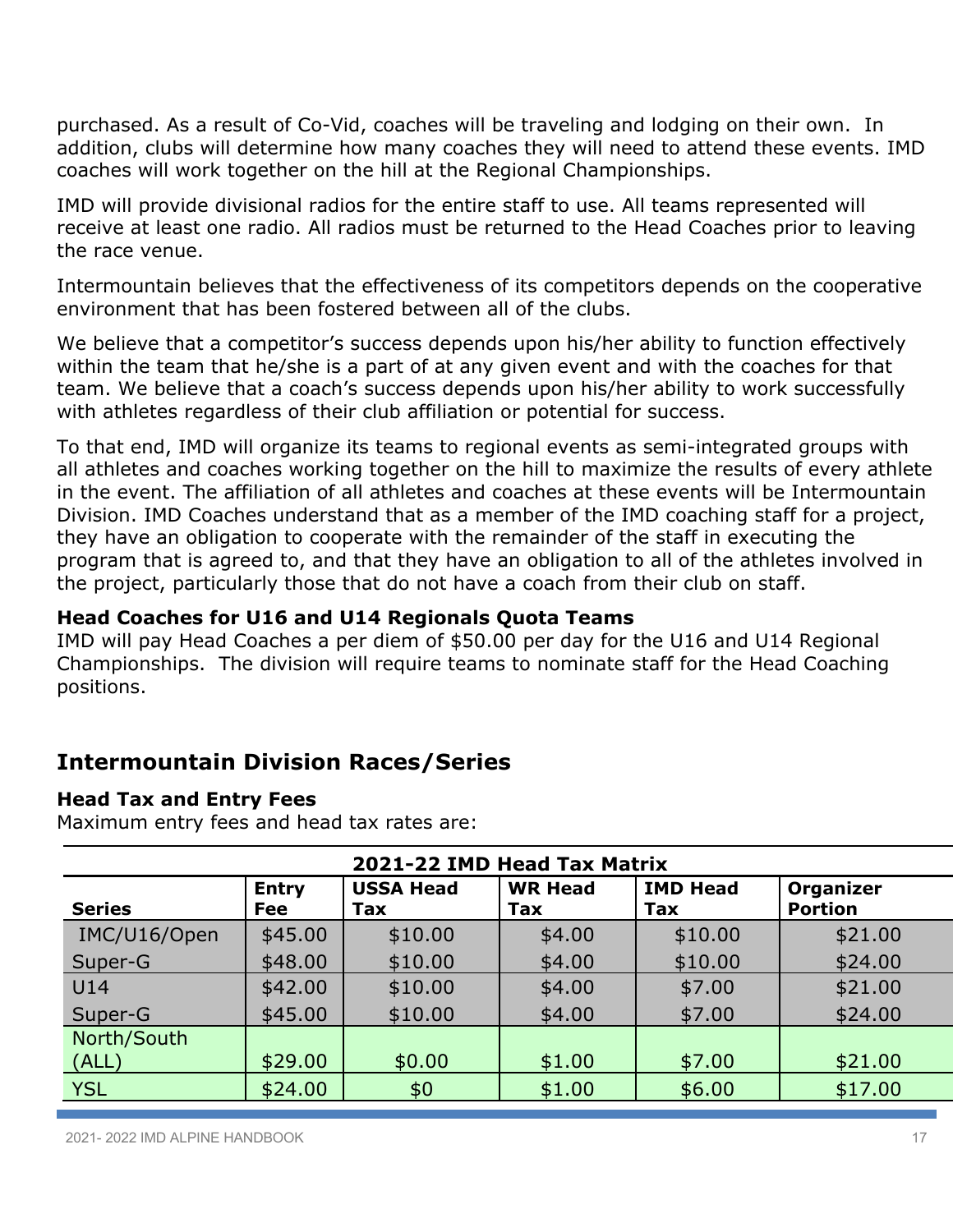A \$10 training fee may be added to SG and a \$30 training fee may be added to DH

# **Entries and Entry Fees**

U.S. Ski & Snowboard and IMD rules limit participation in IMD races. Participants must meet membership and license requirements established by the division and the national organization as well as age and other requirements established by the division for each race series. Details are included in the section for each race series. Organizers may be responsible for the membership and license fees of any unlicensed participants in their race.

IMD establishes maximum entry fees for each race series, which organizers may not exceed. A maximum late entry fee of \$10.00 will be added. IMD will reimburse organizers head tax for athletes they choose to comp that are one of the top five point holders in the race. It is up to each individual organizer whether or not they will comp entry fees for the top five point holders in an IMC race.

IMD's Junior Team will receive complimentary entries at IMC races. IMD will reimburse organizers for team members participating in these races.

# **Race Registration**

All IMD races will have online registration via the US Ski and Snowboard Portal. Athletes and/or teams need to go to: https://my.usskiandsnowboard.org/portal and then go to "Athlete Event Registration". Races are sorted by: start date, sport, division, age class and gender.

# **Race Cancellation Refund Policy**

For events canceled prior to the first scheduled Team Captains' Meeting, there will be a complete refund of all paid entry and speed training fees.

For technical events canceled by the jury on the day of competition there will be an entry fee refund amount equal to applicable head tax and one half  $(1/2)$  of the organizer's portion. This allows the organizer to retain one half (½) of the organizer's portion (currently \$7.50- \$9.50 per entry depending on the level of competition).

For speed events canceled by the jury on the day of competition, there will be an entry fee refund amount equal to the applicable head tax. This allows the organizer to retain the organizer's portion (currently \$19.00) per entry. In the event a training run (defined as: *a training course set on the course used for the actual competition with set similar to the intended race course or just free skiing the hill)* is canceled, the organizer *is not required* to refund the \$10.00 training run fee.

In the event a race is stopped and eligible to be scored refunds for competitors "Did not Start" (DNS) should be refunded as in the above stated refund policy.

The organizer and host ski area must make all possible effort to hold the event as assessed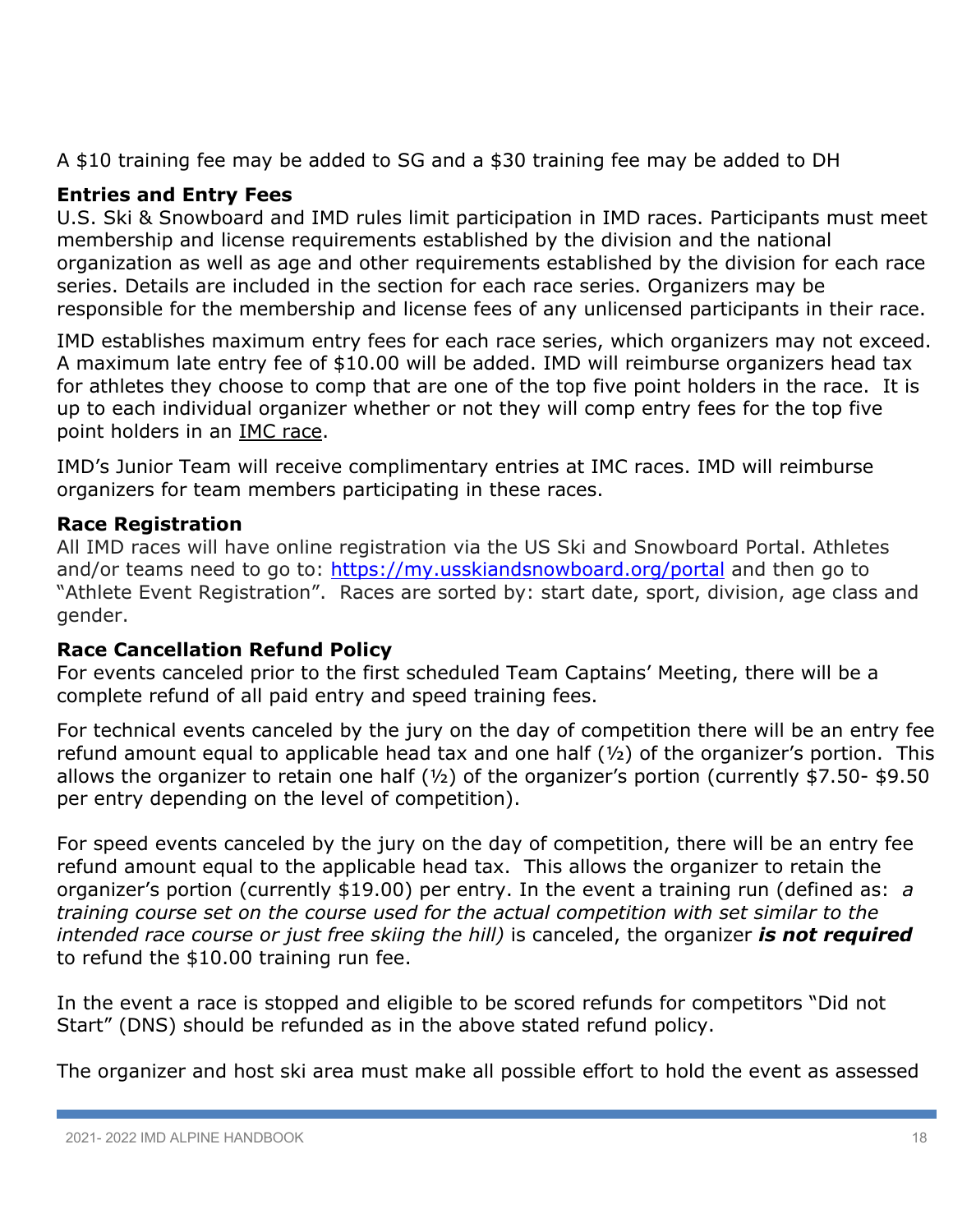and reported in the minutes of the Jury decisions. Appeals must be filed within 72 hours of the end of the event. All appeals will be reviewed by the Judicial Committee.

In the event of a **COVID 19 related cancelation**, the race organizer must cancel 72 hours prior to the first Team Captains' meeting.

# **Elements Common to all Races**

# **Out-of-Division Racers in IMD Race Series**

Racers from out-of-division are welcome to IMD race series as long as the field size permits the additional athletes. All requests must originate from the other division directors to the IMD Divisional Director. A maximum of 10w/10m can be requested by any one team. Outof-division racers cannot qualify for IMD Championship events and may not race in races where there are qualifying prerequisites for that race.

# **Race Announcement- Race Registration Timeline**

A race announcement should be sent to the IMD office and posted to the IMD Alpine website. The race TD should receive a copy of the announcement.

Race announcements need to be distributed 4 weeks prior to the event. Event registration should open 3 weeks prior to the event. Race registration will be closed 7 days prior to the event. At this time a \$10 standard late fee will apply. Race registration will close permanently 48 hours prior to the event.

| Time Line                              |                                  |
|----------------------------------------|----------------------------------|
| Race Announcement                      | 4 weeks prior to first race day  |
| <b>Registration Open</b>               | 3 weeks prior to first race day  |
| <b>Registration Closed</b>             | 7 days prior to first race day   |
| <b>Registration Permanently Closed</b> | 48 hours prior to first race day |

The race announcement should include information on the event — number of races, discipline, and training dates for Super G, start times and data on the course that will be used. The entry deadline and an email address should be included. The names of the TD, Chief of Race and *COVID Coordinator* should be listed along with the time of the first Team Captains' Meeting. For non-scored races, please include lift and ticket window opening times.

# **Team Captains' Meetings**

Team Captain's meeting will be via Zoom. The times of the Team Captains' meetings will be at the discretion of the Race Organizer. There will not be any in-person Team Captains' meetings in 2021-22.

# **Awards Ceremony**

All awards ceremonies must be held outside due to COVID-19. Awards Banquets are not allowed in IMD this season.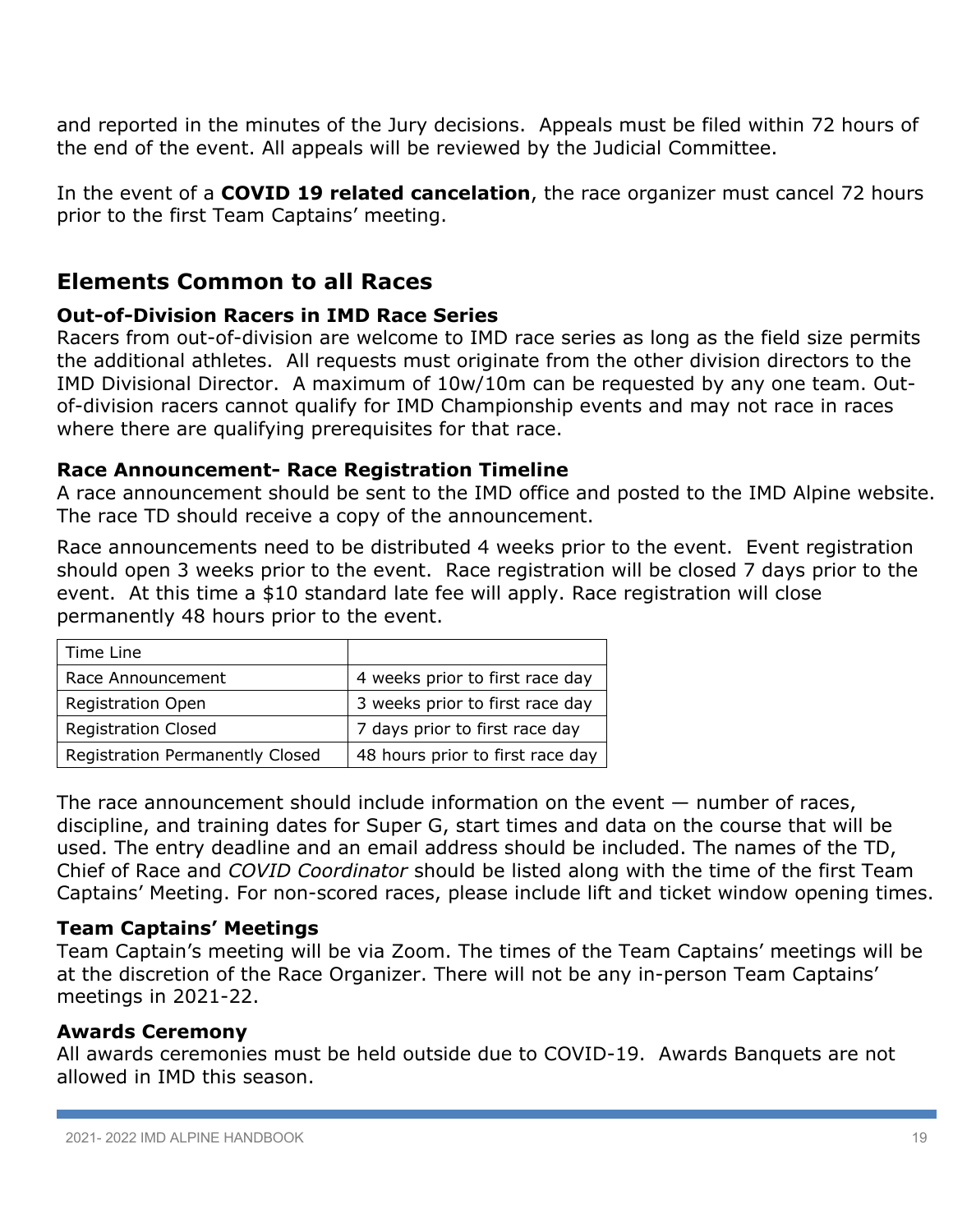Additional COVID-19 Race Protocols

- WhatsApp will be the communication platform at IMD races.
- Coaches lift ticket should be picked up by 1 representative from each team.
- Bibs should be picked up by 1 representative from each team. Race Organizers will decide if the bibs will be returned after the race or kept for the series.
- There will not be any scoreboards this year. Venues need to provide Live Timing.
- Paper start lists must be provided to coaches and officials.
- All races must have a designated COVID Coordinator
- All IMD coaches, officials and athletes must comply with the local ski area and race organizer's COVID-19 protocols.

# **The Organizing Committee and the Jury**

In addition to forming the Race Committee, it is the responsibility of the race organizer to supply certain officials — the Chief of Race, Chief of Course, Chief of Timing and Calculations, Race Administrator, the Start and Finish Referees, forerunners and a COVID-19 Coordinator. The IMD Alpine Director appoints the TD. The Referee and (for speed events) the Assistant Referee are appointed by the TD at the Team Captains' Meeting, normally from the coaches present for the race. U.S. Ski & Snowboard rules and the terms of the U.S. Ski Snowboard liability insurance policy require that all of these officials and the course setters be participant members of U.S. Ski & Snowboard as a coach or official or be qualified members of foreign federations recognized by FIS. (If a foreign FIS Federation lists a coach on their entry form, the Federation is certifying that the coach has the knowledge and ability to fulfill the duties of a Team Captain, including serving on the Jury or setting a course). Under U.S. Ski & Snowboard rules, all coaches must have a Professional Coach license for course access and to be eligible for a complimentary coach's pass.

The organizer is also responsible for supplying forerunners (who must be U.S. Ski & Snowboard members) for the race (U.S. Ski & Snowboard ACR section 2.1.6), the start and finish officials (U.S. Ski & Snowboard ACR 2.2.2), and an adequate number of qualified Gate Judges (U.S. Ski & Snowboard ACR 2.7).

# **Course Setters**

Course setters are nominated by the Team Captains and appointed by the Jury. U.S. Ski & Snowboard and IMD rules require that course setters be U.S. Ski & Snowboard Professional Coach members. This applies to course setters of the race organizer as well as those from visiting programs. Qualified coaches from out-of-division teams participating in Intermountain races can be offered the opportunity to set, provided that they are also willing to assist with Jury duties. Course setters are required to have a level 1 Referee certification.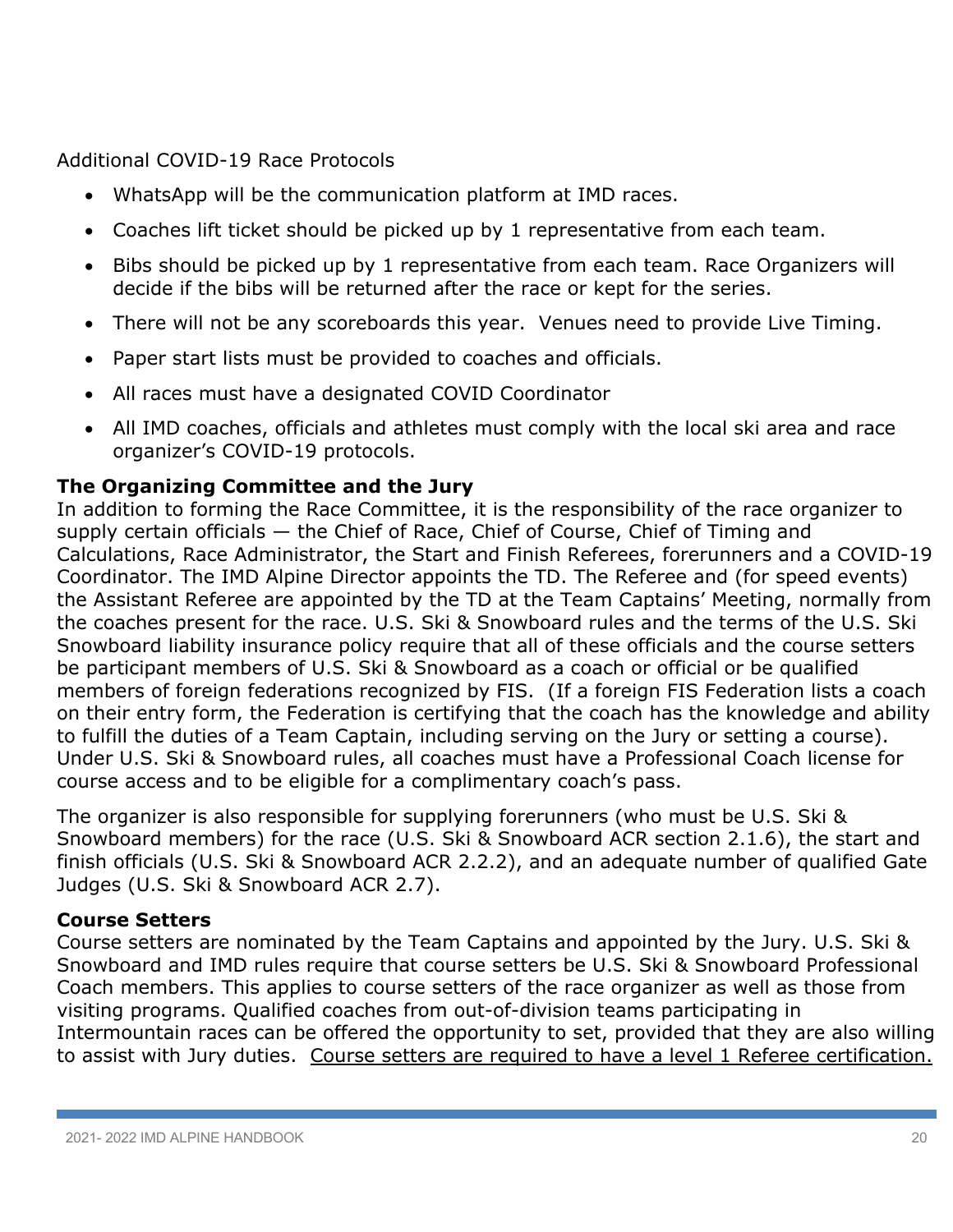# **Coaches Passes**

The race organizer is required to supply complimentary lift passes to the licensed coaches of registered IMD teams and visiting out-of-division teams. The organizer may place reasonable limits on the number of coaches per team by noting the limits in the race announcement. At minimum, the organizer should meet the Western Region quota of one coach per gender plus one additional coach for each ten racers or portion thereof. (A team with a single racer would be allowed two coaches, a team with one boy and one girl would be allowed three coaches, a team with 11 total boys and girls would be allowed four coaches, etc.)

The organizer has no obligation to supply passes to, or allow course access by, persons who do not appear on the roster of licensed coaches valid for the race, unless they are licensed coaches of visiting out-of-division teams.

# **Race Event Forms**

Race event forms are provided by U.S. Ski & Snowboard**.** "Report by the Referee" forms and gate judge cards will be distributed by the U.S. Ski & Snowboard for properly sanctioned events on the U.S. Ski & Snowboard calendar. Additional required race forms and information for the 2021/2022 season can be found in the Master Packet of forms that is available for downloading from the US Ski and Snowboard's web site at (www.usskiandsnowboard.org).

# **Gate Judges**

The jury along with the support of the Organizing Committee may opt to not use Gate Judges for: Downhill, Downhill Training, Super G, Super G Training, Giant Slalom. Measures must be taken to cover the entire course with sufficient: Jury members, Jury advisors, Eyes of the Jury and Connection Coaches.

# **Race Results Submission**

Race Results must be emailed to both U.S. Ski & Snowboard and IMD following an event. A hard copy (text or PDF version) of the results should be emailed to the IMD Director, to the IMD Web Master and text version only to "imdboards@imdalpine.org" following each day's events.

For U.S. Ski & Snowboard, the XML result file must be exported from the result software and emailed to "alpineresults@usskiandsnowboard.org" for each race coded for electronic scoring in the U.S. Ski & Snowboard system. This applies to scored and non-scored events.

Result headers must include the names of the Jury, the course data including start and finish elevations and vertical drop, the USSS/FIS Homologation number, the number of gates/turning gates, and the course setters and forerunners for each run. Results for SG and DH must also include the measured (gate to gate) course length. Racer U.S. Ski & Snowboard numbers are required, and DNFs, DNSs, NPSs and DSQs must be shown. The BIB number and year-of-birth of each racer is required on all U.S. Ski & Snowboard results. The results must be signed by the TD and minutes of protest meetings must be signed by each Jury Member. ALL RESULTS MUST HAVE A CLUB DESIGNATION FOR EVERY ATHLETE.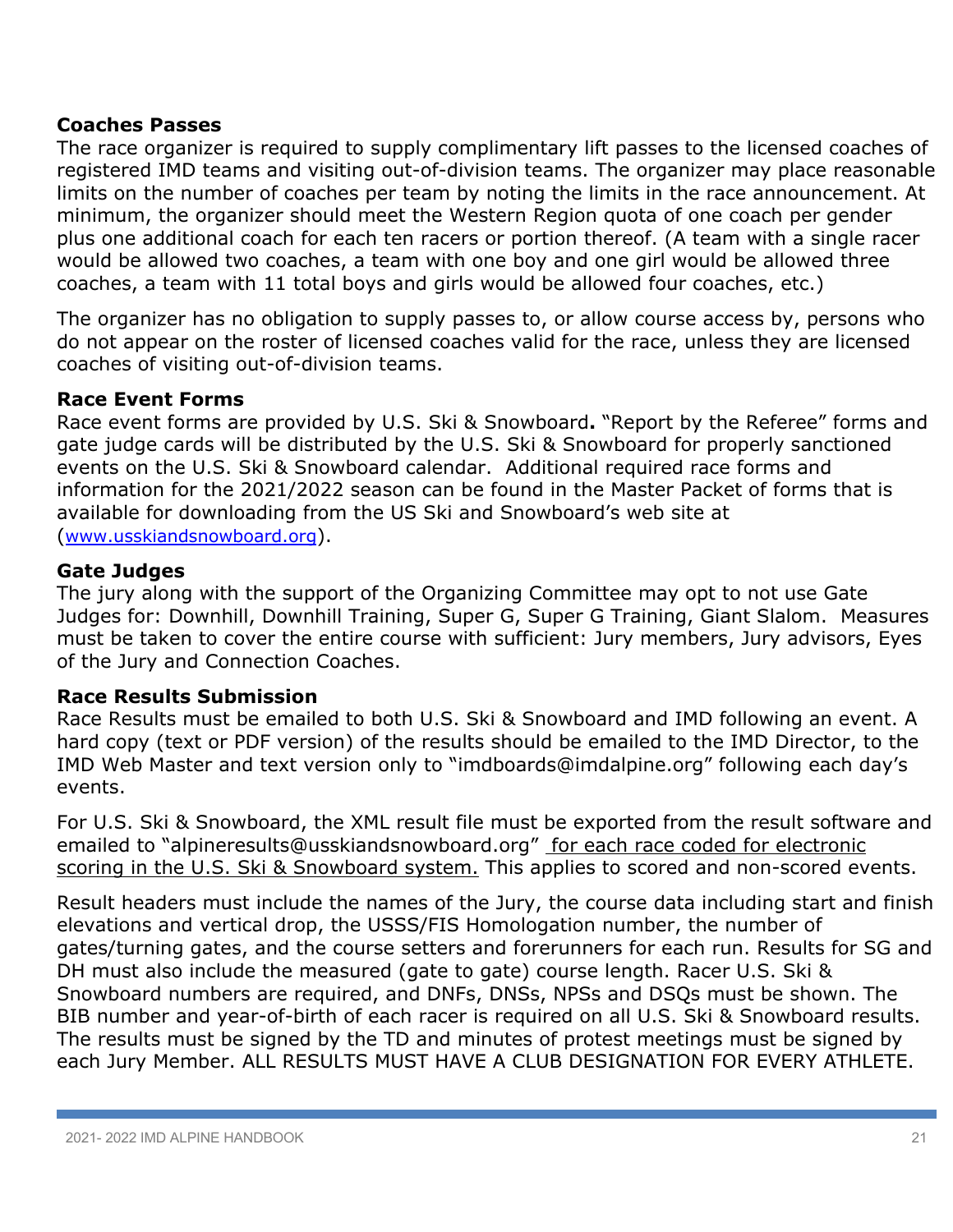Club abbreviations have to be standardized for all races. Please refer to the club contact list for the correct abbreviation.

Non-scored races must be sorted per age class.

For a detailed explanation for the submission of the full U.S. Ski & Snowboard race result packets, see document 50 "U.S. Ski & Snowboard Race Result Document Packet" that can be found in the Master Packet of Forms on the U.S. Ski & Snowboard website.

A Timing and Data Technical Report (TDTR) form must be completed for each scored and non-scored competition and submitted with the result packet to U.S. Ski & Snowboard.

# **Standardized Club Abbreviations**

Race organizers must use these standardized abbreviations on the official results.

| <b>IMD Alpine Teams</b> |             |                           |             |
|-------------------------|-------------|---------------------------|-------------|
| Alta Race Team          | ART         | Park City Farm Team       | <b>PCFT</b> |
| Arrowhead Ski Team      | <b>AST</b>  | Park City Ski & Snowboard | <b>PCSS</b> |
| Bogus Basin SEF         | <b>BB</b>   | Podium Ski Team           | <b>PST</b>  |
| Brighton Ski Team       | <b>BR</b>   | Rowmark Ski Academy       | <b>RM</b>   |
| Cache Valley            | <b>CV</b>   | Snowbasin Ski Team        | <b>SBN</b>  |
| Grand Targhee Ski Team  | <b>GTST</b> | Snowbird SEF              | <b>SB</b>   |
| Jackson Hole Ski Club   | <b>JHSC</b> | Solitude Ski Team         | SS          |
| McCall WSC              | <b>MWSC</b> | Sun Valley SEF            | <b>SV</b>   |
|                         |             | Tamarack Ski Team         | <b>TAM</b>  |

# **Head Tax**

All IMD Alpine races, except for Masters and Collegiate, are subject to head tax. The head tax is based on the number of competitors who start in each race. First run DNSs are not taxed (if they are not charged entry fees). All DNFs, DSQs and second run DNSs are taxed. Please refer to the head tax chart on page 16.

All head taxes will be automatically paid by the U.S. Ski & Snowboard portal when using the online registration.

# **Helmets**

All U14 and older competitors must have an updated helmet for GS and Super-G. Helmet stickers will be checked at the start of all U14 and older events. Helmet-mounted cameras and/or their mounts are not allowed for use by either competitors or forerunners.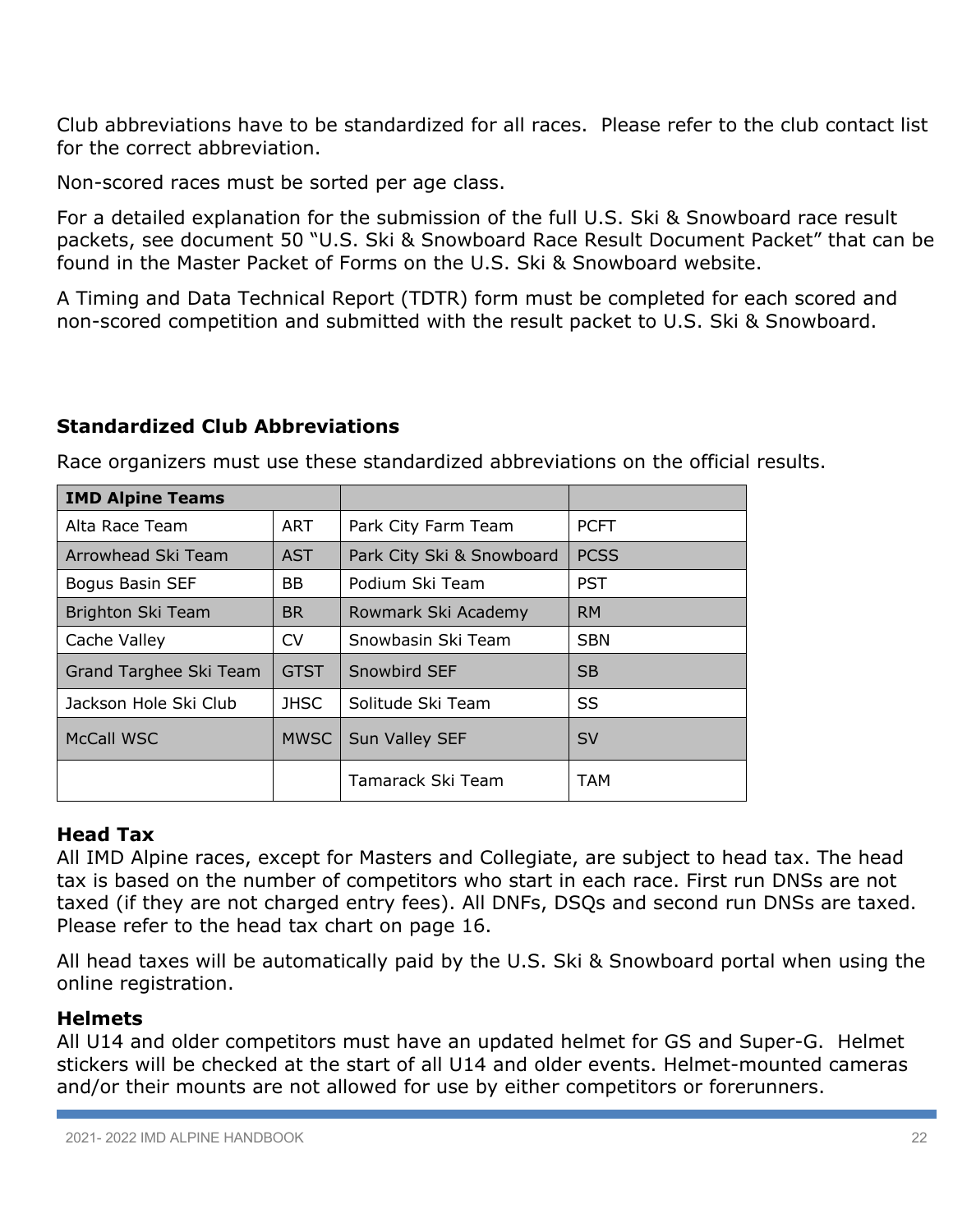#### **Back Protection**

IMD suggests that U14 and older athletes wear back protection in speed events. It is not a requirement to participate.

#### **Snow Control**

Any change in schedule due to snow conditions or for any other reason requires an ACC vote. If a race is in jeopardy of being canceled, the Race Organizer needs to make it public 2 weeks before the event. In the event that the race is canceled, it must be done 10 days before the scheduled competition for speed events and 7 days before the scheduled competition for tech events.

# **2021-22 IMD Schedule/ TD Assignments**

| Dec.      | <b>Name</b>                                                                                   | <b>Discipline</b> | <b>Series</b>    | <b>TD</b>      |
|-----------|-----------------------------------------------------------------------------------------------|-------------------|------------------|----------------|
| $16 - 19$ | WR Devo FIS Race- Non Qualifier, Mammoth                                                      |                   | Western Region   |                |
| $19-22$   | WR Elite Series, Snowking                                                                     | 2SL/2GS           | Western Region   |                |
| $19 - 22$ | IMC/Open Sean Nurse-Re-schedule,                                                              |                   | IMC/Open         |                |
|           | Re-scheduled for Feb. 12-15                                                                   |                   |                  |                |
| Jan.      | <b>Name</b>                                                                                   | <b>Discipline</b> | <b>Series</b>    | <b>TD</b>      |
| $2 - 5$   | WR Devo Zone Qualifier, Snow King                                                             | 2SL/2GS           | Western Region   |                |
| $7 - 9$   | Junior IMC U14 Q, Snowbird                                                                    | 2SL/1GS           | <b>IMD U14</b>   | Perry          |
|           | No Gender Split                                                                               |                   |                  |                |
| $10 - 15$ | WR Elite Tech Series, Sun Valley                                                              | 2SL/2GS           | Western Region   |                |
| $14 - 17$ | IMC/Open U16 Q Wes Baron, Jackson<br>Gender Split- Girls race on 14th-15th/Boys race on 16th- | 3 SG              | IMC/Open         | Denis          |
|           | 17 <sup>th</sup>                                                                              |                   |                  |                |
| $15 - 16$ | North Series GS, Targhee                                                                      |                   | North Series     | Streicher      |
|           | Gender Split- Girls race on 15th, Boys race on 16th                                           |                   |                  |                |
| $15 - 16$ | South Series SL, Utah Olympic Park                                                            | <b>SL</b>         | South Series     | <b>Stone</b>   |
|           | Gender Split-Girls on the 15th, Boys on the 16th.                                             |                   |                  |                |
| $20 - 23$ | WR Devo Zone Qualifier, Big Sky                                                               | 2SL/2GS           | Western Region   |                |
| 25        | Youth Ski League, Sundance                                                                    | GS                | Youth Ski League | Keller         |
|           | Team Assignments TBD                                                                          |                   |                  |                |
| $28 - 30$ | IMC U16 Q, Snowbird                                                                           | 2SL/1GS           | <b>IMD U16</b>   | Denis          |
|           | No Gender Split                                                                               |                   |                  |                |
| $31 - 2$  | IMD U14 Speed Project, Soldier Mtn.                                                           | SG                | <b>IMD U14</b>   | N/A            |
|           | No Gender Split                                                                               |                   |                  |                |
| Feb.      | <b>Name</b>                                                                                   | <b>Discipline</b> | <b>Series</b>    | <b>TD</b>      |
| $1 - 4$   | WR Elite Tech Series, Park City / Snowbird                                                    | 2SL/2GS           | Western Region   |                |
| $5 - 6$   | North Series Monroe Cup SL, Rotarun                                                           | <b>SL</b>         | North Series     | Schowengerdt   |
|           | Gender Split- Boys race on the 5th, Girls race on the 6th                                     |                   |                  |                |
| $7 - 9$   | WR U16 Project, Soldier Mountain                                                              |                   | Western Region   |                |
| $7 - 8$   | South Series GS, Snowbird                                                                     | GS                | South Series     | <b>Bounous</b> |
|           | Gender Split- Girls race on the 7 <sup>th</sup> , Boys race on the 8th                        |                   |                  |                |
| $11 - 14$ | Junior IMC U14 Q, Snowbasin                                                                   | 3 SG              | IMD U14          | Borrenpohl     |
|           | Gender Split- Girls race on 11th-12th/Boys race on 13th-<br>14 <sup>th</sup>                  |                   |                  |                |
| $12 - 13$ | Youth Ski League, Utah Olympic Park                                                           | Kombie            | Youth Ski League | <b>Burnett</b> |
|           | Team Assignments TBD                                                                          |                   |                  |                |
| $12 - 15$ | Sean Nurse IMC/Open, Snowking                                                                 | 2SL/2GS           | Open             | Treadwell      |
|           | No Gender Split- Not U16Q                                                                     |                   |                  |                |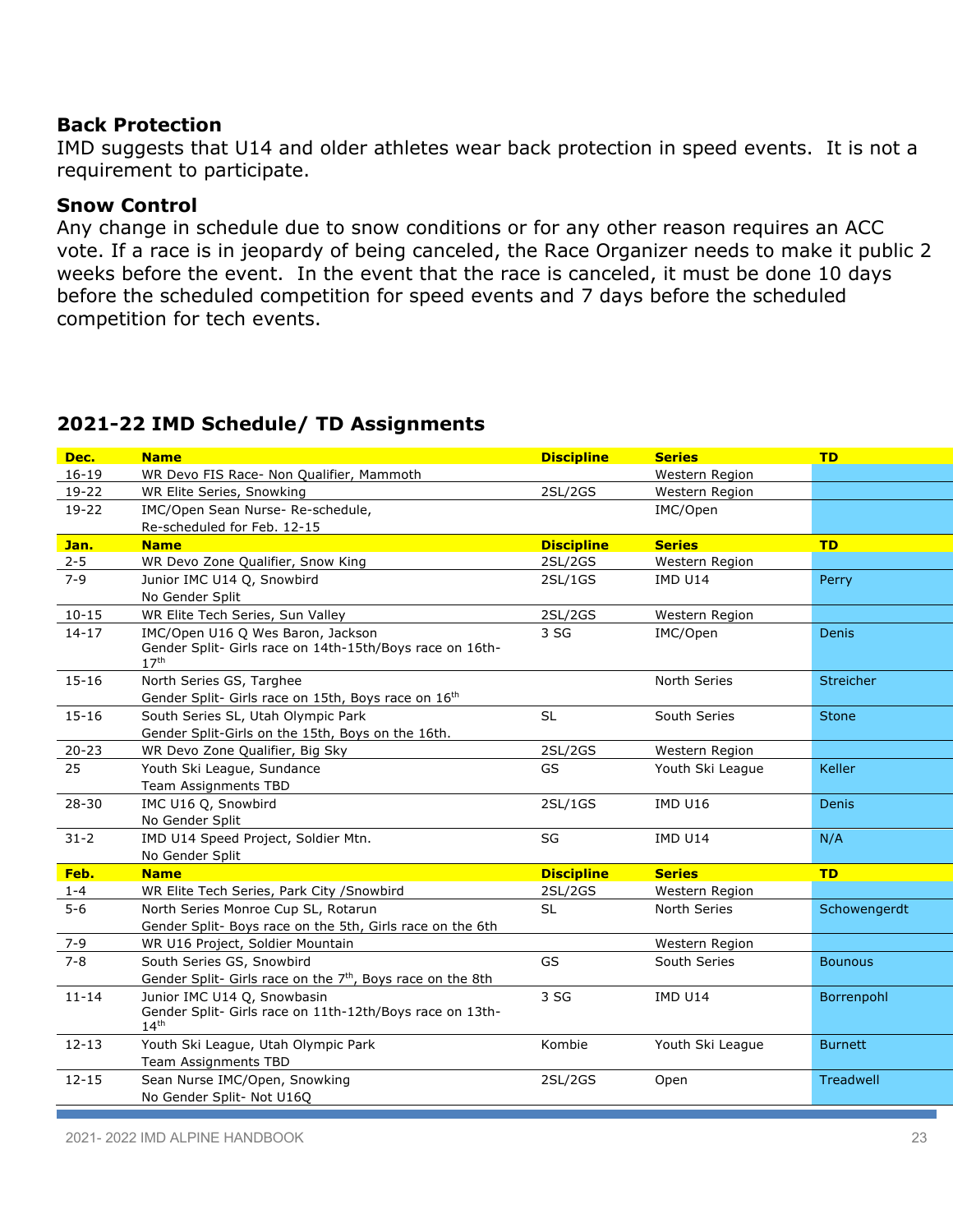| $14 - 19$ | WR Elite/Devo Speed, Schweitzer                            | 2SG/2DH           | Western Region     |                    |
|-----------|------------------------------------------------------------|-------------------|--------------------|--------------------|
| $25 - 27$ | IMC U16 Q Laura Flood, Sun Valley                          | 1SL/2GS           | <b>IMD U16</b>     | <b>Denis</b>       |
|           | No Gender Split                                            |                   |                    |                    |
|           |                                                            |                   |                    | Schowengerdt/Tucke |
| $25 - 27$ | North Series 4-way, McCall                                 | SL/GS/XC          | North Series       | <b>Kopp</b>        |
|           | No Gender Split                                            | Jump              |                    |                    |
| $26 - 27$ | South Series SL/GS, Sundance                               | GS/ Kombie        | South Series       | Keller             |
|           | Gender Split-Girls on the 27th, Boys on the 26th           |                   |                    |                    |
| $28 - 3$  | WR Regional Devo Race-Qualifier, Snowbasin                 | 2GS/2SG           | Western Region     |                    |
| Mar.      | <b>Name</b>                                                | <b>Discipline</b> | <b>Series</b>      | <b>TD</b>          |
| $4 - 6$   | Junior IMC U14 Q David Wright, Park City                   | 1SL/2GS           | <b>IMD U14</b>     | Perry              |
|           | No Gender Split                                            |                   |                    |                    |
| $12 - 17$ | WR Junior Championships, Mission Ridge                     | 2SL/2GS/2SG       | Western Region     |                    |
| $12 - 13$ | Youth Ski League Finals, Snowbasin                         | SL/GS             | Youth Ski League   | <b>Bounous</b>     |
|           | Team Assignments TBD                                       |                   |                    |                    |
| $14 - 17$ | WR U16 Championships, Big Sky                              | 2SG/SL/GS         | Western Region     |                    |
|           | No Gender Split                                            |                   |                    |                    |
| $18 - 21$ | IMD Champs, Sun Valley                                     | SL/GS/K/PSL       | North/South Series | <b>Burnett</b>     |
|           | Gender Split- Boys race on 18th-19th/ Girls race on 20th-  |                   |                    |                    |
|           | $21^{\rm st}$                                              |                   |                    |                    |
| $24 - 27$ | WR Regional Devo Race- Qualifier, Alyeska                  | 2SL/2GS           | Western Region     |                    |
| $24 - 27$ | WR U14 Championships, Mammoth                              | SG/SL/GS          | Western Region     |                    |
|           | No Gender Split                                            |                   |                    |                    |
| $24 - 27$ | Tri-Divisional Championships, Jackson                      | SL/GS/SG          | IMD U14/U16        | Price              |
|           | No Gender Split                                            |                   |                    |                    |
| $26 - 27$ | Intermountain Finals, Snowbird                             | SL/GS             | North/South Series | Schowengerdt       |
|           | No Gender Split                                            |                   |                    |                    |
| $31 - 5$  | IMC/Open Snowcup, Snowbird                                 | 2SL/2GS/2SG       | IMC/Open           | Denis              |
|           | Gender Split- Men race on 31st-2nd, Ladies race on 2nd-5th |                   |                    |                    |
| Apr.      | <b>Name</b>                                                | <b>Discipline</b> | <b>Series</b>      | <b>TD</b>          |
| $5 - 10$  | WR Elite Spring Series, Squaw Valley/Alpine Meadows        |                   | Western Region     |                    |
|           | No Gender Split                                            |                   |                    |                    |
| $8 - 10$  | IMD U14/U12 Spring Series, Targhee                         | GS/K/Dual SL      |                    | Price              |
|           | No Gender Split                                            |                   |                    |                    |
| $14 - 17$ | WR U16 Project, Squaw Valley                               | GS/SG             | Western Region     |                    |
|           | No Gender Split                                            |                   |                    |                    |
| 19-22     | WR Spring DH, Mammoth                                      | 2DH               | Western Region     |                    |
|           | No Gender Split                                            |                   |                    |                    |
| $24 - 27$ | WR U14 Project, Squaw Valley                               | GS/SG             | Western Region     |                    |
|           | No Gender Split                                            |                   |                    |                    |

# **Technical Delegate Subsidy**

All TDs are entitled to a \$120 per day stipend when working races. In an effort to help race organizers, IMD will reimburse the RO for the \$120 per day expense. IMD will reimburse clubs for the \$120 per day TD fee if the TD requests the stipend. Stipend reimbursements may include travel, training and race days. Re-imbursement forms will not be accepted after May 1, 2022. You can find the TD Reimbursement Form on the IMD Alpine Website or at the end of this handbook.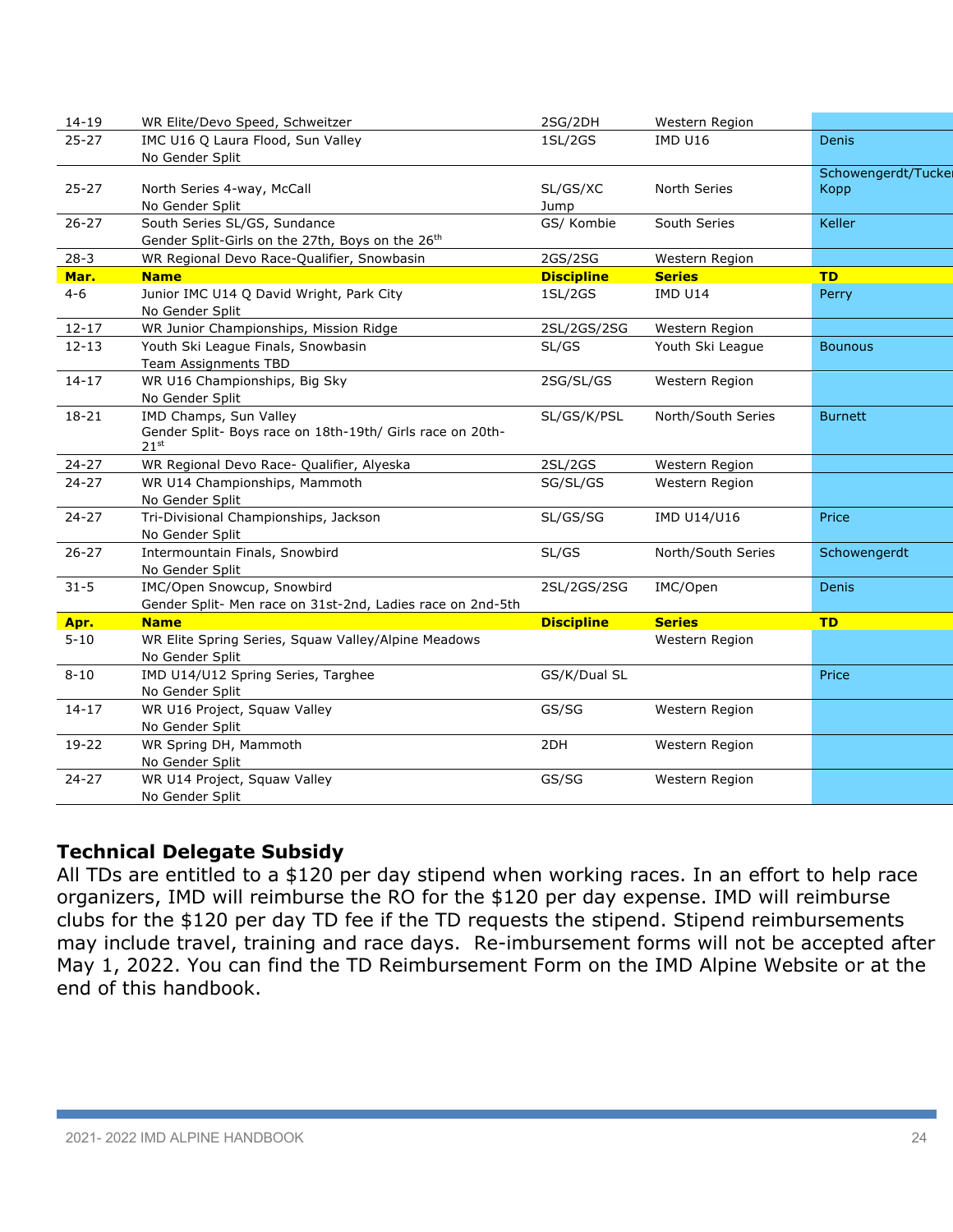# **Race Series**

# **2021-22 Age Classes**

SR Ages 21 and older (born 2000 or earlier) U21 Ages 18-20 (born 2001, 2002 or 2003) U18 Ages 16-17 (born 2004 or 2005) U16 Ages 14 and 15 (born 2006 or 2007) U14 Ages 12 and 13 (born 2008 or 2009) U12 Ages 10 and 11 (born 2010 or 2011) U10 Ages 8 and 9 (born 2012 or 2013) U8 Ages 7 and younger (born 2014 and later)

# **Qualifying Procedures**

# **IMD World Cup Point Selection process to Intermountain selected Championship**

**events.** IMD will use the modified World Cup Point scoring 200-1 system to select U16 Regional Championships, U14 Regional Championships, Tri-Divisional Championships and Intermountain Championships.

|              | Modified World Cup Points<br>System 1-200 |                  |               |  |
|--------------|-------------------------------------------|------------------|---------------|--|
| <b>Place</b> | <b>Points</b>                             | <b>Place</b>     | <b>Points</b> |  |
| 1st          | 200                                       | $31^{\rm st}$    | 30            |  |
| 2nd          | 175                                       | 32 <sup>nd</sup> | 29            |  |
| 3rd          | 155                                       | 33 <sup>rd</sup> | 28            |  |
| 4th          | 140                                       | 34 <sup>th</sup> | 27            |  |
| 5th          | 128                                       | 35 <sup>th</sup> | 26            |  |
| 6th          | 118                                       | 36 <sup>th</sup> | 25            |  |
| 7th          | 110                                       | 37 <sup>th</sup> | 24            |  |
| 8th          | 103                                       | 38 <sup>th</sup> | 23            |  |
| 9th          | 96                                        | 39 <sup>th</sup> | 22            |  |
| 10th         | 90                                        | $40^{\sf th}$    | 21            |  |
| 11th         | 84                                        | $41^{\rm st}$    | 20            |  |
| 12th         | 79                                        | 42 <sup>nd</sup> | 19            |  |
| 13th         | 74                                        | 43 <sup>rd</sup> | 18            |  |
| 14th         | 70                                        | 44 <sup>th</sup> | 17            |  |
| 15th         | 66                                        | 45 <sup>th</sup> | 16            |  |
| 16th         | 63                                        | 46 <sup>th</sup> | 15            |  |
| 17th         | 60                                        | 47 <sup>th</sup> | 14            |  |
| 18th         | 57                                        | 48 <sup>th</sup> | 13            |  |
| 19th         | 54                                        | 49 <sup>th</sup> | 12            |  |
| 20th         | 51                                        | 50 <sup>th</sup> | 11            |  |
| 21st         | 49                                        | $51^{\rm st}$    | 10            |  |
| 22nd         | 47                                        | 52 <sup>nd</sup> | 9             |  |
| 23rd         | 45                                        | 53 <sup>rd</sup> | 8             |  |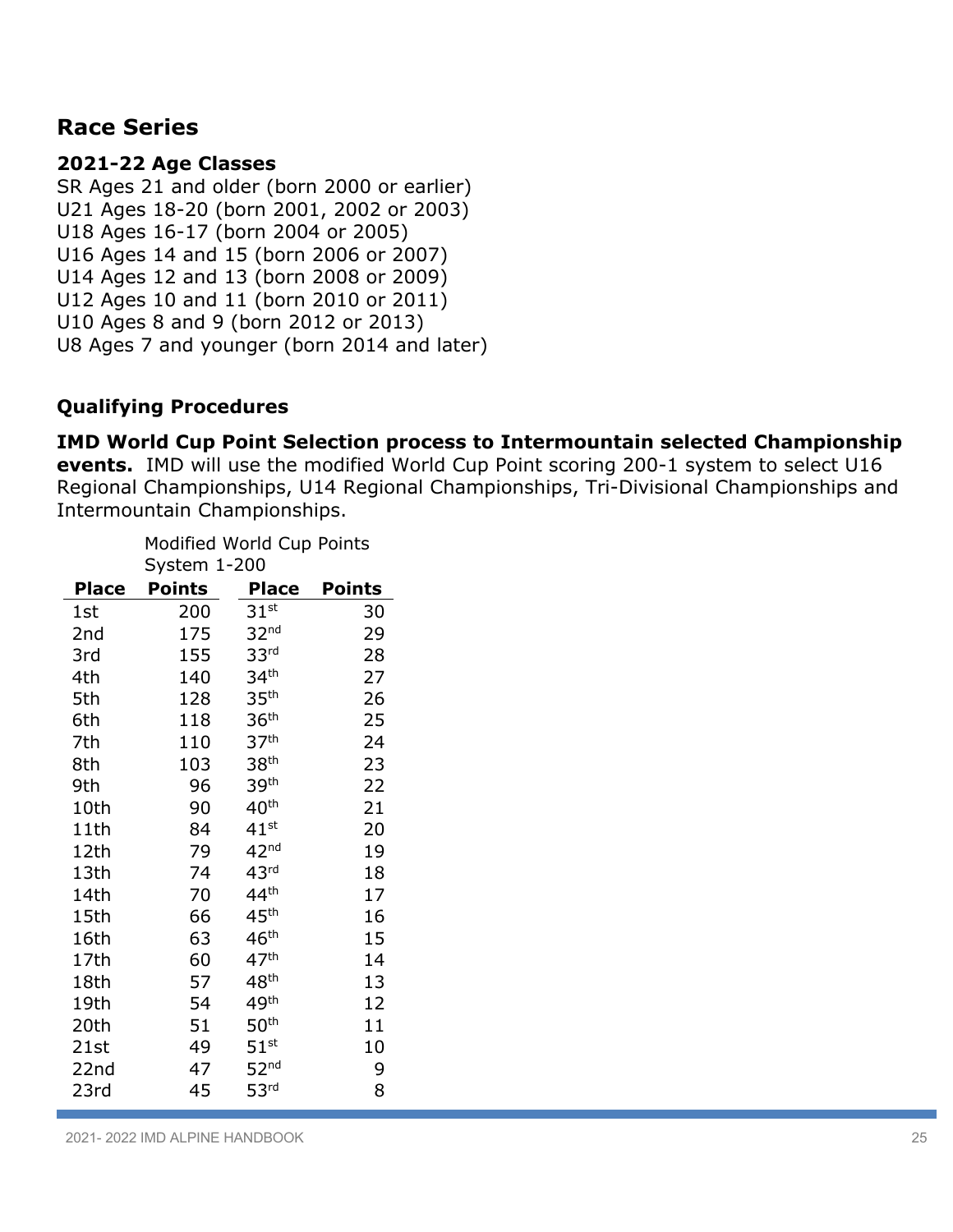| 24th | 43 | 54 <sup>th</sup> | 7 |
|------|----|------------------|---|
| 25th | 41 | 55 <sup>th</sup> | 6 |
| 26th | 39 | 56 <sup>th</sup> | 5 |
| 27th | 37 | 57 <sup>th</sup> | 4 |
| 28th | 35 | 58 <sup>th</sup> | 3 |
| 29th | 33 | 59 <sup>th</sup> | 2 |
| 30th | 31 | 60 <sup>th</sup> | 1 |

For the Western Region Junior Championships, IMD will use a National Point seed point board. The board will read SL, GS, SG, from left to right.

# **Western Region Junior Championships Qualifying**

IMD will select the WRJC team based on National points. There will be no participation requirement in IMC races in order to qualify. Up to 20% of the quota may be used for discretion. All competitors vying to be on the IMD WRJC team must have a valid U.S. Ski & Snowboard, FIS and IMD Competitors license.

# **Selection Procedure**

All athletes that are U21s and U18s will be ranked according to their National points in SL, GS and SG. Selection proceeds left to right starting with the athlete with the lowest points in slalom. If a racer is already selected then that racer gets skipped and you select the next one.

|           | <b>U.S. Seed</b><br><b>Point</b> |             |
|-----------|----------------------------------|-------------|
|           | <b>Board</b>                     |             |
| <b>SL</b> | GS                               | SG          |
| A         | X                                | D           |
| F         | А                                | Е           |
| X         | F                                | G           |
| В         | F                                | $\mathbf c$ |
| М         | N                                | А           |
| G         | O                                |             |

Selection for a 12-person, 3-event team would be: A,X,D,F,E,G,B,C,M,N,O,L

The Western Region Junior Championship Team will be named no later than March 3, 2022. The National List #17 will be used for selection. The team will consist of 27m/28w. All team members will receive an IMD souvenir. The 2022 Western Region Junior Championships is a FIS event and will be held on March 12-17, 2022 at Mission Ridge.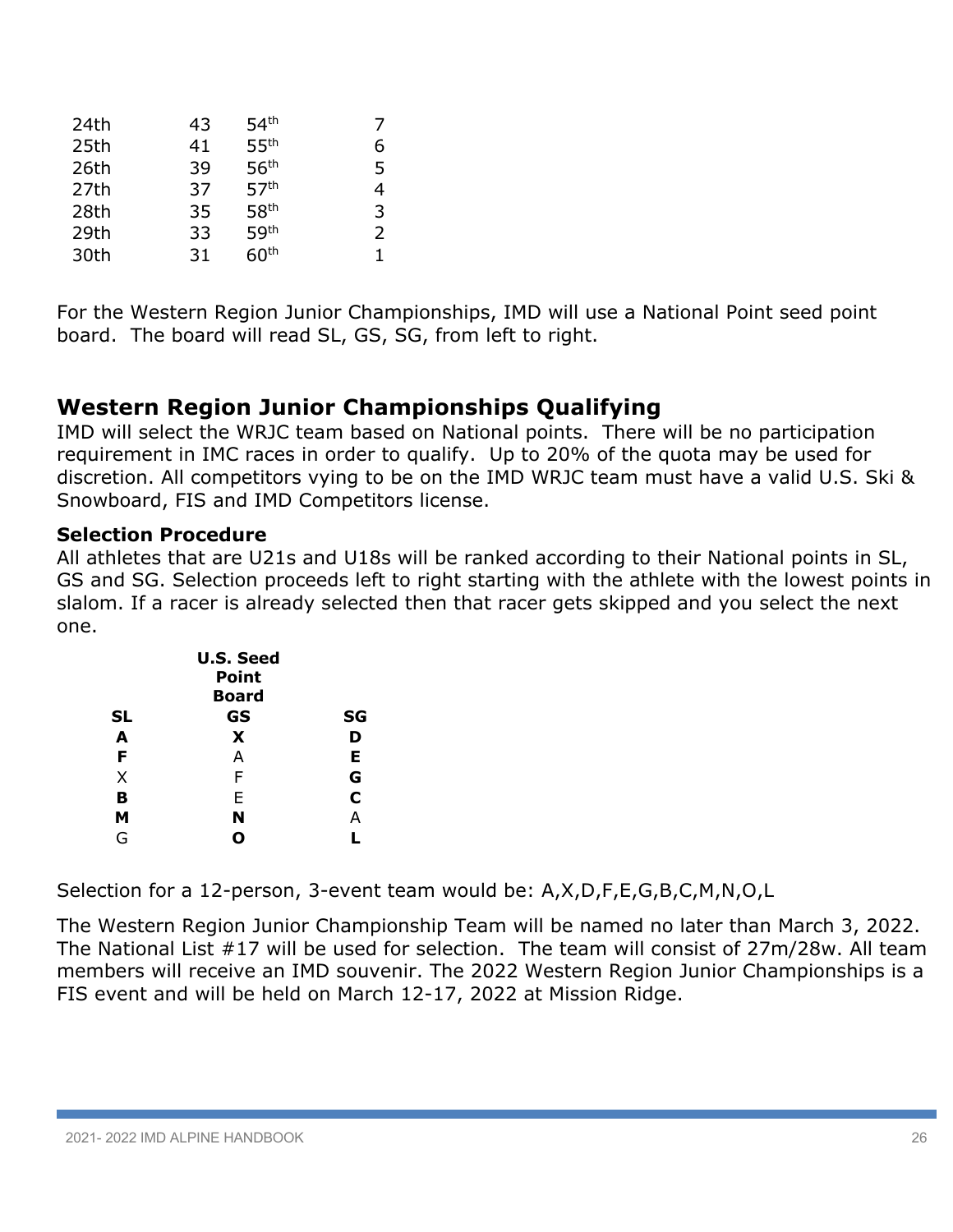# **The Intermountain Cup U16 Qualifying Series**

IMC races will consist of U.S. Ski & Snowboard scored races. IMC races in this series are nationally scored and are seeded on the basis of the U.S. Alpine Points List valid for the race. All competitors competing in the IMC races should have a valid USSS license. World Cup points, awarded to the top 60 finishers in each race are used to determine individual discipline and overall champions for the entire season as well as selection to the U16 Regional Championships and Tri-Divisional Championships. The IMC DH title will be selected from the WR Speed Series (Schweitzer) and will not count towards the overall IMC standings.

# **Entries**

Intermountain Cup Slalom, Giant Slalom and Super G races are open to all Intermountain A, U21, U18 and U16 competitors. Certain races are designated as qualifiers.

Northern Division may enter eight boys and six girls in Intermountain Cup races. The entries will be made by the Northern Division Director. These entries do not need to be cleared with the Intermountain Office or ACC Chairman.

Other out-of-division racers, and foreign competitors not on the list of properly licensed competitors must be approved by the Intermountain Office or ACC Chairman.

# **Entry Deadlines**

The entry deadline is 7 days before the first race. Registration will be online via the US Ski and Snowboard portal. The entry deadline must be published in the race announcement. Race organizers may refuse entries from teams and individuals that do not meet the entry deadline.

# **Entry Fees**

Maximum entry fees for Intermountain Cup races have been established by the ACC. A maximum late entry fee of \$10.00 will be added.

Organizers are required to make full entry refunds to racers who are removed from the ranking board prior to the draw. Refunds for racers who are on the start order but do not start, are at the discretion of the organizer. In general, where a team has made a conscientious effort to make a correct entry, the organizer should only charge for racers who actually start. Organizers who intend not to make refunds for DNSs should indicate this in their race announcement. If an organizer does not refund the entry fees of first run DNS's, then the head tax must be paid on these racers. All race organizers must accept online payment through the US Ski and Snowboard portal.

# **Team Captains' Meetings**

The Team Captains' Meeting Zoom link should be on the race announcement. It is up to the Race Organizer to decide what time the meeting will be. Teams that are unable to attend a Team Captains' Meeting for any reason should arrange to be represented by someone who will be at the meeting. It is the responsibility of all teams and independent racers to be aware of the decisions that are made at the meetings. Clubs or athletes represented by a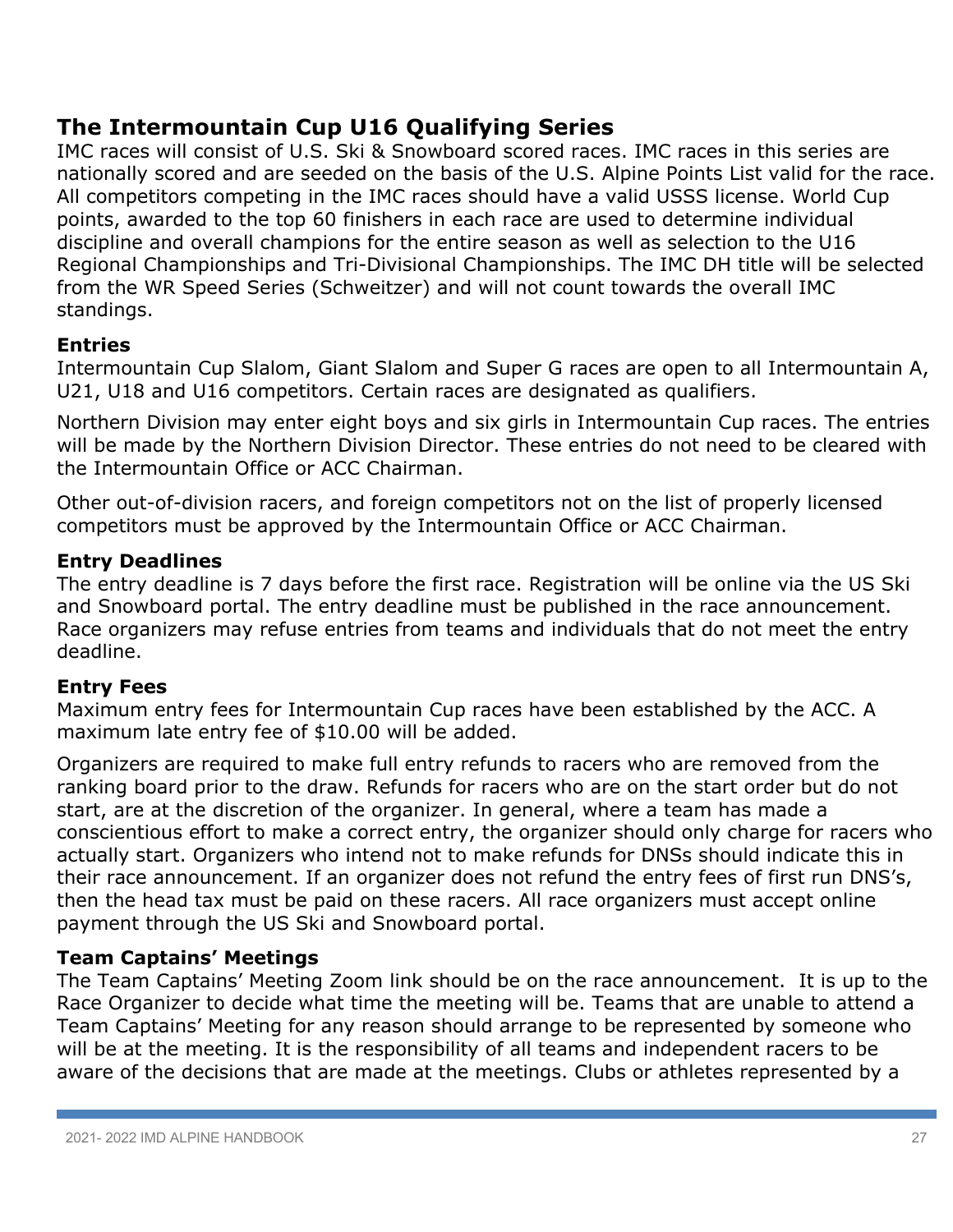Team Captain from another club must acknowledge in writing receipt of a copy of Team Captains' Meeting Minutes and Program.

U.S. Ski & Snowboard rules require that all racers be represented at all Team Captains' meetings. The organizer should call the roll at every meeting and exclude any unrepresented racers from training and racing.

# **Gender Split**

U16Q/IMC races will be gender split for the Wes Baron SG's. The girls will race the first two days and the boys will race the last two days. The Tech races will run boys and girls on the same day.

# **Start Order**

Intermountain Cup U.S. Ski & Snowboard races are seeded on the basis of the current National Points List.

# **Bryce Astle IMC Awards**

The Intermountain Cup Overall Title will be awarded to the individual with highest point total using 4 Slaloms, 4 GSs, 2 SGs and then combined. If only 1 race is contested then the result will be doubled. All athletes will be considered in the total regardless of whether or not the athlete competes in all 3 disciplines. The highest-total point holder will be awarded the overall. The Intermountain Downhill Title will be awarded based on World Cup Points earned at the WR Schweitzer Downhill. The award ceremony will take place at the Snow Cup series. The IMC race at Jackson(Wes Baron) is the SG, the Tech races are Snowking (Sean Nurse), Sun Valley (Laura Flood), Snowbird (U16q) and the Snow Cup at Snowbird.

# **Leader Bib**

The overall IMC will be tracked for the entire season. The IMC will have season-long leader bibs at each IMC. The men and women's leaders will wear the bib during the race. The leader bibs will be returned every night and it will be issued the following morning/race to the new leader. If the overall leaders are not at the race, the leader bib will not be worn. The overall Bryce Astle winners will keep their bibs at the end of the season. The season long calculations will be based on assigning World Cup points (100-1) to the top 30 competitors. Out of division athletes will not be purged from the standings.

# **U16 World Cup Points**

World Cup points are awarded to the top 60 athletes in the U16 Qualifying races. The best two results in each discipline will be used and then combined into one list for selection to U16 Regional Championships and Tri-Divisional Championships. Any non-IMD athletes will be purged prior to assigning World Cup points. Foreign athletes must declare membership with an IMD club in order to earn World Cup points.

In all qualifiers, **where there are more than two races in a single discipline, IMD will use the best two results.** In the event that there are only 2 races in a single discipline, IMD will use the best result in that discipline and double it. If there is only one race in a discipline, IMD will use the 1 result and then double it. In the event of tie-breakers, IMD will use the **very best** WC point result in ANY discipline, if there is still a tie, IMD will use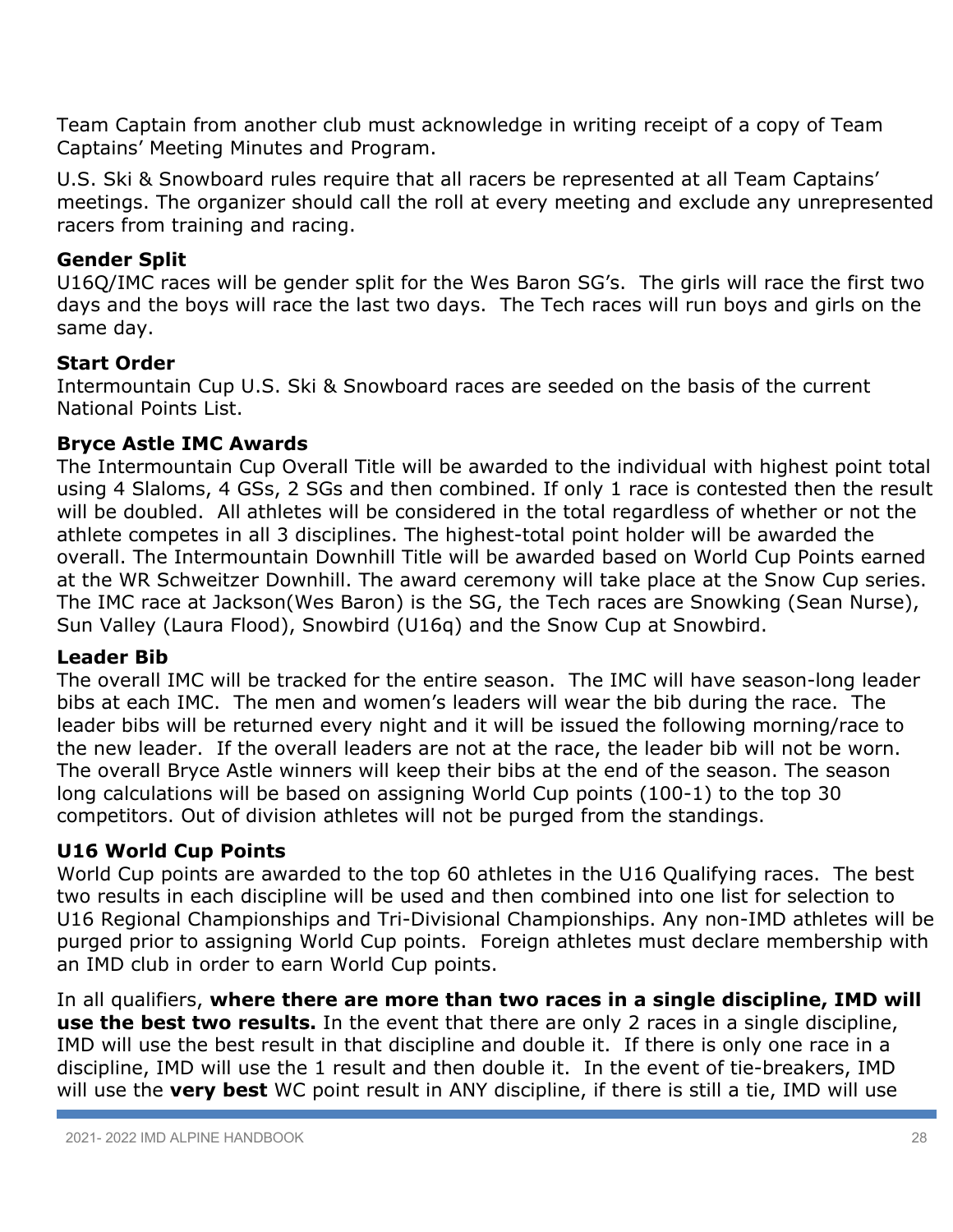the **second-best** WC point result in ANY discipline and continue the process until the tie is broken.

Racers must complete and return an IMD Team Agreement prior to attending the U16 Regional Championships.

# **Trophies**

One set of trophies  $(1^{st}-3^{rd}$  place) is required for the IMC U16 Series races.

# **Intermountain U16 Regional Championship Team**

Intermountain will field a team of 31 men and 24 women to the U16 Regional Championships at Big Sky on March 14-17. IMD team members will travel and lodge either with their families or ski teams. IMD will not coordinate travel this year due to COVID-19. The IMD staff will work together on the hill. All IMD staff members regardless of what team the coach and athlete are from will treat all athletes equally. All team members will receive a team jacket in order to represent our division to the best of their abilities. Please see the Championship Discretionary Request Policy on page 43.

Athlete seeding at this event will be based on National Seed Points in each discipline. IMD is given a preset number of spots within every seed in which we can place our skiers.

The U16 Championship Team will be named no later than February 28th.

# **Intermountain Tri-Divisional Championship Team**

The Tri-Divisional Champs are a second tier championship comprised of athletes from IMD, Alaska and Northern. Intermountain will field a team of 24 men and 21 women to the Tri-Divisional Championships at Jackson Hole Mountain Resort on March 24-27. This event will consist of 1 SL, 1 GS and 1 SG. Athlete seeding at this event will be based on National Points in each discipline. Intermountain is given a preset number of spots within every seed in which we can place our skiers. Please see the Championship Discretionary Request Policy on page 43.

The selection method for this series is the IMD World Cup Point Selection Process to Intermountain selected championship events with the following added provisions:

- 1. Athletes will be selected after the U16 Regional Championships selection has been announced, by continuing down the same selection board.
- 2. Ties within Overall Rank are broken by using the best result; then continue with the 2<sup>nd</sup> best, 3<sup>rd</sup> best, and so on until the tie is broken.
- 3. Alternates will be selected until the quota is filled.
- 4. Up to 20% of the U16 quota to Tri-Divisionals may be used at the discretion of and determined by the IMD Director.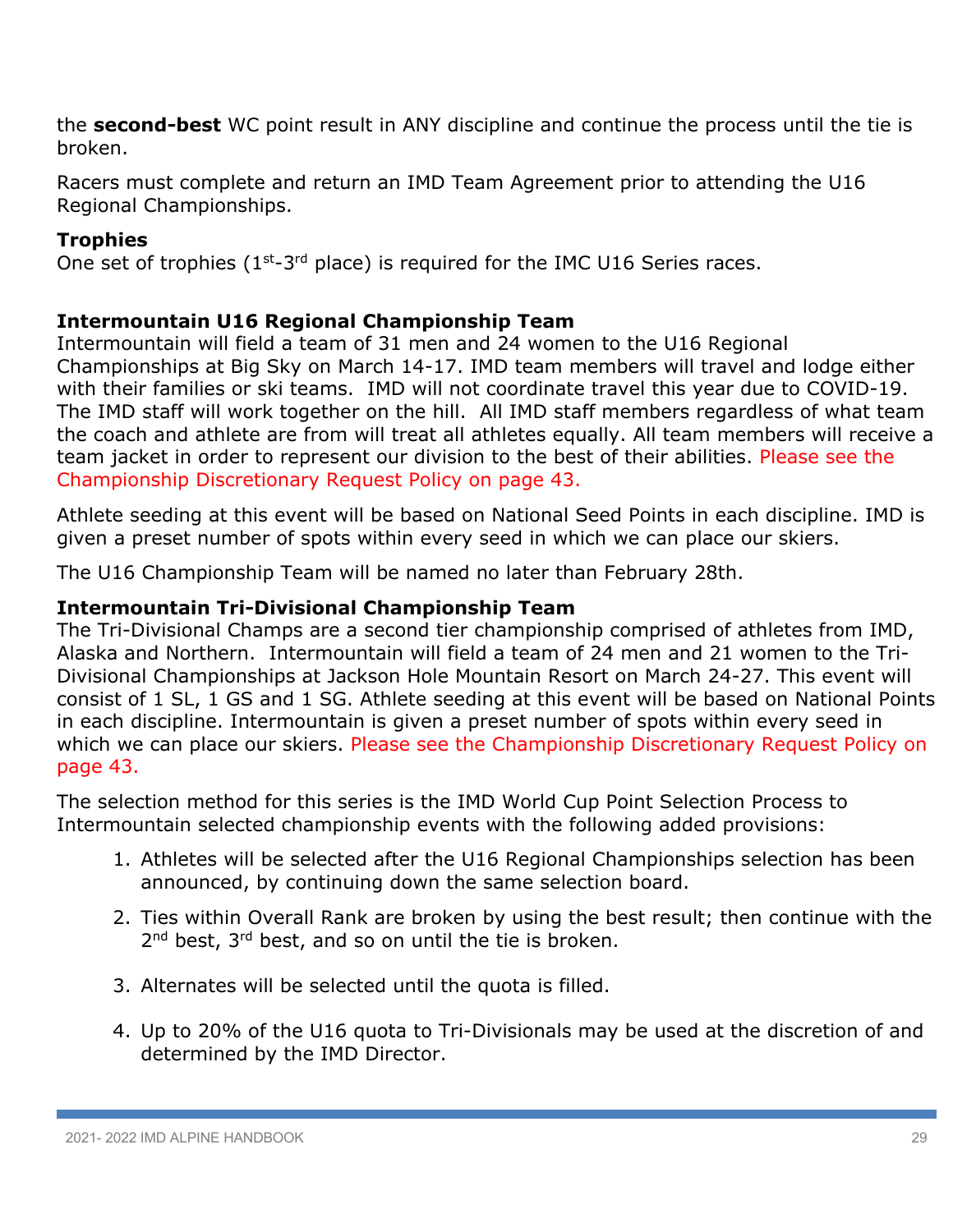# **U16 Athletes Racing in the U14 Series as Their Primary Series**

Athletes must state their intent to declare the U14 series as their primary series prior Jan. 3rd. Athletes who declare the U14 series as their primary series will then qualify as a U14 in their regular selection process. These athletes may only compete in a U16 qualifier if it is a local race.

# **Awards**

A set of  $1^{st}$  place through  $5^{th}$  place awards are required per gender, per age class. In addition, an overall award per gender, per age class is required.

The Tri-Divisional Championship Team will be named no later than February 28th. IMD teams are responsible for entering their qualified athletes into the race.

Coaches must confirm their athlete's intent to compete via the google doc provided by the IMD Director.

# **Open Series Races (2nd Year U14s and older)**

The races in this series are open to all 2<sup>nd</sup> year U14s and older competitors in the North and the South with the exception of the SnowCup SG's at the end of the season. These races are nationally scored and will be seeded off the National points list valid for this race. This race is not used for selections and may have a point cut-off in order to manage the field size.

# **Entries**

Participants in the "Open" race must have a U.S. Ski & Snowboard Alpine Competitor or U14 license. The "Open" race is open to all properly licensed 2<sup>nd</sup> year U14s and older class competitors.

Second year U14s, with a valid U.S. Ski & Snowboard license, are eligible for the Sean Nurse in February, the Jackson SG's and the Snow Cup tech races in April.

Entries for out-of-division racers and foreign competitors must be approved by the Intermountain Director.

# **Entry Deadlines**

The entry deadline is 7 days before the first race. Registration will be online via the US Ski and Snowboard portal. The entry deadline must be published in the race announcement. Race organizers may refuse entries from teams and individuals that do not meet the entry deadline.

# **Entry Fees**

Maximum entry fees for the "Open" races have been established by the ACC. A maximum late entry fee of \$10.00 will be added.

Organizers are required to make full entry refunds to racers who are removed from the ranking board prior to the draw. Refunds for racers who are on the start order but do not start, are at the discretion of the organizer. In general, where a team has made a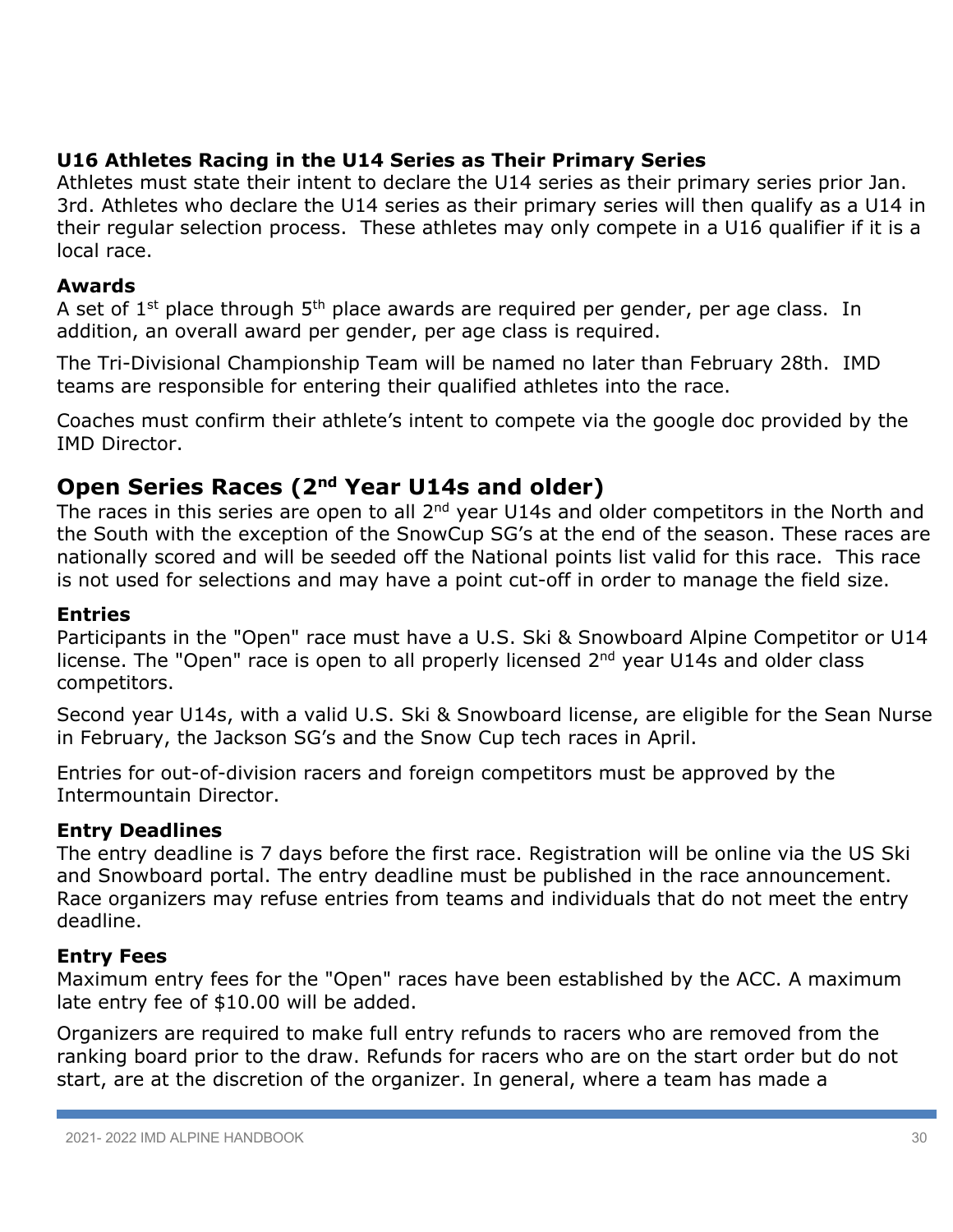conscientious effort to make a correct entry, the organizer should only charge for racers who actually start. Organizers who intend not to make refunds for DNSs should indicate this in their race announcement. If an organizer does not refund the entry fees of first run DNSs, then a head tax must be paid on these racers. All race organizers must accept online payment through the US Ski and Snowboard portal.

# **Team Captains' Meetings**

The Team Captains' Meeting Zoom link should be on the race announcement. It is up to the Race Organizer to decide what time the meeting will be. Teams that are unable to attend a Team Captains' Meeting for any reason should arrange to be represented by someone who will be at the meeting. It is the responsibility of all teams and independent racers to be aware of the decisions that are made at the meetings. Clubs or athletes represented by a Team Captain from another club must acknowledge in writing receipt of a copy of Team Captains' Meeting Minutes and Program.

U.S. Ski & Snowboard rules require that all racers be represented at all Team Captains' meetings. The organizer should call the roll at every meeting and exclude any unrepresented racers from training and racing.

#### **Trophies**

One set of trophies  $(1^{st} - 3^{rd})$  is required for the "Open" race.

# **The Junior Intermountain Cup U14 Qualifying Series**

The races in these series are scored and are seeded by a random draw. The qualifying races that contain two slaloms and 2 GS's in the same weekend will be sorted by the TRS Seeding method. Even though this race series is scored, IMD strongly feels that for this age group a TRS sort will benefit the athletes and their development rather than seeding athletes based on their National points. The philosophy is to provide athletes with an established point profile as they become U16s. There are many athletic and social benefits to using the TRS method as they develop skills during their years in our Junior IMC series.

World Cup points, awarded to the top 60 Intermountain U14 finishers in each race, are used in the selection of the U14 Regional Championships and Tri-Divisional Championships Team.

# **TRS Seeding Method**

Slalom and Giant Slalom seeding: Four runs held over a two-day period.

- First run of racers is drawn at random.
- Second run is the reverse of the first run.
- Third run begins with the second half of the first run and then continues with the first half of the first run order.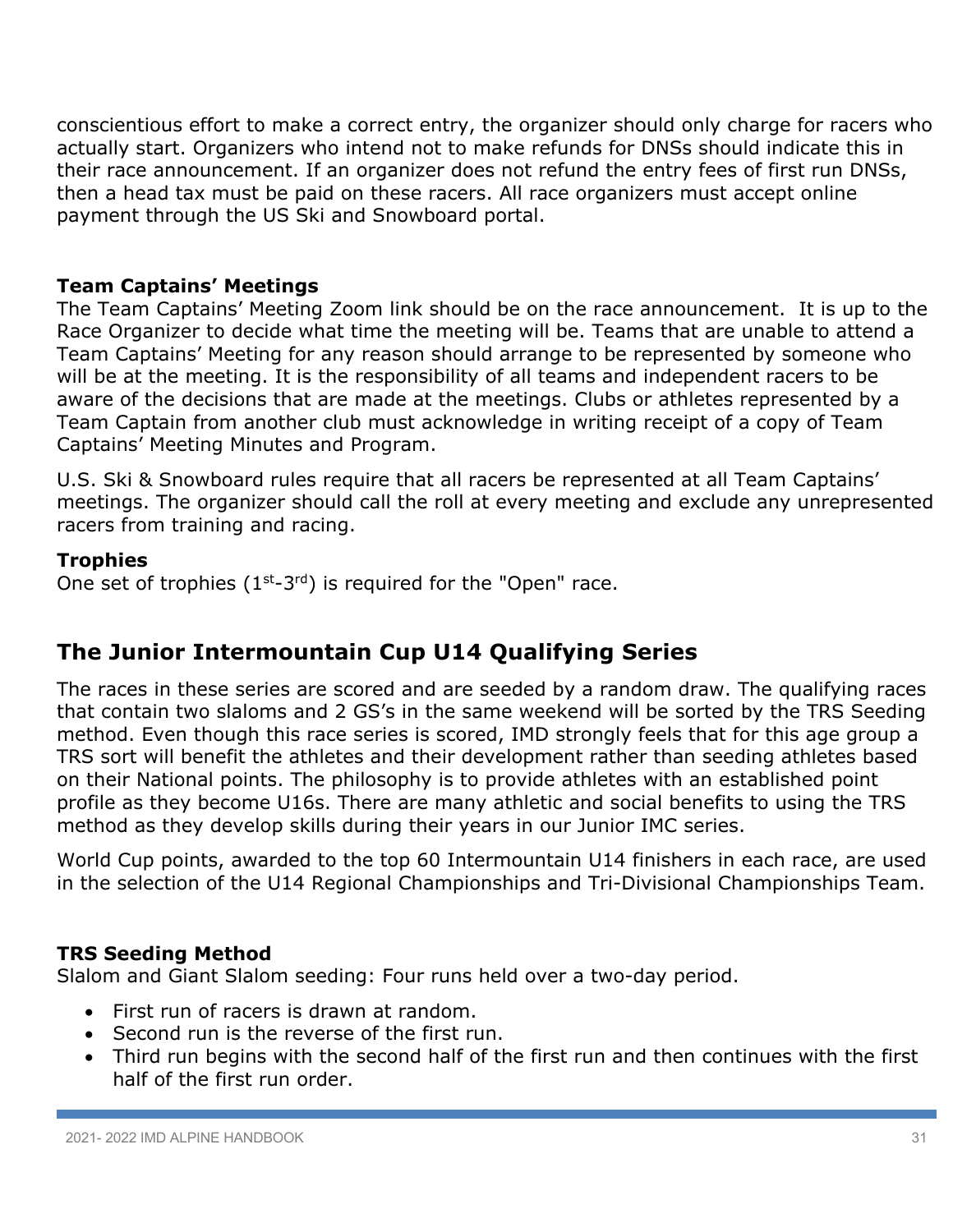- Forth run is the reverse of the third run order.
- The entire field will appear on all four start lists.

# **U14 Butterfly SG Seeding Method**

Seeding for the U14 qualifying SG will be the Butterfly Method. The first race will be a random draw. Over each of the three days, each third of the start order will be in a good, neutral, bad starting position.

| <b>Start/Seeding Order</b> |                        |  |  |
|----------------------------|------------------------|--|--|
| Race 2                     | Race 3                 |  |  |
| 2nd Third of the Field     | 3rd Third of the Field |  |  |
| 3rd Third of the Field     | Top Third of the Field |  |  |
| Top Third of the Field     | 2nd Third of the Field |  |  |
|                            |                        |  |  |

# **Course Requirements**

The U.S. Ski & Snowboard Alpine Competition Regulations specify course standards for races that are open to all U14 competitors. These standards may be reviewed in the Alpine Competition Guide.

U14s are required to participate in an official SG training run.

# **Slalom**

Slalom gate size shall be 27mm in diameter and 72 inches off the snow (FIS Type B).

# **Course Data**

Course data, including course name, start and finish elevations and vertical drop in meters, and gate counts must be included on results for all Junior Intermountain Cup races. The start and finish elevations should be established from topographical maps or lift profiles, not with an altimeter. For Super Gs, the actual gate-to-gate length of the course, measured with a wheel, measuring tape or GPS, also needs to be included on the results.

#### **Entries**

Participants in Junior Intermountain Cup races must have a U.S. Ski & Snowboard U14 license or a Competitors license. U14 Qualifying races are open to all properly licensed U14 class competitors

U12s may not apply for authorization to participate in U14 Series races.

U16 and older racers may participate if they have U.S. Alpine points over 200. The U16 and older class will not have their own age class.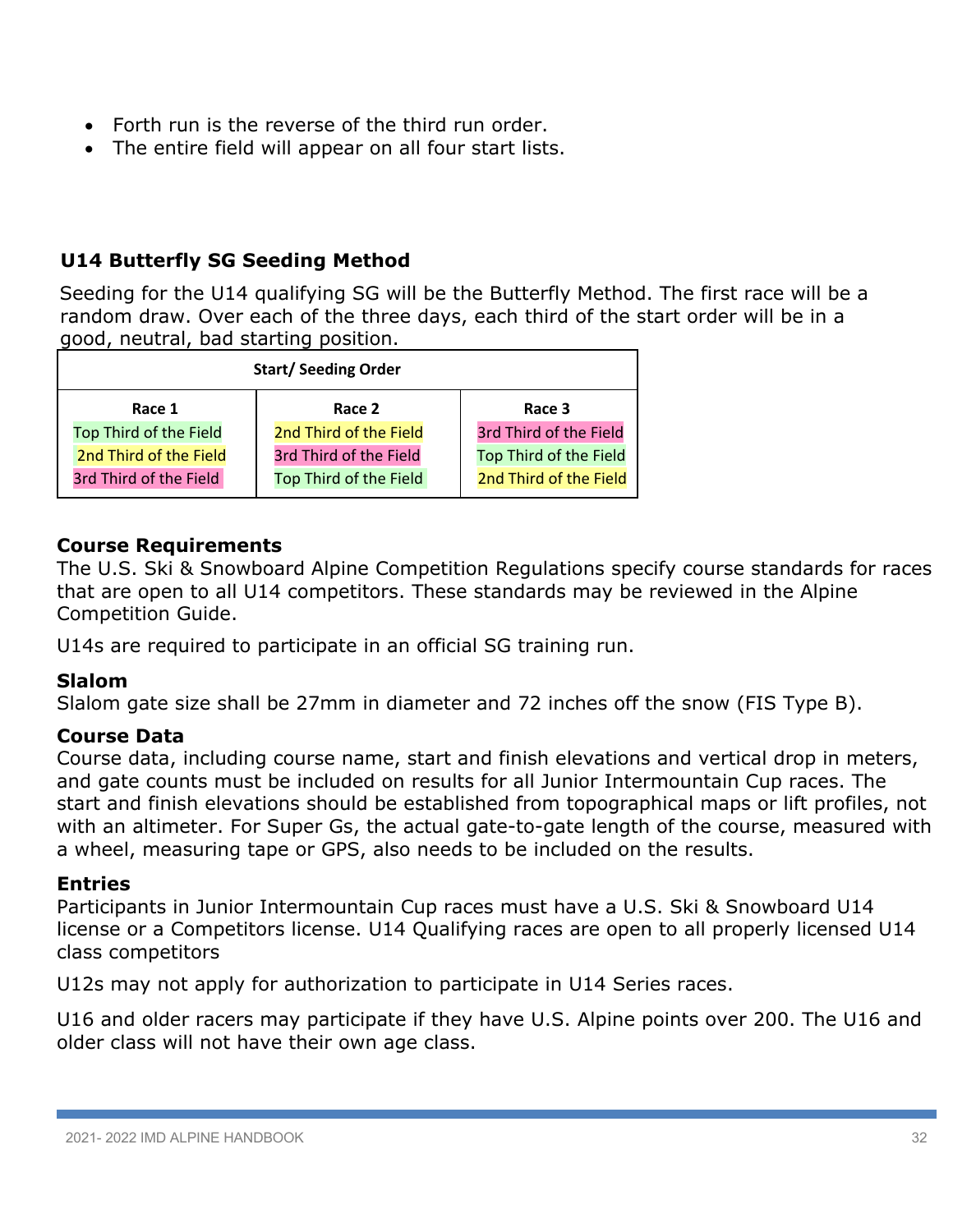Out-of-division racers and foreign competitors must be approved by the Intermountain Director.

# **Gender Split**

U14Q Junior IMC races will be gender split for the Snowbasin SG's. The girls will race the first two days and the boys will race the last two days. The Tech races will run boys and girls on the same day.

# **Entry Deadlines**

The entry deadline is 7 days before the first race. Registration will be online via the US Ski and Snowboard portal. The entry deadline must be published in the race announcement. Race organizers may refuse entries from teams and individuals that do not meet the entry deadline.

# **Entry Fees**

Maximum entry fees for U14 Series races have been established by the ACC. A maximum late entry fee of \$10.00 will be added.

Organizers are required to make full entry refunds to racers who are removed from the board prior to the draw. Refunds for racers who are on the start order but do not start are at the discretion of the organizer. In general, when a team makes a conscientious effort to make a correct entry, the organizer should only charge for racers who start. Organizers who intend not to make refunds for DNSs should indicate this in their race announcement. If an organizer does not refund entry fees of first-run DNSs, then the head tax must be paid on these racers. All race organizers must accept online payment through the US Ski and Snowboard portal.

# **Team Captains' Meetings**

The Team Captains' Meeting Zoom link should be on the race announcement. It is up to the Race Organizer to decide what time the meeting will be. Teams that are unable to attend a Team Captains' Meeting for any reason should arrange to be represented by someone who will be at the meeting. It is the responsibility of all teams and independent racers to be aware of the decisions that are made at the meetings. Clubs or athletes represented by a Team Captain from another club must acknowledge in writing receipt of a copy of Team Captains' Meeting Minutes and Program.

U.S. Ski & Snowboard rules require that all racers be represented at all Team Captains' meetings. The organizer should call the roll at every meeting and exclude any unrepresented racers from training and racing.

# 1. **Trophies**

One set of trophies (1<sup>st</sup>-5<sup>th</sup> place) is required for U14 Series races.

# **U14 World Cup Points/Selections**

World Cup points are awarded to the top 60 athletes in U14 Series races using the 200-1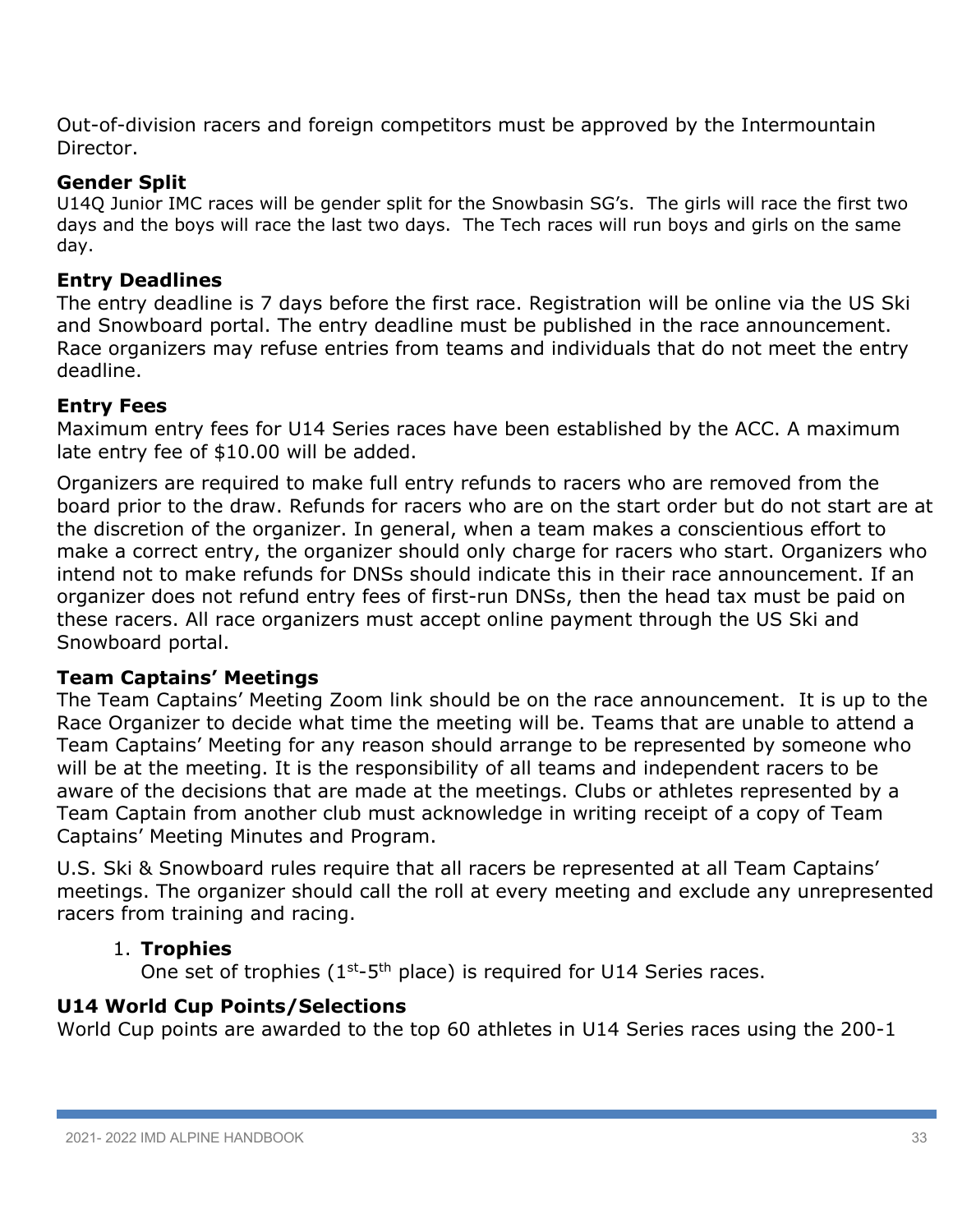World Cup Points System for the U14 Regional Championships and the Tri-Divisional Championships (refer to page 25)

- 1. Will use the new 200-1 IMD World Cup Point system rewarding points to the Top 60 per gender, per event.
- 2. Will use a ranking of the Total Score of the best 5 of 9 (50%) contested results in the qualifiers, regardless of discipline.
- 3. Ties within Overall Rank are broken by using the best result, then continue with the 2nd best, 3rd best, and so on until the tie is broken.
- 4. 2022 Qualifiers are Snowbird Tech, Snowbasin Speed and Park City Tech.
- 5. Alternates will be selected until the quota is filled.

# **Intermountain U14 Regional Championships Team**

Intermountain will field a team of 21 boys and 20 girls to the U14 Regional Championships at Mammoth Mtn. on March 24-27. IMD team members will travel and lodge either with their families or ski teams. IMD will not coordinate travel this year due to COVID-19. The IMD staff will work together on the hill. All IMD staff members regardless of what team the coach and athlete are from will treat all athletes equally. All team members will receive a team jacket in order to represent our division to the best of their abilities.

Athlete seeding at this event will be based on National Points in each discipline. IMD is given a pre-set number of spots within every seed in which we can place our skiers. Please see the Championship Discretionary Request Policy on page 43.

The U14 Championship Team will be named no later than March 7th.

# **Intermountain Tri-Divisional Championships Team**

The Tri-Divisional Champs are a second-tier championship comprised of athletes from IMD, Alaska and Northern. Intermountain will field a team of 47 men and 48 women to the Tri-Divisional Championships at the Jackson Hole Mountain Resort on March 24-27. This event will consist of 1 SL, 1 GS and 1 SG. Please see the Championship Discretionary Request Policy on page 43.

The selection method for this series is the same method as the U14 Regional Championships with the following added provisions:

1. Athletes will be selected after the U14 Regional Championships selection has been announced, by continuing down the same selection board.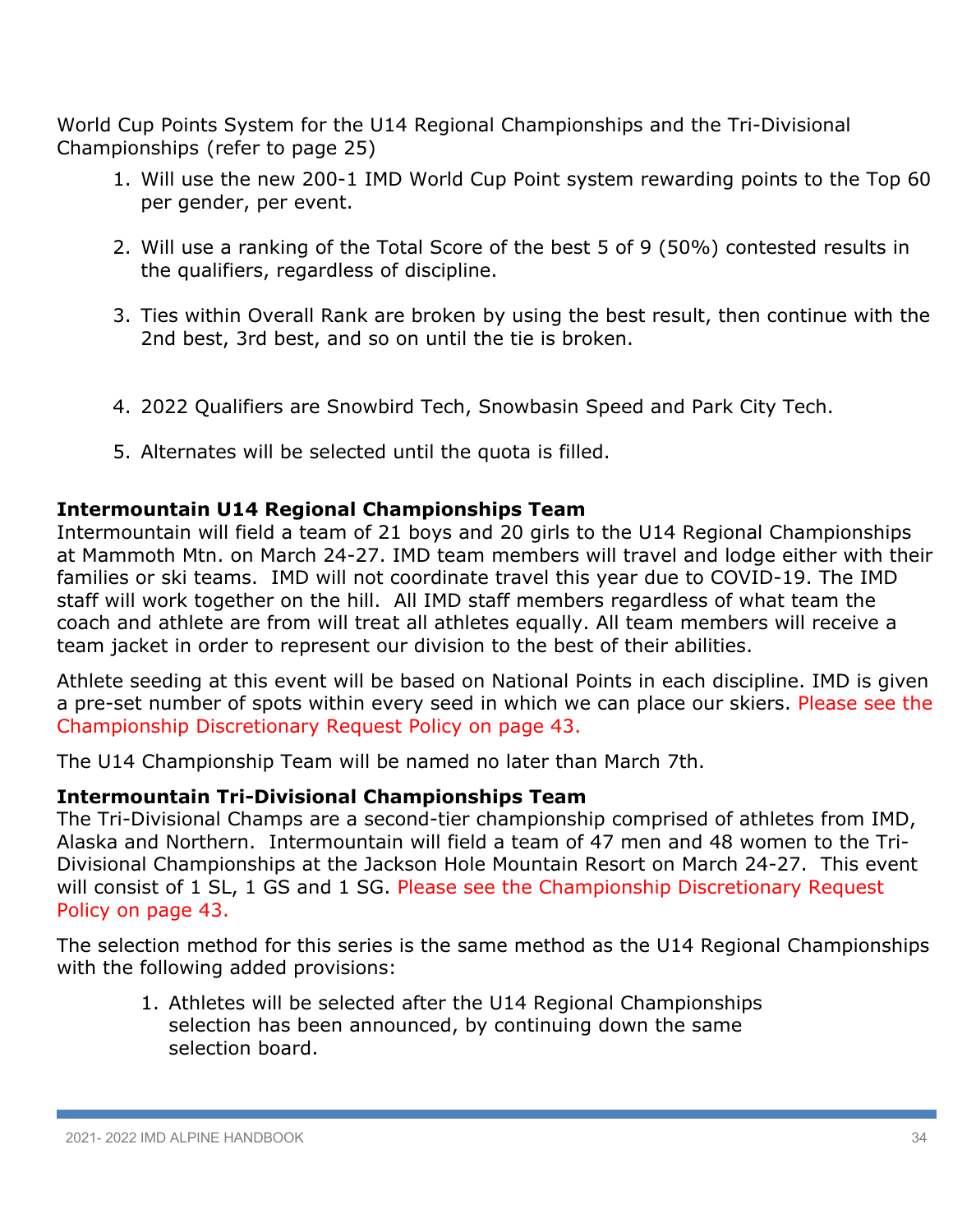- 2. Will use the new 200-1 IMD World Cup Point system (shown above) rewarding points to the Top 60 per gender, per event.
- 3. Will use a ranking of the Total Score of the best 5 of 9 qualifiers regardless of discipline.
- 4. Ties within Overall Rank are broken by using the best result, then continue with the 2nd best, 3rd best, and so on until the tie is broken.
- 5. 2022 Qualifiers are Snowbird Tech races, Snowbasin Speed races and Park City Tech races.
- 6. Alternates will be selected until the quota is filled.

# **U16 Athletes Competing in the U14 Jr. IMC**

U16 athletes who have declared the U14 Jr. IMC as their primary series will be included in the selection boards for Tri-Divisional Championships and included in the U14 quota for this event. These athletes are a developmental "fit" for the U14 age group and this is their regular ski group.

# **Awards**

A set of 1<sup>st</sup> place through 5<sup>th</sup> place awards are required per gender, per age class. In addition, an overall award per gender, per age class is required based on the best 2 of 3 world cup points.

# **U14 Additional Opportunities**

# **IMD U14 Speed Camp**

A Speed Development Project at Soldier Mountain is scheduled on January 31-2. The goal of this project is to provide a progression of skills needed to succeed in SG events. This project is open all 1st year U14s (YOB 2009). This project will be selected on a first come, first serve bases and the maximum athletes allowed to participate will be 70.

# **Western Region U14 Spring Project**

Western Region will be hosting a U14 Spring Project in Squaw Valley on April 24-27. The IMD quota is 15 girls and 15 boys. The IMD Director will retain a discretionary quota of 3 boys and 3 girls. Therefore, the objective quota will be 12 girls and 12 boys.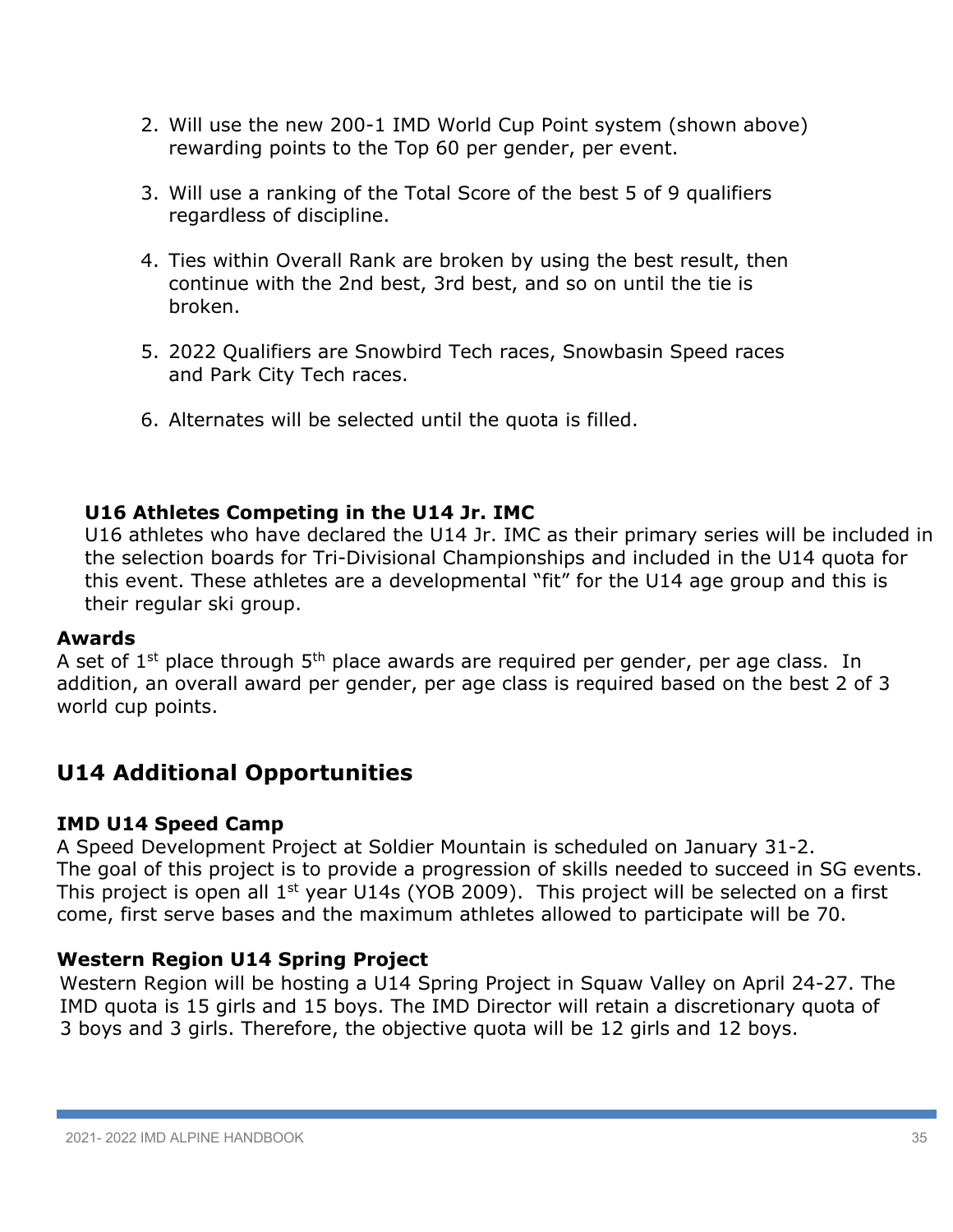The selection will board will be the same as the WR U14 Regional board. The Spring Project is GS/SG focused but we will include SL/GS/SG. The philosophy is that a SL aficionado would likely benefit most from access to a camp like this.

# **Spring Series- Targhee**

1st year U14's will have access to the Spring Series in Grand Targhee on April 8-10. 2<sup>nd</sup> year U14's will have access if they choose not to attend the IMC/Open SnowCup. This is an unscored race and 10 U12 boys and U12 girls will be selected to participate from their results at IMD Championships.

# **The North and South Series**

The races in these series are not scored and are seeded using a random sort. The North races are open to U8-U12 racers and South races are open to U10-U12 racers. U14 and older racers who wish to compete in North and South races must have 300+ National points.

# **U10-12 Development in Slalom**

Gate Usage in North and South events:

U10s and U12s in the North and South should use **27mm diameter and 152cm (60 in.)** height above snow U.S. Ski & Snowboard approved gates.

Please refer to the U.S. Ski & Snowboard Competition Guidelines

# **Specific Rules for North/South Athletes**

- There is a 1 pair of skis rule at all North and South races. Athletes may only have one pair of skis in the race venue.
- North and South athletes may not use fluorinated waxes during North and South races
- Athletes caught breaking the rules will be disqualified.

# **Course Requirements**

These races must be run on courses that meet the U.S. Ski & Snowboard standards for U12 and younger competitors. Please refer to the Alpine Competition Guide for current specs.

# **Slalom**

Please refer to the US Ski and Snowboard Course setting matrix.

#### **Race Announcements**

For non-scored races include ticket window and lift opening times.

*All participants in IMD races must be at least six years of age on December 31st of the competition season.*

# **Entry Deadlines**

The entry deadline is 7 days before the first race. Registration will be online via the US Ski and Snowboard portal. The entry deadline must be published in the race announcement.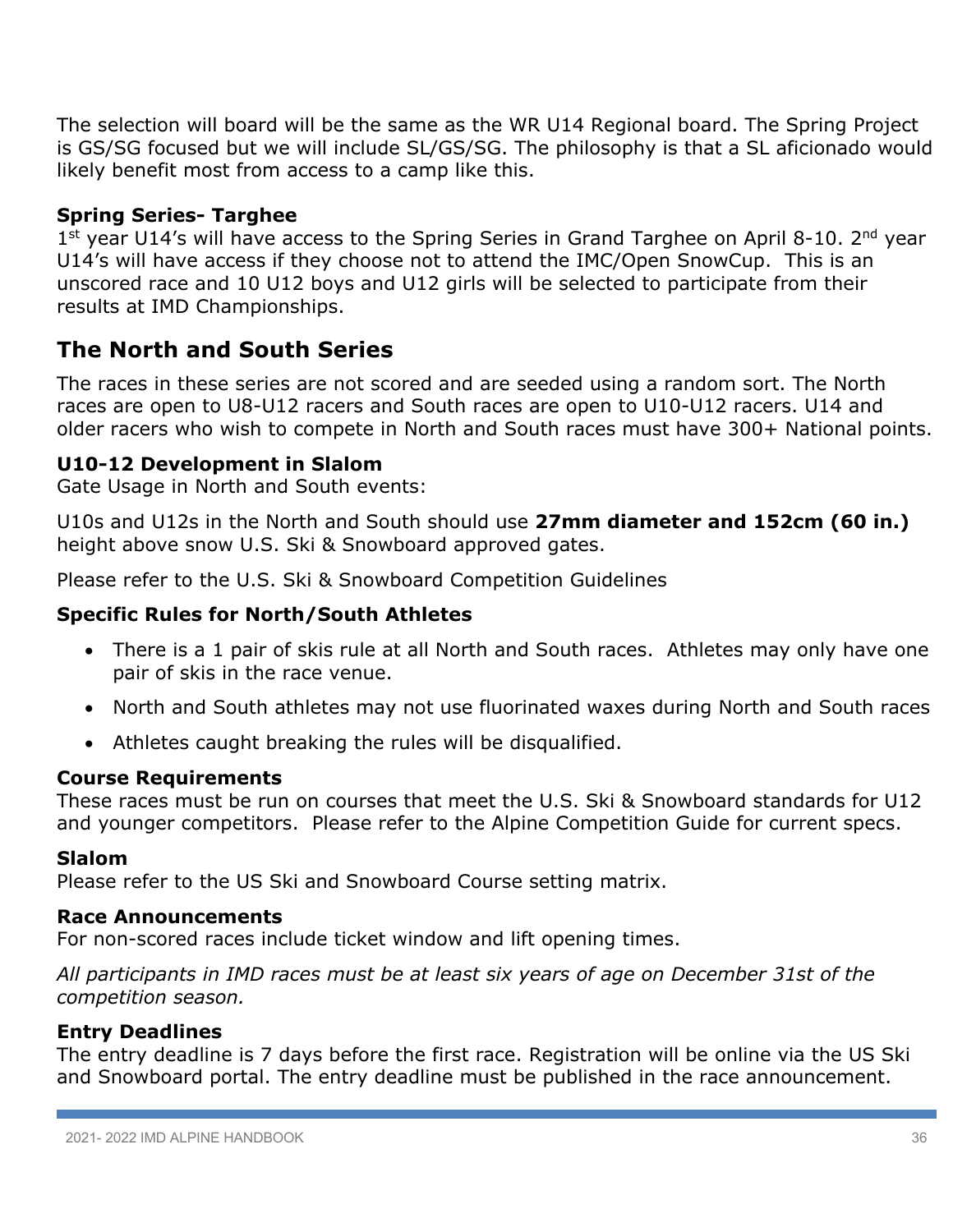Race organizers may refuse entries from teams and individuals that do not meet the entry deadline.

Race organizers may refuse entries from teams and individuals that do not meet the entry deadline. When an organizer accepts a late entry, the racer may be run at the end of their age group.

# **Entry Fees**

Maximum entry fees for North and South Series races have been established by the ACC. A maximum late entry fee of \$10.00 will be added.

Organizers are required to make full entry refunds to racers who are removed from the ranking board prior to the draw. Refunds for racers who are on the start order but do not start, are at the discretion of the organizer. In general, where a team has made a conscientious effort to make a correct entry, the organizer should only charge for racers who actually start. Organizers who intend not to make refunds for DNSs should indicate this in their race announcement. If an organizer does not refund the entry fees of first run DNSs, then head tax must be paid on these racers. Race organizers must accept online registration.

# **Team Captains' Meetings**

The Team Captains' Meeting Zoom link should be on the race announcement. It is up to the Race Organizer to decide what time the meeting will be. Teams that are unable to attend a Team Captains' Meeting for any reason should arrange to be represented by someone who will be at the meeting. It is the responsibility of all teams and independent racers to be aware of the decisions that are made at the meetings. Clubs or athletes represented by a Team Captain from another club must acknowledge in writing receipt of a copy of Team Captains' Meeting Minutes and Program.

#### **Gender Split**

North and South races will be gender split with the exception of the North race in McCall. In the South, the girls will race first at the Park City and Snowbird races and the boys will race first at the Sundance race and IMD Championships. In the North, the girls will race first at the Targhee race, the boys will race first at the Sun Valley race and the McCall race will not be gender split. Boys race first at the IMD Championships.

#### **Start Order**

All North and South races use random seeding by class for both runs. There will be two classes in the North and Series, U12 and younger and U14 and older. U8s will be allowed to race in North races in the U12 and younger class.

The start order for 2 races in one day consisting of 4 runs will be:

Run 1- Random draw Run 2- Reverse first run draw Run 3- Same as run 2 Run 4- Same as run 1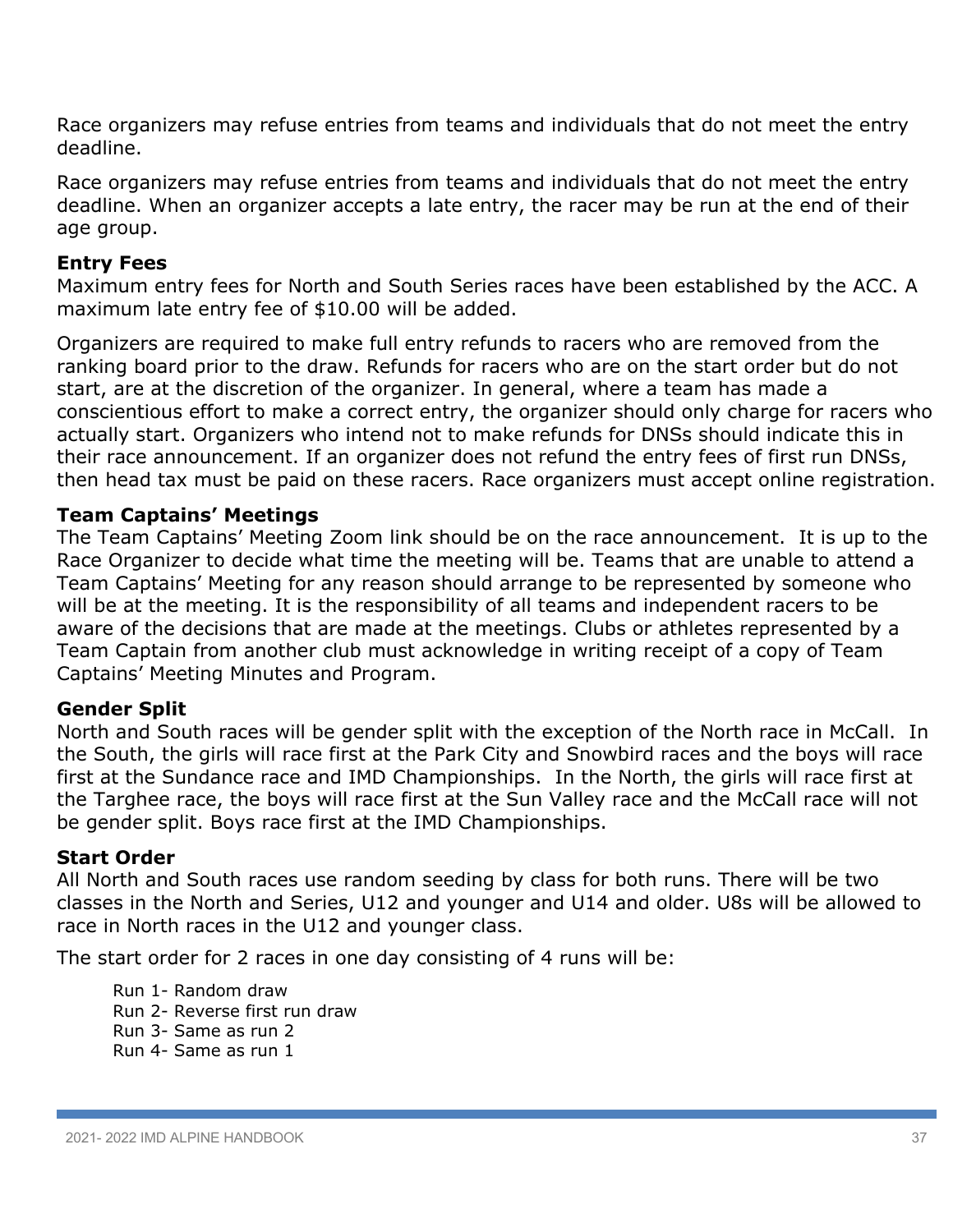First run DNFs and DSQs participate in the second run in their normal start position.

# **Trophies**

One set of trophies is required for the U14 and older class, the U12 class and the U10 class. A set of 5 awards is required per gender, per age class.

# **The Intermountain Championships**

The Intermountain Championship consists of a Slalom, Giant Slalom and Parallel Slalom. The quota will consist of 50 boys and 50 girls from the North and the South. U8s are not allowed to compete in the IMD Championships. IMD will use the IMD World Cup Point Selection process to IMD selected Championship events. Qualifying races will be the North Series and the South Series. Alternates will be selected in the event that someone drops out. Selections will be based the best 3 qualifying races out of 6 qualifying races (50%) and then combined into one list, ties within Overall Rank are broken by the best result, 2<sup>nd</sup> best result, 3<sup>rd</sup> best result, and so on. If there is a tie for the last quota spot, all tied athletes will qualify for the event. Please see the Championship Discretionary Request Policy on page 43.

Qualifiers for the IMD Champs will be:

North- Targhee Giant Slaloms, McCall Slalom and Giant Slalom and Sun Valley Slaloms.

South- Park City/Utah Olympic Park Slaloms, Sundance Giant Slalom and Kombie and Snowbird Giant Slaloms.

Invitations are issued the following week after the final qualification race of the season.

Selections for the Intermountain Championships will use the 1-200 World Cup points system.

# **Tri-Divisional Championships, IMD Championships and IMD Finals**

Athletes must choose one end-of-season championship whenever possible. Depending on the calendar, a situation could arise where the IMD Finals are scheduled before the Tri-Divisionals. If an athlete was to go to the IMD Finals and subsequently qualifies for the Tri-Divisionals, he/she may attend if they were not qualified for the Tri-Divisionals when they attended the IMD Finals.

# **The IMD Finals**

The Finals is a two-day event consisting of Slalom and Giant Slalom races. The event is open to all eligible competitors in the division, but a racer may not compete in another Championship event.

# **Spring Series- Targhee**

U14's will have access to the Spring Series in Grand Targhee on April 8-10. This is an unscored race and 10 U12 boys and U12 girls will be selected to participate from their results at IMD Championships.

# **IMD Parallel Slalom Protocol**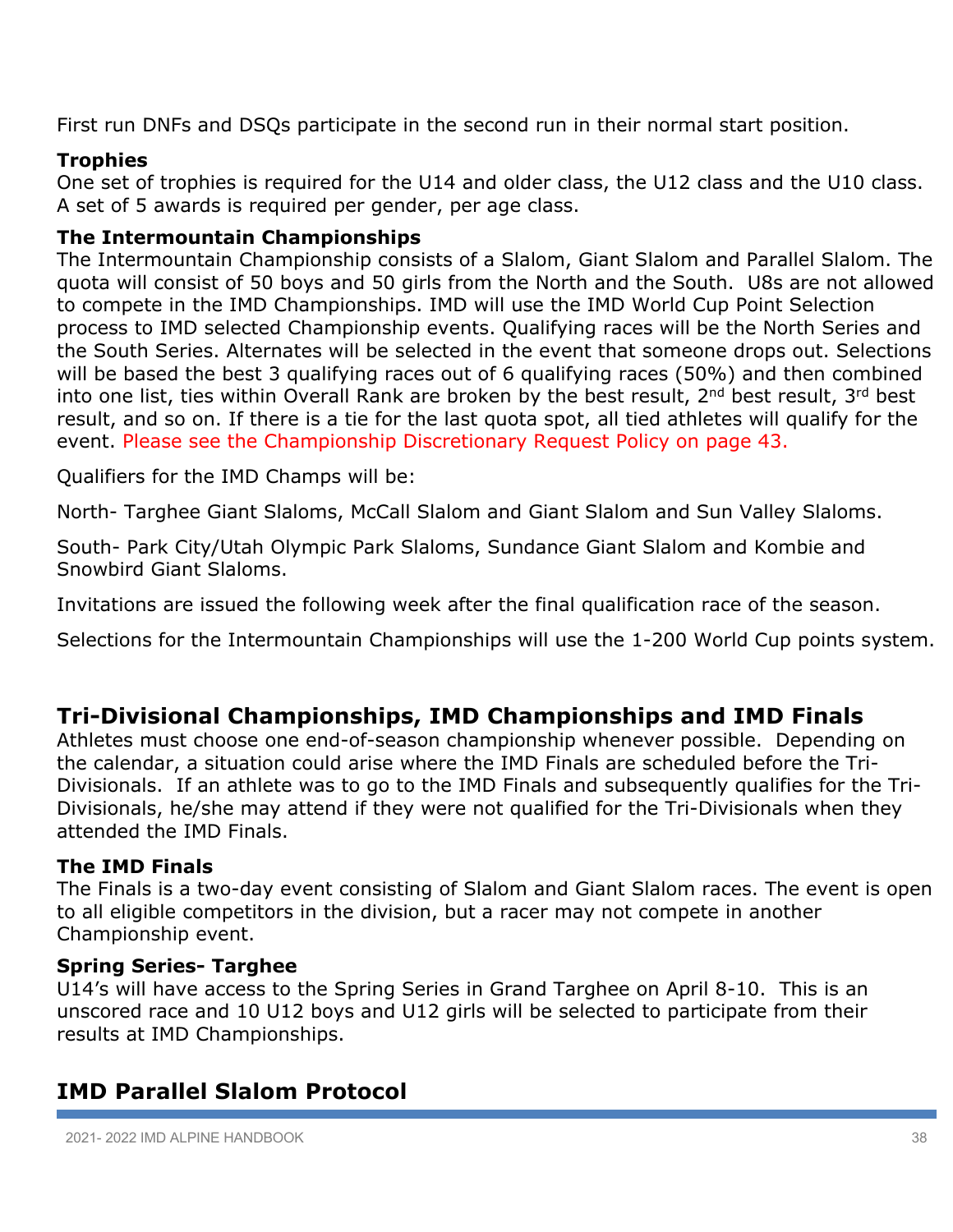- **1. Dual Events** should take place on the last day of the series to prevent athletes from being tired for the other events.
- **2. Course Set** 10 to 20 meters with a length of time at least 20 seconds. a. SL sets should be 10-13 meters b. GS sets should be 15-20 meters
- **3. Seeding**  Per series ranking. Top South vs Top North.
- **4. All athletes** will take 1 run on the blue course and 1 run on the red course. The fastest combined time will win. Odd bibs on red course first.
- **5. Timing –** Each course will have independent timing**.**
- **6. DNF/DSQ** in the instance of an athlete not finishing a run, the athlete will be dnf'd or dsq'd but will get a second run.
- **7. No hiking** in Parallel events, 614.2.3.
- **8. Causes for disqualifications are the following:**
	- **1.** changing from one course to another
	- **2.** interfering with an opponent, voluntarily or not
	- **3.** Not passing through a gate correctly
	- **4.** Steps back
	- **5.** False start

Racers who qualify and compete in IMD Champs, cannot compete in the YSL Finals.

# **IMD Development Project**

A Speed Development Project at Soldier Mountain is scheduled on January 31-2. The goal of this project is to provide a progression of skills needed to succeed in SG events. This project is open all 1st year U14s (YOB 2009). This project will be selected on a first come, first serve bases and the maximum athletes allowed to participate will be 70.

# **Youth Ski League Series- South**

The races in this series are not scored and are seeded by age groups. U8/U10/U12 (6-11 years old) racers are eligible for YSL races. Within groups, the start order will be determined by random draw. The races are giant slaloms with one to two entry-level slalom courses, and all YSL races will be a one run race.

# **New Rules for YSL Athletes**

- There is a 1 pair of skis rule at all North and South races. Athletes may only have one pair of skis in the race venue.
- North and South athletes may not use fluorinated waxes during North and South races
- Athletes caught breaking the rules will be disqualified.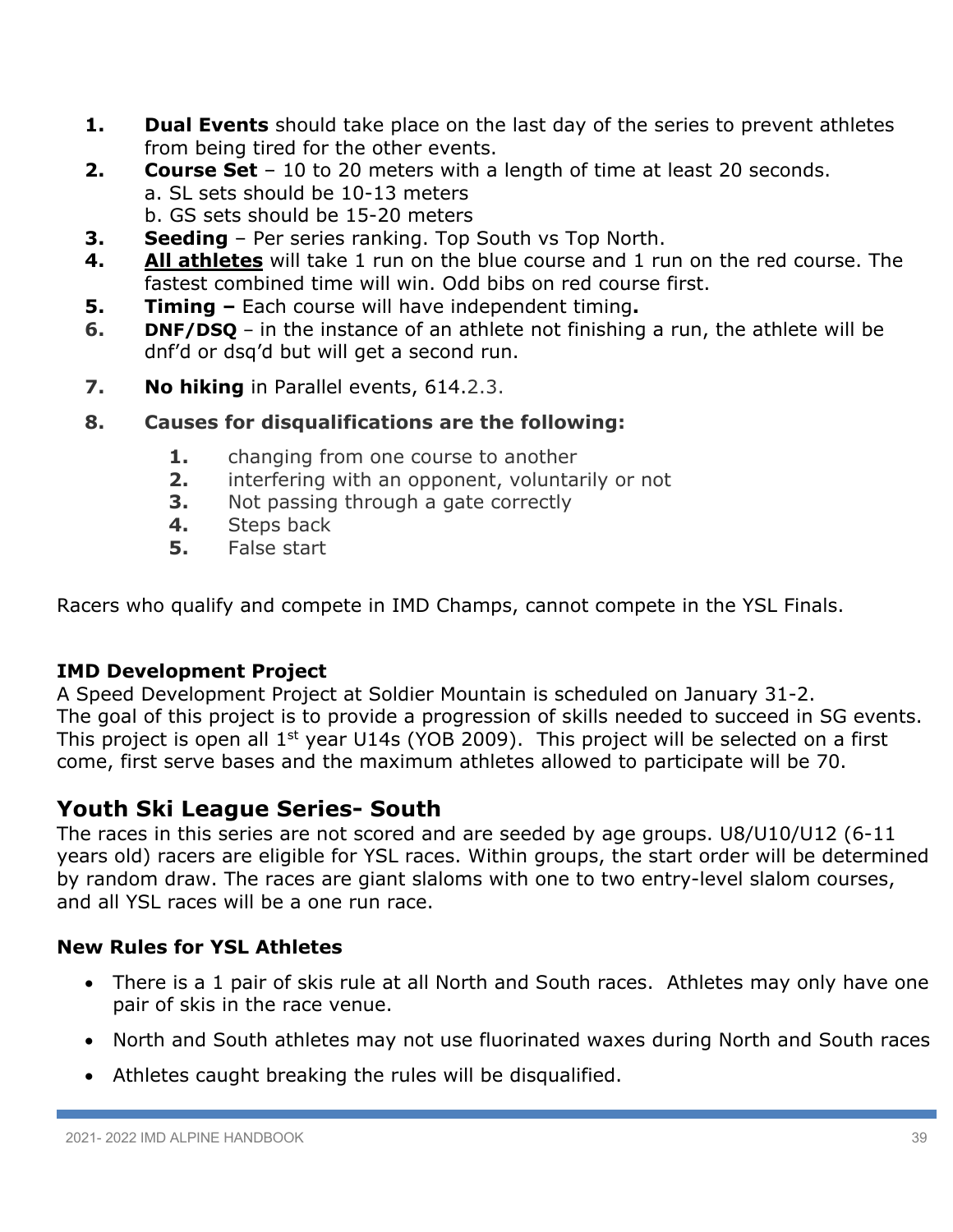# **YSL Eligibility**

Once an athlete receives a top 5 placement within the U10 or U12 age class in the South Series they will no longer be eligible to race in the YSL Series

# **South Race Groups and Schedule**

The YSL has been divided into groups, to decrease the field size at each race, keeping the days shorter. This also allows for different medal winners, with different competitors at each race. The schedule is set up by the YSL committee every fall via a YSL Committee conference call.

# **2022 YSL Race Schedule- Team Assignments- TBD**

# **Course Requirements**

Races in these series are open to all U12 and younger competitors and must be run on courses that meet the U.S. Ski & Snowboard standards. Please refer to the Alpine Competition Guide for specs. **IMD states that no combinations or delay gates be set at this race series.**

The course name, start and finish elevations, vertical drop, and gate counts must be included in the results.

Every YSL course will be a one run race, with alternating red/blue gates, recommended open GS on a moderate slope. In recognition of the YSL series serving as our introduction to the sport, course sets should be simple in nature and be set to the ability of the athlete. We request that there are no combination gates or delays set.

The start area for the race should be picked with consideration for the safety of the young, inexperienced racers (i.e. terrain that allows standing and the placement of equipment).

GS helmets that conform to competition equipment specifications are required for all GS. This means hard ear helmets are required for GS.

#### **Entries**

These races are open to all U8, U10, and U12 U.S. Ski & Snowboard members. Participants in these races must have a U.S. Ski & Snowboard Alpine Youth membership and an IMD Youth license. Competitors must be at least six years of age as of December 31 of the competition season in order to participate in any IMD race.

Team entries should include only those racers who are expected to participate. It should not be a roster of the entire team. Entries must include name, sex, date of birth and USSS ID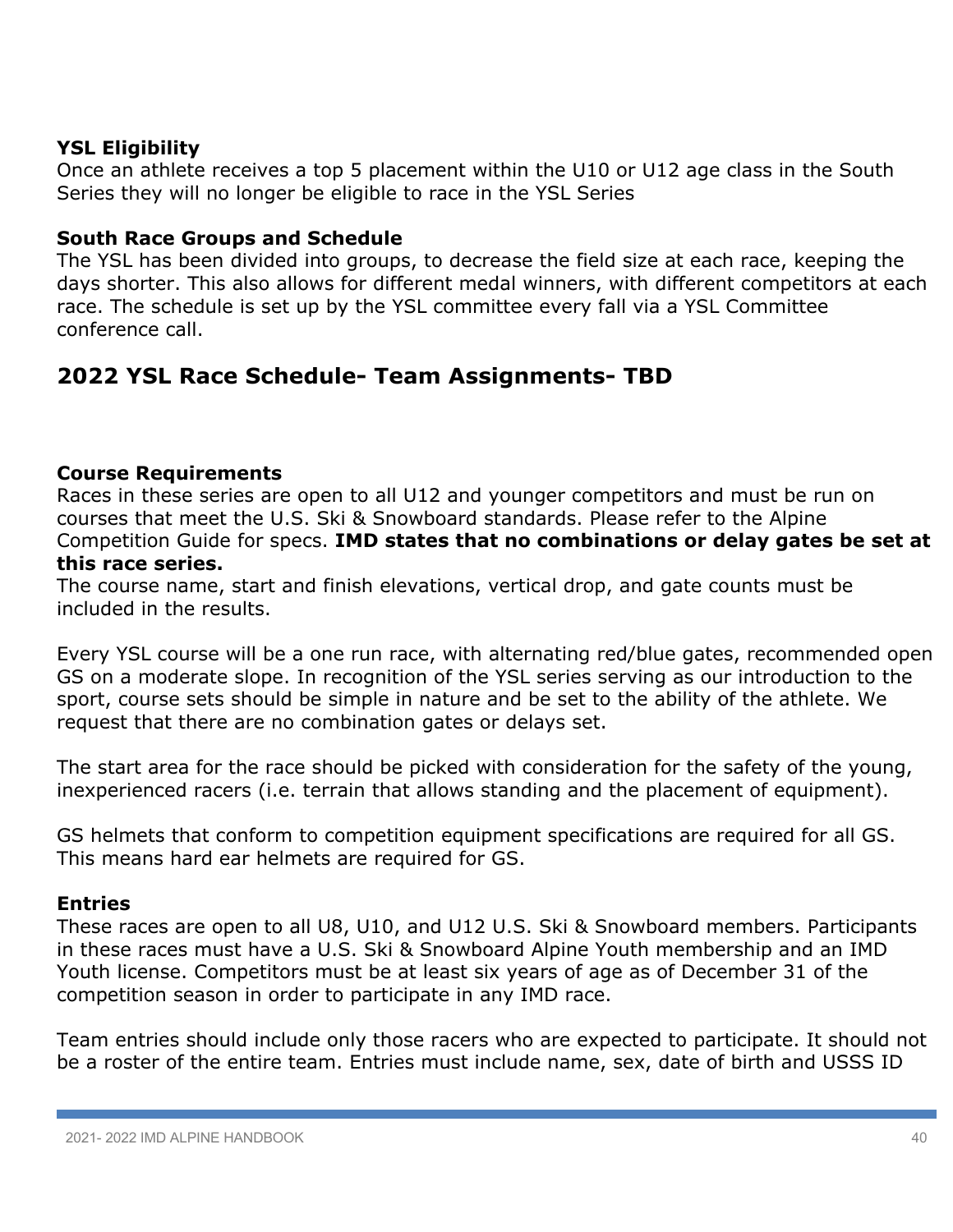numbers. Teams are required to supply two parent volunteers for gate judging at each race they attend, when requested.

# **Entry Deadlines and Race Announcements**

The entry deadline is 7 days before the first race. Registration will be online via the US Ski and Snowboard portal. The entry deadline must be published in the race announcement. Race organizers may refuse entries from teams and individuals that do not meet the entry deadline.

# **Entry Fees**

The maximum entry fee for races in the South is \$24.00 per start. A maximum late entry fee of \$10.00 may be added. Organizers charging a late entry fee must state it on the race announcement. IMD will reimburse Organizers are encouraged to charge entry fees only for those racers who actually start in the race, but they may charge a full or partial entry for all entered racers if they note this in the race announcement. An athlete cannot change their team status or claim an independent status midway through the race season without written permission of their previous team and the YSL Chairman. All independent race entries received by race organizers should be emailed to the YSL Chairman for approval, before being entered into the race.

# **Coaches' Passes**

The organizer must supply complimentary lift passes for the licensed coaches of registered Intermountain teams (see the reference in Elements Common to all Races), but the organizer has no obligation to supply complimentary lift passes to, or allow course access by, other individuals, including the parents of independent racers who may be acting as coaches for their children. No unlicensed individuals are allowed on course.

# **Team Captains Meeting**

Team Captains meetings must be held. Team Captains meetings should be scheduled on the morning of the race to give the Race Organizer and the Jury an opportunity to meet with the coaches. Such meeting is an inseparable and a mandatory part of the competition and is important for communication of Jury instructions, support of the ROC, as well as conveying ROC requests and information. It is also a critical element for risk management and liabilityrelated matters.

#### **Start Order**

These races are seeded by age groups, with the youngest group starting first. The age groups are: U8 (age 6-7), U10 (age 8-9), U12 (age 10-11). These ages are based on the age of the athlete as of December  $31^{st}$ . Racers who are not at least six years of age by December 31<sup>st</sup> of the competition season may not participate in Intermountain races.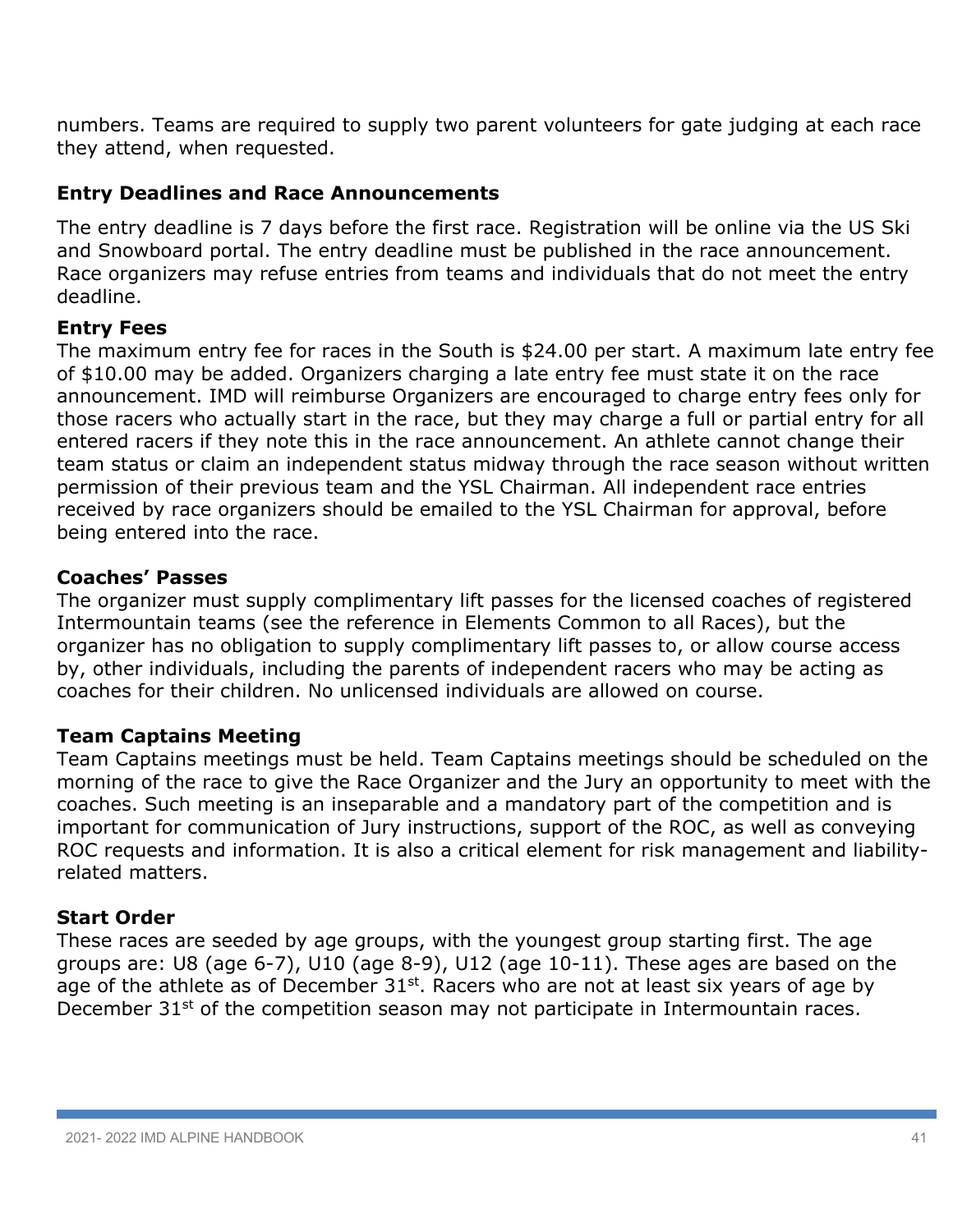The start order will be U8 girls followed by U8 boys, U10 girls, U12 girls, and lastly U10 boys followed by U12 boys. Within groups, the start order is determined by TRS draw. Late entries, if accepted, may be run at the end of their age group.

In exceptional circumstances, the Jury may change the start order of the classes and/or the sexes. It is common to allow athletes who missed their start an opportunity to race at the end of their age class. Athletes who miss their start should be inserted at the end of their age class/gender.

# **Results**

Results should be sorted by class and should show finish position and times only. A penalty is not calculated for these races.

# **Awards**

Awards (first to tenth) will be awarded for boys and girls in each age group. Organizers are REQUIRED to provide awards for  $1<sup>st</sup>$  to  $10<sup>th</sup>$  and it is suggested a ribbon for all participants.

# **The IMD YSL Committee (South YSL)**

The Intermountain Youth Ski League Committee consists of interested individuals from programs involved in YSL racing and a representative of the Officials Committee.

The committee:

- **1.** prepares guidelines for organizers and TDs for these races to help them understand the requirements for hosting a YSL race and the rules under which the races are run,
- **2.** recommends rule changes or new rules for the series to the ACC, and
- **3.** provides a communication path for programs that participate in and host YSL race

# **A directory of all IMD Alpine Teams can be found at www.imdalpine.org**

# **All Athletes need to be familiar with the United States Ski and Snowboard Association Code of Conduct. Please see below.**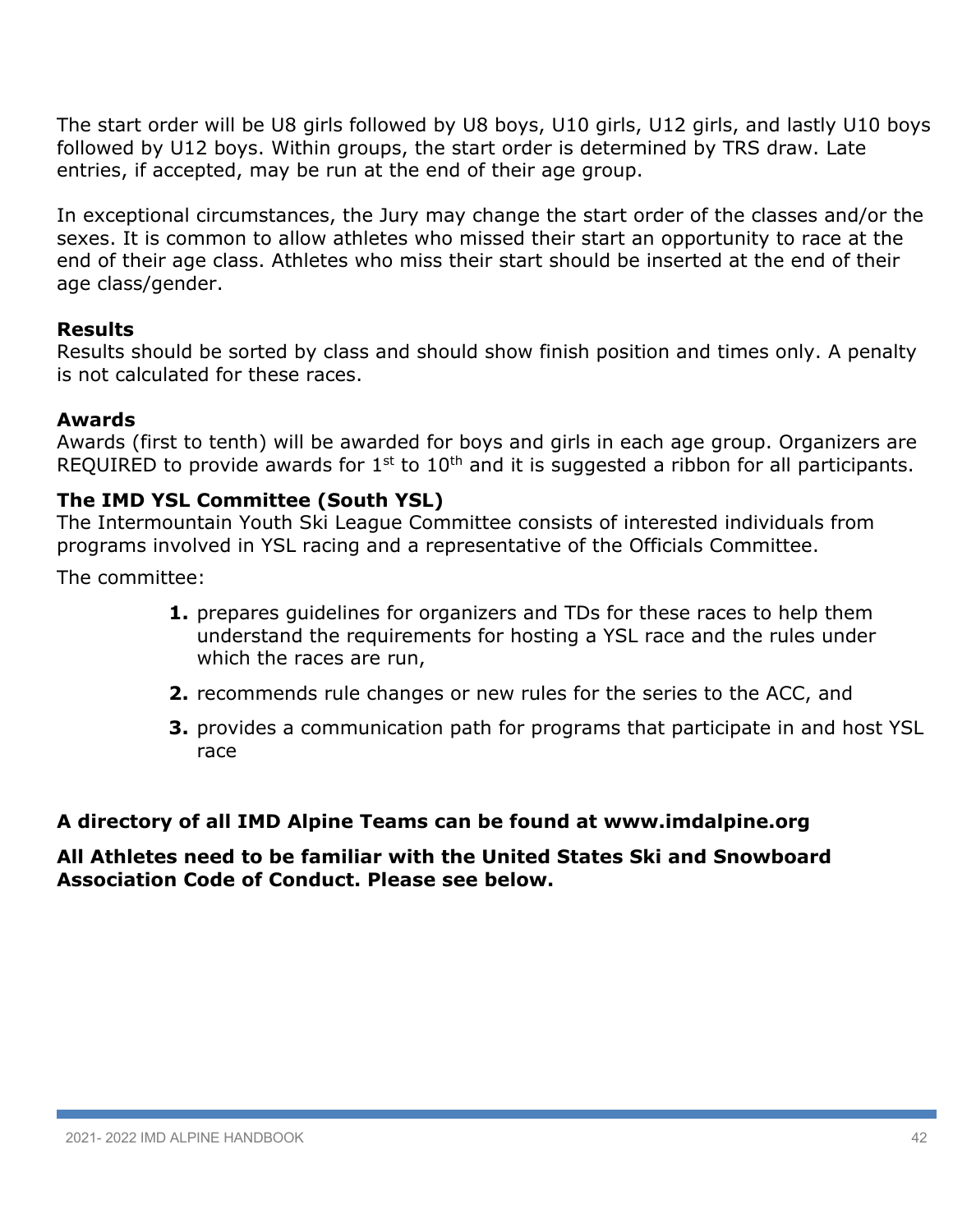# **Championship Discretionary Request Policy**

IMD will allow 0%-20% of the quotas to Championship events to be discretionary. All requests must be submitted by the Program Director of each club. Requests must be submitted within 2 hours of the last qualifying race finishing. The COVID Committee will review requests and make a decision whether or not a discretionary spot will be awarded within 24 hours of the selection boards being published.

A request must be due to extenuating and/or extraordinary circumstances. Requests must include the athletes name, the races they weren't able to compete in and the reason for missing these races.

This policy is being implemented to protect athletes who under "normal circumstances" would have qualified for their Championship. This policy is NOT in place for kids that just had a "bad" qualifying series. Please keep in mind, an athlete that is granted a discretionary request will bump another athlete out of the competition. It will be up to each club's Program Director to submit only valid requests.

Championships that will accept discretionary requests are: U16 Regionals, U14 Regionals, U16 Tri-Divisionals, U14 Tri-Divisionals and Intermountain Championships.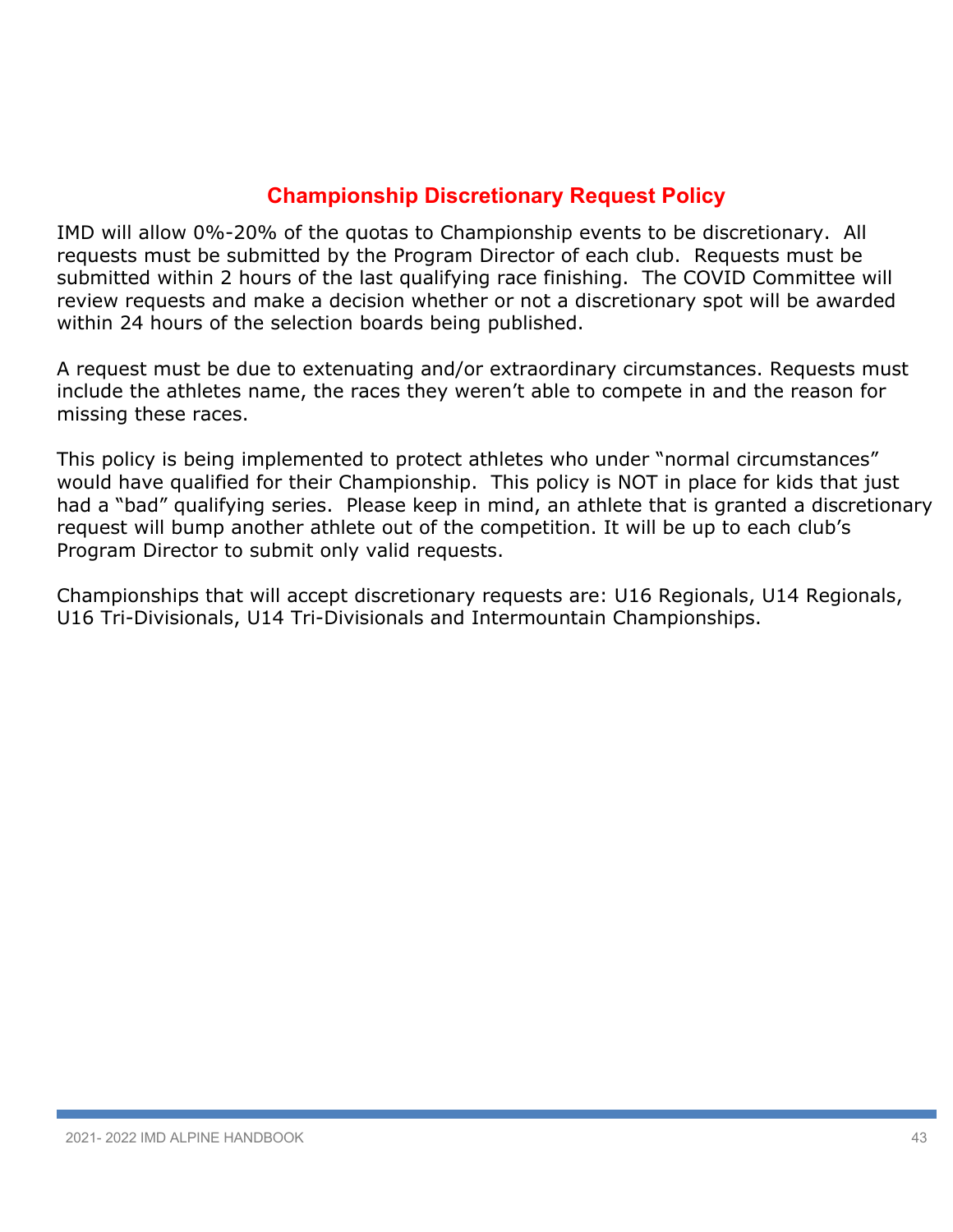

| Club                                 | Club<br><b>Abbrv</b> | <b>Club Contact</b>  | <b>Cell Phone</b> | <b>Email Address</b>          |
|--------------------------------------|----------------------|----------------------|-------------------|-------------------------------|
| Alta Race Team                       | <b>ART</b>           | <b>Scott Mathers</b> | 801-560-8982      | scott@alta.com                |
| Arrowhead Ski Team                   | <b>AST</b>           | <b>Tyson Henrie</b>  | 801-885-0910      | tyson@umsacademy.org          |
| Bogus Basin SEF                      | <b>BB</b>            | Shannon Carrell      | 208-870-3301      | shannon@bbsef.org             |
| Brian Head ST                        | <b>BH</b>            | Keith Brower         | (702) 528-6511    | Brianheadskiteam@gmail.com    |
| Brighton Ski Team                    | <b>BR</b>            | Drew Southworth      | 801-350-1551      | Brightonskiteam@hotmail.com   |
| Cache Valley                         | <b>CV</b>            | Ignacio Birkner      | 435-770-7241      | ibirkner@campbellsci.com      |
| Grand Targhee Ski Team               | <b>GTST</b>          | Fletcher White       | 305-509-0332      | fwtetons@gmail.com            |
| Jackson Hole Ski & Snowboard Club    | <b>JHSC</b>          | Branko Zagar         | (530) 416-1195    | bzagar@jhskiclub.org          |
| McCall Winter Sports Club            | <b>MWSC</b>          | Erik Fisher          | 208-695-3864      | erik.mwsc@gmail.com           |
| Park City Farm Team                  | <b>PCFT</b>          | Mike Sussman         | 435.901.1393      | pcfarmteam@hotmail.com        |
| Park City Ski & Snowboard - Alpine   | <b>PCSS</b>          | Tommy Eckfeldt       | 435-714-8399      | teckfeldt@parkcityss.org      |
| Podium Ski Team                      | <b>PST</b>           | Arsen<br>Harutyunyan | 801-979-1303      | arsenskiteam@gmail.com        |
| Rowmark Ski Academy                  | <b>RM</b>            | <b>Todd Brickson</b> | 801-652-4413      | toddbrickson@rowmark.org      |
| Snowbasin SEF                        | <b>SBN</b>           | Craig Haaser         | 801-778-0668      | Craig@snowbasinskiteam.org    |
| Snowbird Sports Education Foundation | <b>SB</b>            | <b>Bridger Call</b>  | 307-413-7034      | ed@sbsef.com                  |
| Solitude Ski Team                    | SS                   | Lester Keller        | 801-440-6886      | I.keller@solitudemountain.com |
| Sun Valley SEF                       | <b>SV</b>            | Will Brandenburg     | 208 481 7269      | wbrandenburg@svsef.org        |
| Sundance Ski Resort                  | <b>SD</b>            | Alicia Smith         | 801-319-0487      | alitangles@gmail.com          |
| Tamarack Ski Team                    | <b>TAM</b>           | Nick foster          | 970-306-5344      | nfoster0712@gmail.com         |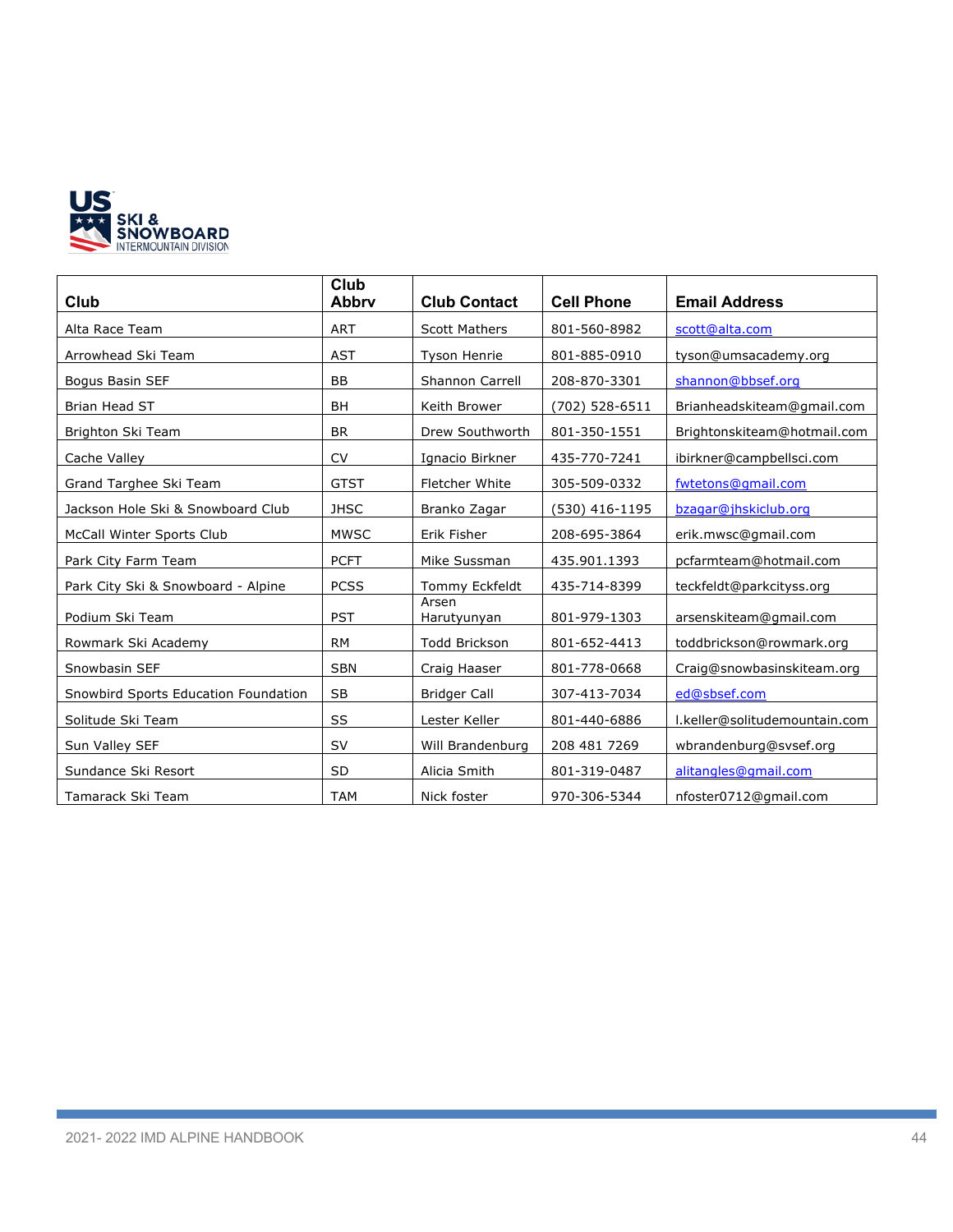

# TD Expense Reimbursement Form 2021-2022

All TDs are entitled to a \$120 per day stipend when working races. In an effort to help race organizers, IMD will reimburse the RO for the \$120 per day expense. Intermountain will reimburse clubs for the \$120 per day TD fee IF the TD requests the stipend. Stipends include race days, training days and travel days.

| Race Name: 2008                                                                                                                           |      |
|-------------------------------------------------------------------------------------------------------------------------------------------|------|
|                                                                                                                                           |      |
| Race Organizer: National Accounts and Accounts are also been accounted by the set of the set of the set of the                            |      |
| Amount:____________________________                                                                                                       |      |
| We, the organizer and the TD, do hereby acknowledge that a \$120 per<br>day fee was paid to the TD We request a reimbursement for<br>days |      |
| Race Organizer Signature                                                                                                                  | Date |

# **Please email form to carma@imdalpine.org**

Technical Delegate Signature **Date** 

# **FORMS NOT TURNED IN BY MAY 1 WILL NOT BE HONORED**